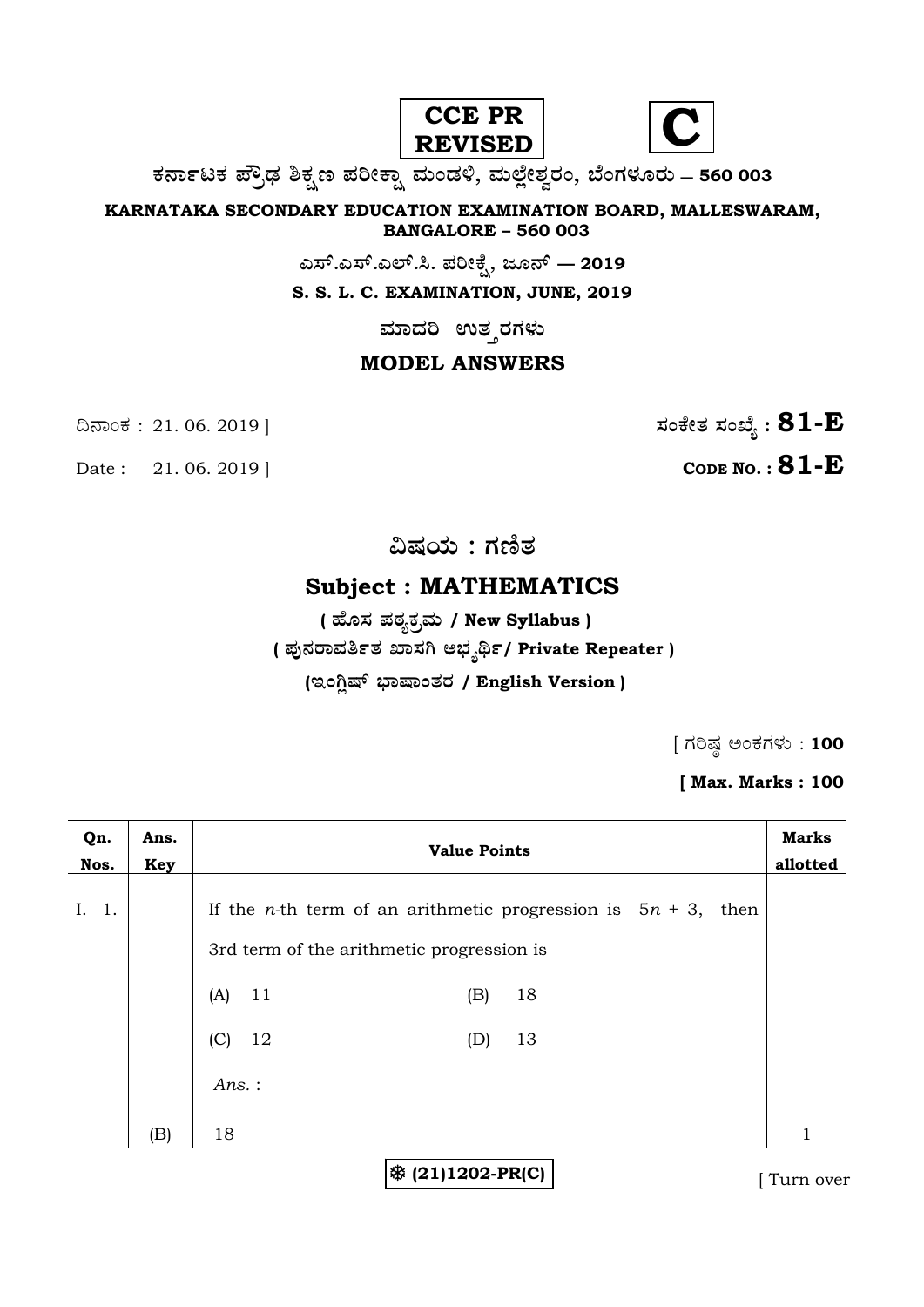| I<br>×<br>۰. |  |  |  |
|--------------|--|--|--|
|--------------|--|--|--|

| 81-E        |             | $\overline{2}$                                                                                                                                                  | <b>CCE PR</b>            |
|-------------|-------------|-----------------------------------------------------------------------------------------------------------------------------------------------------------------|--------------------------|
| Qn.<br>Nos. | Ans.<br>Key | <b>Value Points</b>                                                                                                                                             | <b>Marks</b><br>allotted |
| 2.          |             | In the following figure, PA, PC and CD are tangents drawn to a                                                                                                  |                          |
|             |             | circle of centre O. If $AP = 3$ cm, $CD = 5$ cm, then the length of PC<br>is                                                                                    |                          |
|             |             | D<br>$5\ {\rm cm}$<br>$\mathcal{C}_{0}^{2}$                                                                                                                     |                          |
|             |             |                                                                                                                                                                 |                          |
|             |             | Ο.                                                                                                                                                              |                          |
|             |             |                                                                                                                                                                 |                          |
|             |             | cs.                                                                                                                                                             |                          |
|             |             |                                                                                                                                                                 |                          |
|             |             | 3 cm<br>5 cm<br>(A)<br>(B)                                                                                                                                      |                          |
|             |             | (C)<br>8 cm<br>(D)<br>2 cm                                                                                                                                      |                          |
|             |             | $Ans.$ :                                                                                                                                                        |                          |
|             | (C)         | 8 cm                                                                                                                                                            | $\mathbf 1$              |
| 3.          |             | If the lines drawn to the linear equations of the type<br>$a_1x + b_1y + c_1 = 0$ and $a_2x + b_2y + c_2 = 0$ are coincident on                                 |                          |
|             |             | each other, then the correct relation among the following is                                                                                                    |                          |
|             |             | $\frac{a_1}{a_2} = \frac{b_1}{b_2} = \frac{c_1}{c_2}$<br>(B) $\frac{a_1}{a_2} \neq \frac{b_1}{b_2} \neq \frac{c_1}{c_2}$<br>(A)                                 |                          |
|             |             | $a_1$ $b_1$<br>$a_1$ $b_1$ $c_1$<br>$c_{1}$<br>(C) $\frac{1}{a_2} = \frac{1}{b_2} \neq \frac{1}{c_2}$<br>(D) $\frac{1}{a_2} \neq \frac{1}{b_2} = \frac{1}{c_2}$ |                          |
|             |             | Ans. :                                                                                                                                                          |                          |
|             | (A)         | $\frac{a_1}{a_2} = \frac{b_1}{b_2} = \frac{c_1}{c_2}$                                                                                                           |                          |
| 4.          |             | The distance between the origin and co-ordinates of a point                                                                                                     | $\mathbf 1$              |
|             |             | $(x, y)$ is                                                                                                                                                     |                          |
|             |             |                                                                                                                                                                 |                          |
|             |             | (B) $\sqrt{x^2 - y^2}$<br>(D) $\sqrt{x^2 + y^2}$                                                                                                                |                          |
|             |             |                                                                                                                                                                 |                          |
|             |             | (A) $x^2 + y^2$<br>(C) $x^2 - y^2$<br><i>Ans.</i> :<br>(D) $\sqrt{x^2 + y^2}$                                                                                   | $\mathbf{1}$             |
|             |             | ※ (21)1202-PR(C)                                                                                                                                                |                          |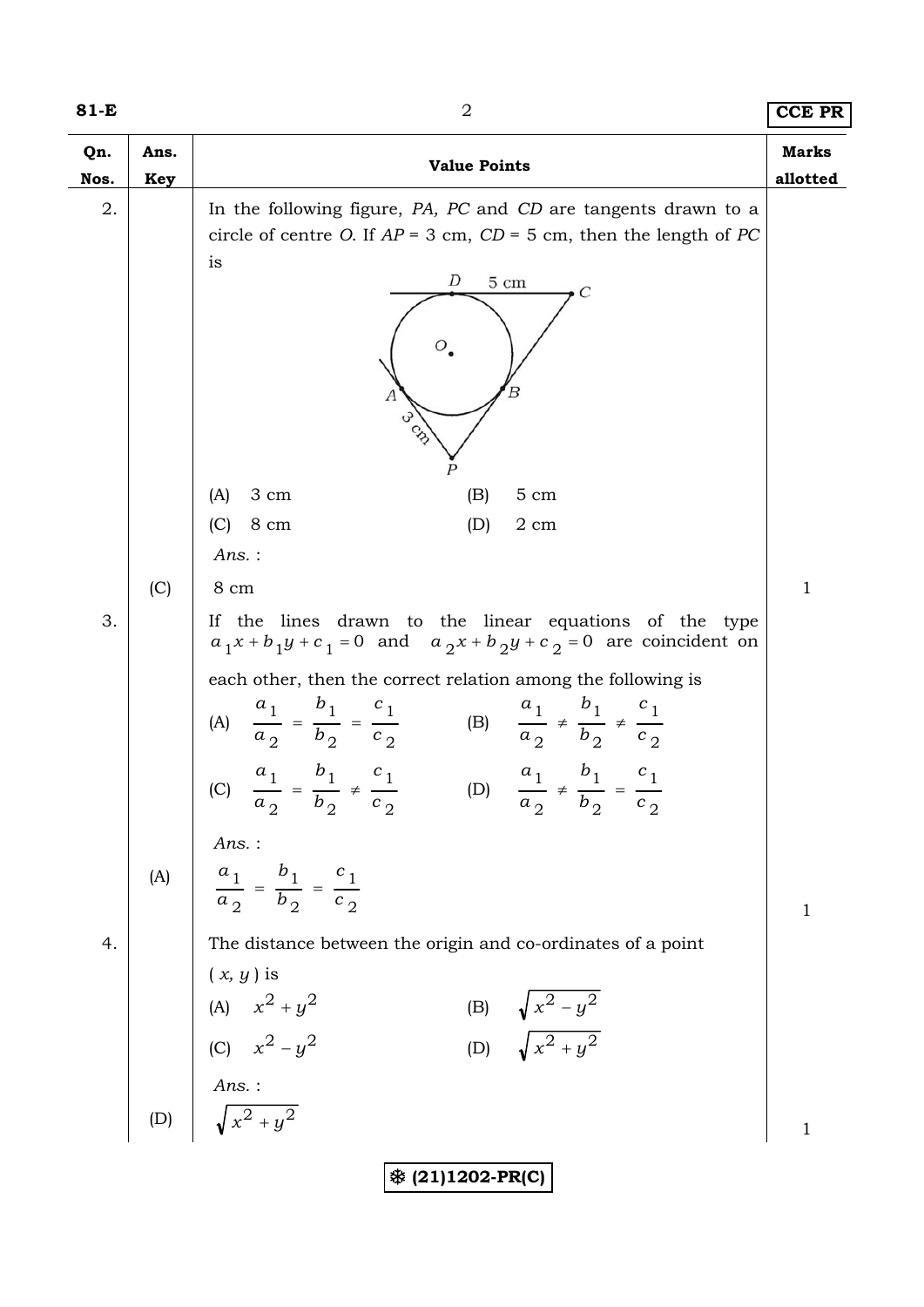**CCE PR** 3 **81-E**

| Qn.  | Ans. | <b>Value Points</b>                                             | <b>Marks</b> |
|------|------|-----------------------------------------------------------------|--------------|
| Nos. | Key  |                                                                 | allotted     |
| 5.   |      | If the HCF of 72 and 120 is 24, then their LCM is               |              |
|      |      | 36<br>720<br>(A)<br>(B)                                         |              |
|      |      | (C) 360<br>$72\,$<br>(D)                                        |              |
|      |      | $Ans.$ :                                                        |              |
|      | (C)  | 360                                                             | $1\,$        |
| 6.   |      | The value of $\sin 30^\circ + \cos 60^\circ$ is                 |              |
|      |      | $\frac{1}{2}$<br>$rac{3}{2}$<br>(A)<br>(B)                      |              |
|      |      | $rac{1}{4}$<br>(C)<br>$\,1\,$<br>(D)                            |              |
|      |      |                                                                 |              |
|      |      | $Ans.$ :                                                        |              |
|      | (D)  | $\mathbf{1}$                                                    | $\mathbf{1}$ |
| 7.   |      | In the given graph of $y = P(x)$ , the number of zeros are      |              |
|      |      | y                                                               |              |
|      |      |                                                                 |              |
|      |      |                                                                 |              |
|      |      |                                                                 |              |
|      |      | x                                                               |              |
|      |      | $\overline{0}$                                                  |              |
|      |      |                                                                 |              |
|      |      |                                                                 |              |
|      |      |                                                                 |              |
|      |      |                                                                 |              |
|      |      | $\ensuremath{\mathsf{3}}$<br>(A) 4<br>(B)                       |              |
|      |      | $\overline{2}$<br>(C)<br>$\overline{7}$<br>(D)                  |              |
|      |      | $Ans.$ :                                                        |              |
|      | (B)  | 3                                                               | $\mathbf{1}$ |
| 8.   |      | Faces of a cubical die numbered from 1 to 6 is rolled once. The |              |
|      |      | probability of getting an odd number on the top face is         |              |
|      |      | $\frac{1}{6}$<br>$rac{3}{6}$<br>(A)<br>(B)                      |              |
|      |      | $\frac{4}{6}$<br>$\frac{2}{6}$                                  |              |
|      |      | (C)<br>(D)                                                      |              |
|      |      | Ans.:                                                           |              |
|      | (A)  | $rac{3}{6}$                                                     |              |
|      |      |                                                                 | $\mathbf{1}$ |
|      |      | ※ (21)1202-PR(C)                                                | Turn over    |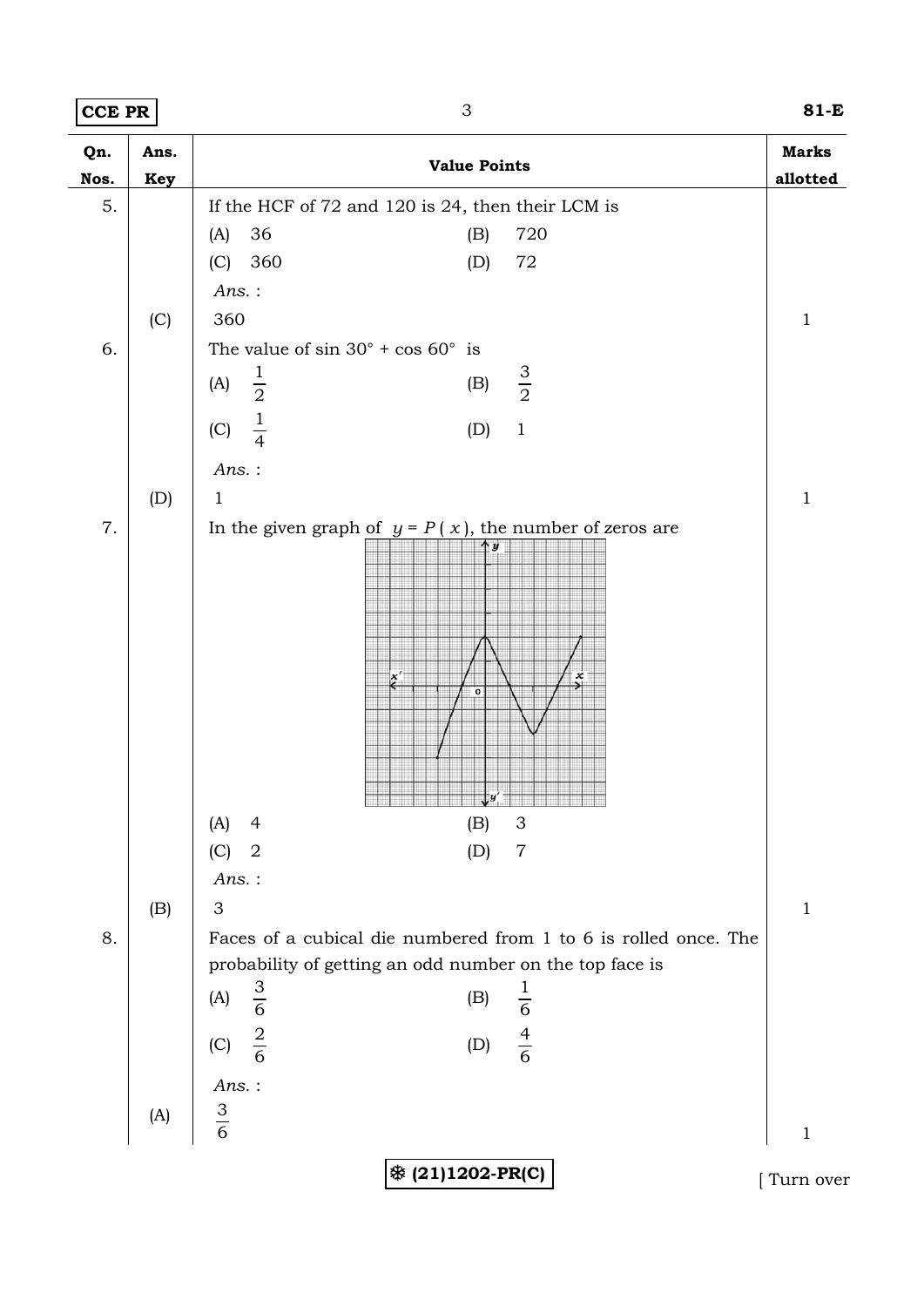**81-E** 4 **CCE PR**

| $6 \times 1 = 6$<br>ΙΙ.<br>Answer the following:<br>(Question Numbers 9 to 14, give full marks to direct answers)<br>9.<br>Write the formula to find the sum of the first $n$ terms of an Arithmetic<br>progression, whose first term is $a$ and the last term is $a_n$ .<br>Ans.:<br>$S_n = \frac{n}{2} [a + a_n]$<br>OR $S_n = \frac{n}{2} [2a + (n-1) d]$<br>10.<br>If a pair of linear equations represented by lines has no solutions<br>(inconsistent) then write what kinds of lines are these?<br>$Ans.$ :<br>Parallel lines<br>11.<br>Write the formula to find area of a sector of a circle, if angle at the<br>centre is $\theta$ degree.<br>Ans.:<br>$\frac{\pi r^2}{2}$<br>$\frac{\theta}{360} \times \pi r^2$<br>${\sf OR}$<br>360<br>12.<br>Write 96 as the product of prime factors.<br>Ans.:<br>3 <br>$\overline{2}$ | <b>Marks</b><br>allotted | <b>Value Points</b>                                          | Qn.<br>Nos. |
|---------------------------------------------------------------------------------------------------------------------------------------------------------------------------------------------------------------------------------------------------------------------------------------------------------------------------------------------------------------------------------------------------------------------------------------------------------------------------------------------------------------------------------------------------------------------------------------------------------------------------------------------------------------------------------------------------------------------------------------------------------------------------------------------------------------------------------------|--------------------------|--------------------------------------------------------------|-------------|
|                                                                                                                                                                                                                                                                                                                                                                                                                                                                                                                                                                                                                                                                                                                                                                                                                                       |                          |                                                              |             |
|                                                                                                                                                                                                                                                                                                                                                                                                                                                                                                                                                                                                                                                                                                                                                                                                                                       |                          |                                                              |             |
|                                                                                                                                                                                                                                                                                                                                                                                                                                                                                                                                                                                                                                                                                                                                                                                                                                       |                          |                                                              |             |
|                                                                                                                                                                                                                                                                                                                                                                                                                                                                                                                                                                                                                                                                                                                                                                                                                                       |                          |                                                              |             |
|                                                                                                                                                                                                                                                                                                                                                                                                                                                                                                                                                                                                                                                                                                                                                                                                                                       | 1                        |                                                              |             |
|                                                                                                                                                                                                                                                                                                                                                                                                                                                                                                                                                                                                                                                                                                                                                                                                                                       |                          |                                                              |             |
|                                                                                                                                                                                                                                                                                                                                                                                                                                                                                                                                                                                                                                                                                                                                                                                                                                       |                          |                                                              |             |
|                                                                                                                                                                                                                                                                                                                                                                                                                                                                                                                                                                                                                                                                                                                                                                                                                                       |                          |                                                              |             |
|                                                                                                                                                                                                                                                                                                                                                                                                                                                                                                                                                                                                                                                                                                                                                                                                                                       | 1                        |                                                              |             |
|                                                                                                                                                                                                                                                                                                                                                                                                                                                                                                                                                                                                                                                                                                                                                                                                                                       |                          |                                                              |             |
|                                                                                                                                                                                                                                                                                                                                                                                                                                                                                                                                                                                                                                                                                                                                                                                                                                       |                          |                                                              |             |
|                                                                                                                                                                                                                                                                                                                                                                                                                                                                                                                                                                                                                                                                                                                                                                                                                                       |                          |                                                              |             |
|                                                                                                                                                                                                                                                                                                                                                                                                                                                                                                                                                                                                                                                                                                                                                                                                                                       | 1                        |                                                              |             |
|                                                                                                                                                                                                                                                                                                                                                                                                                                                                                                                                                                                                                                                                                                                                                                                                                                       |                          |                                                              |             |
|                                                                                                                                                                                                                                                                                                                                                                                                                                                                                                                                                                                                                                                                                                                                                                                                                                       |                          |                                                              |             |
|                                                                                                                                                                                                                                                                                                                                                                                                                                                                                                                                                                                                                                                                                                                                                                                                                                       |                          | $\frac{1}{2}$<br>The product of prime factors are<br>2<br>16 |             |
| $\frac{2}{2}$ $\sqrt{\frac{8}{4}}$<br>$96 = 3 \times 2 \times 2 \times 2 \times 2 \times 2$<br>$\frac{1}{2}$                                                                                                                                                                                                                                                                                                                                                                                                                                                                                                                                                                                                                                                                                                                          |                          |                                                              |             |
| $= 3 \times 2^{5}$<br>※ (21)1202-PR(C)                                                                                                                                                                                                                                                                                                                                                                                                                                                                                                                                                                                                                                                                                                                                                                                                | $\mathbf{1}$             |                                                              |             |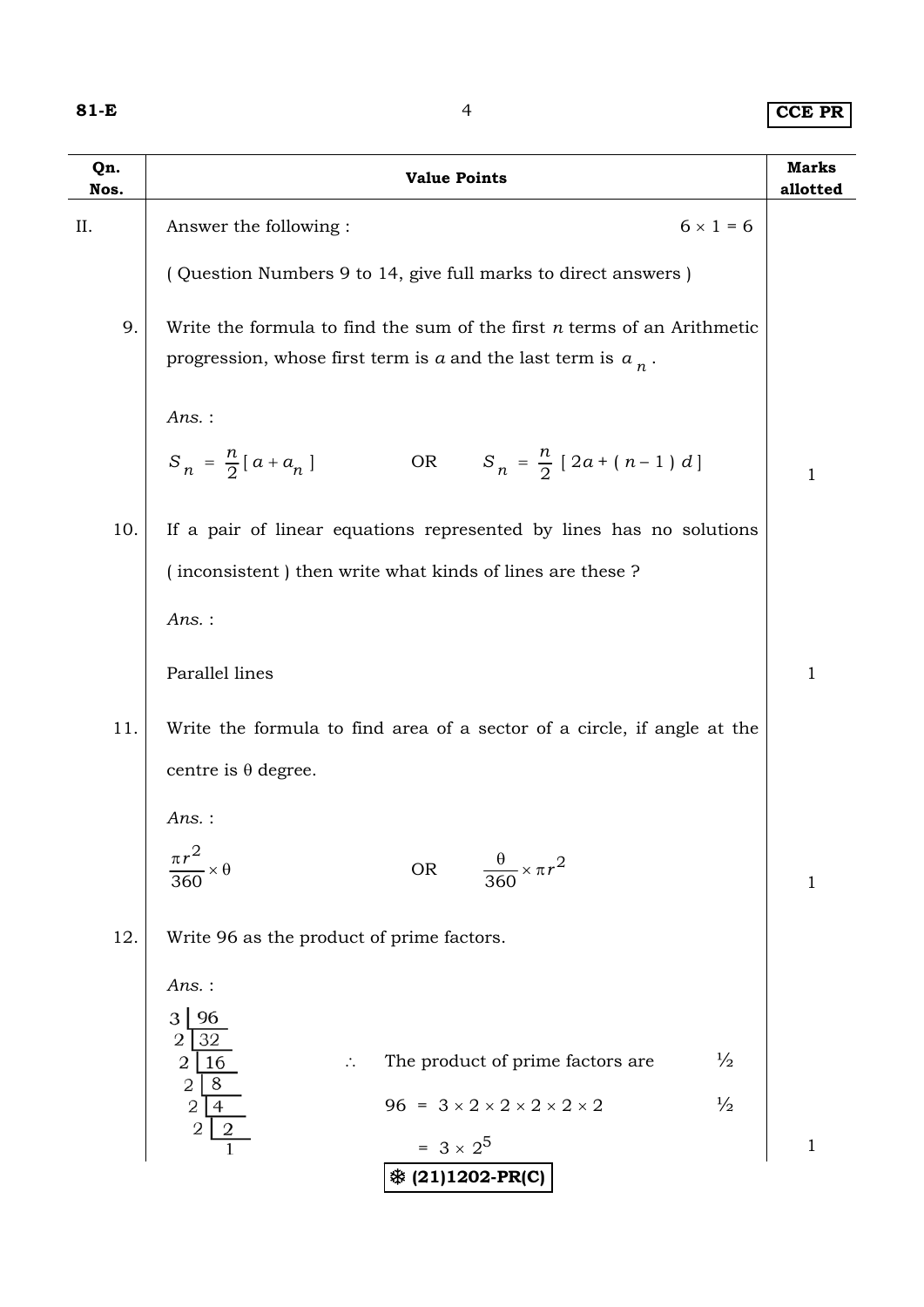|--|

| <b>CCE PR</b> | $\mathbf 5$                                                                                                                             |                | 81-E                     |
|---------------|-----------------------------------------------------------------------------------------------------------------------------------------|----------------|--------------------------|
| Qn.<br>Nos.   | <b>Value Points</b>                                                                                                                     |                | <b>Marks</b><br>allotted |
| 13.           | Find the degree of the polynomial $P(x) = x^3 + 2x^2 - 5x - 6$ .                                                                        |                |                          |
|               | Ans.:                                                                                                                                   |                |                          |
|               | The degree of the polynomial is 3                                                                                                       |                | $\mathbf 1$              |
| 14.           | In a $\triangle ABC$ , $\angle ABC = 90^{\circ}$ and $\angle ACB = 30^{\circ}$ , then find AB : AC.<br>$\boldsymbol{A}$<br>$30^{\circ}$ |                |                          |
|               | $\overline{B}$<br>C                                                                                                                     |                |                          |
|               | Ans.:<br>$AB:AC = \frac{AB}{AC}$                                                                                                        |                |                          |
|               | $\sin \theta = \frac{AB}{AC}$                                                                                                           |                |                          |
|               | $\sin 30^{\circ} = \frac{AB}{AC}$                                                                                                       | $\frac{1}{2}$  |                          |
|               | $\frac{1}{2} = \frac{AB}{AC}$<br>$AB:AC = 1:2$<br>$\mathcal{L}_{\mathcal{C}}$                                                           | $\frac{1}{2}$  | $\mathbf{1}$             |
| III. 15.      | Find the solution for the pair of linear equations :                                                                                    | $\overline{2}$ |                          |
|               | $x + y = 14$                                                                                                                            |                |                          |
|               | $x-y = 4$                                                                                                                               |                |                          |
|               | Ans.:                                                                                                                                   |                |                          |
|               | Substitution method:                                                                                                                    |                |                          |
|               | $x + y = 14$ $\Rightarrow$ $y = 14 - x$<br>(ii)                                                                                         |                |                          |
|               | (i)<br>$x-y = 4$                                                                                                                        |                |                          |
|               | Substitute $y = 14 - x$ in (i)                                                                                                          | $\frac{1}{2}$  |                          |

7 **(21)1202-PR(C)** [ Turn over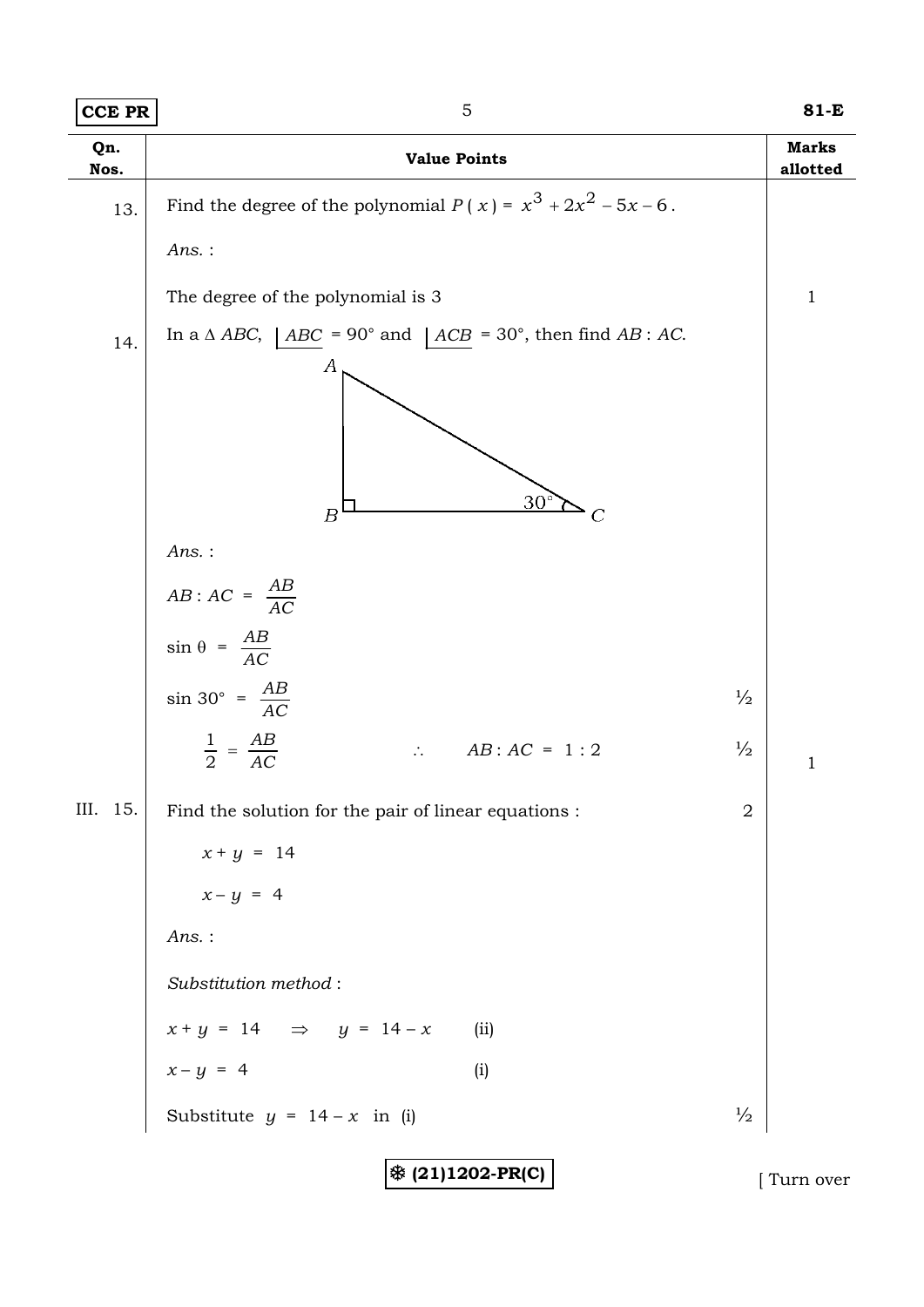| $81-E$      | 6                                                                                                                                                                                                             |               | <b>CCE PR</b>            |
|-------------|---------------------------------------------------------------------------------------------------------------------------------------------------------------------------------------------------------------|---------------|--------------------------|
| Qn.<br>Nos. | <b>Value Points</b>                                                                                                                                                                                           |               | <b>Marks</b><br>allotted |
|             | $x - (14 - x) = 4$                                                                                                                                                                                            |               |                          |
|             | $x - 14 + x = 4$                                                                                                                                                                                              |               |                          |
|             | $2x = 4 + 14$                                                                                                                                                                                                 | $\frac{1}{2}$ |                          |
|             | $2x = 18 \Rightarrow x = \frac{18}{2} \Rightarrow x = 9$                                                                                                                                                      | $\frac{1}{2}$ |                          |
|             | substitute $x = 9$ in (ii)                                                                                                                                                                                    |               |                          |
|             | $y = 14 - x$                                                                                                                                                                                                  |               |                          |
|             | $y = 14 - 9$<br>$\Rightarrow$ y = 5                                                                                                                                                                           | $\frac{1}{2}$ | $\overline{2}$           |
|             | Alternate method:                                                                                                                                                                                             |               |                          |
|             | Elimination method:                                                                                                                                                                                           |               |                          |
|             | $x + y = 14$<br>(i)                                                                                                                                                                                           |               |                          |
|             | $x - y = 4$<br>$[ (i) - (ii) ]$<br>(ii)<br>$\left( \begin{matrix} - \end{matrix} \right) \quad \left( \begin{matrix} + \end{matrix} \right) \qquad \left( \begin{matrix} - \end{matrix} \right)$<br>$2y = 10$ | $\frac{1}{2}$ |                          |
|             | $y = \frac{10}{2}$<br>$\Rightarrow$ y = 5                                                                                                                                                                     | $\frac{1}{2}$ |                          |
|             | Substitute $y = 5$ in (i)                                                                                                                                                                                     |               |                          |
|             | $x + 5 = 14$                                                                                                                                                                                                  | $\frac{1}{2}$ |                          |
|             | $x = 14 - 5$                                                                                                                                                                                                  |               |                          |
|             | $x = 9$                                                                                                                                                                                                       | $\frac{1}{2}$ | $\sqrt{2}$               |
|             | Alternate method:                                                                                                                                                                                             |               |                          |
|             | Cross multiplication method:                                                                                                                                                                                  |               |                          |
|             | $x + y - 14 = 0$ $a_1 = 1$ $b_1 = 1$ $c_1 = -14$                                                                                                                                                              |               |                          |
|             | $x-y-4 = 0$ $a_2 = 1$ $b_2 = -1$ $c_2 = -4$                                                                                                                                                                   |               |                          |
|             | $\mathbf{1}$<br>$\boldsymbol{\chi}$<br>$\boldsymbol{y}$                                                                                                                                                       |               |                          |
|             | $-14$<br>$\mathbf{1}$<br>$\mathbf{1}$<br>$\mathbf{1}$                                                                                                                                                         |               |                          |
|             | $-1$<br>$-4$<br>$\mathbf{1}$<br>$-1$                                                                                                                                                                          | $\frac{1}{2}$ |                          |
|             | ※ (21)1202-PR(C)                                                                                                                                                                                              |               |                          |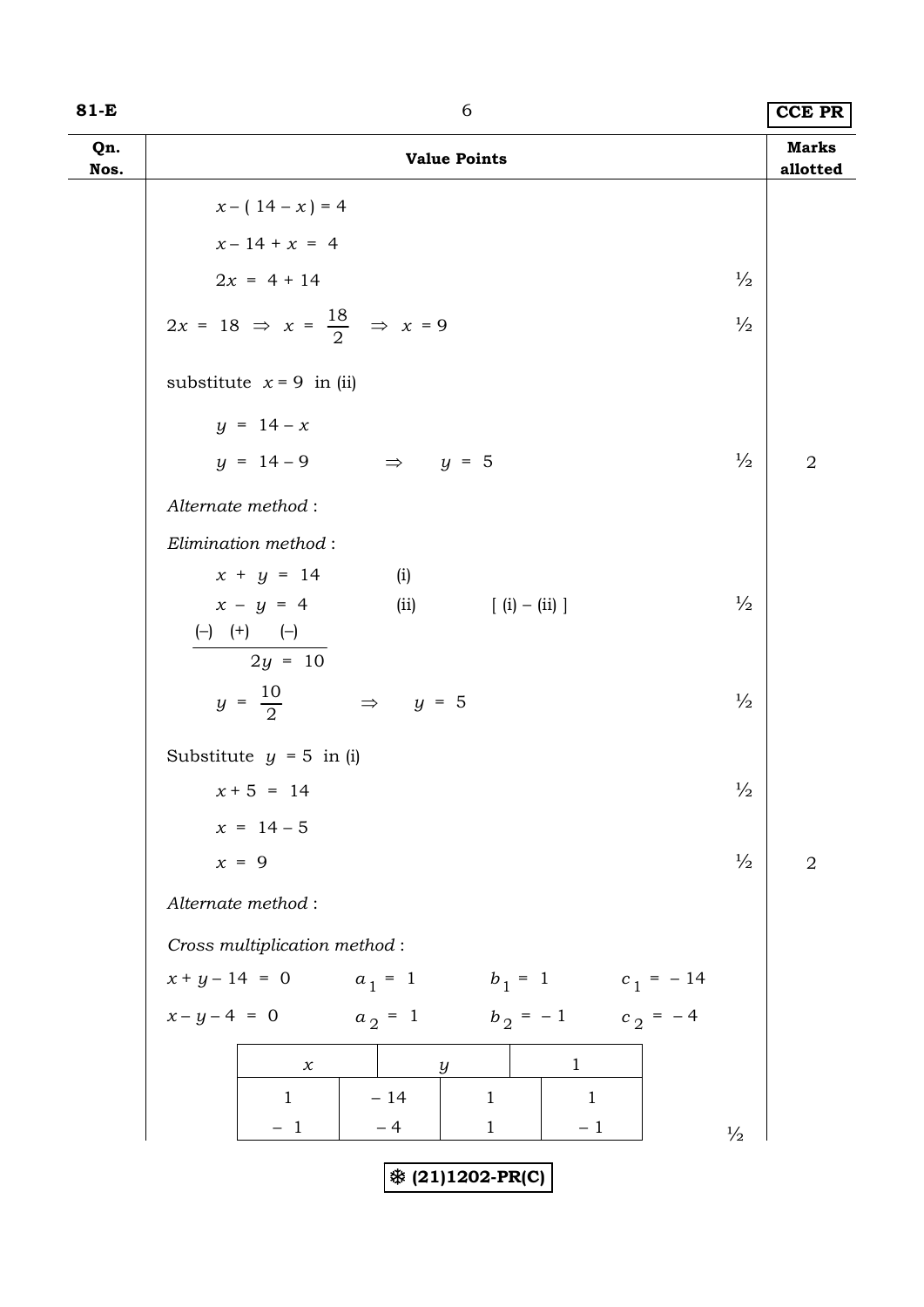| <b>CCE PR</b> | $\overline{7}$                                                                                          | $81-E$                   |
|---------------|---------------------------------------------------------------------------------------------------------|--------------------------|
| Qn.<br>Nos.   | <b>Value Points</b>                                                                                     | <b>Marks</b><br>allotted |
|               | $\frac{x}{-4-14} = \frac{y}{-14+4} = \frac{1}{-1-1}$                                                    |                          |
|               | $\frac{x}{-18} = \frac{y}{-10} = \frac{1}{-2}$<br>$\frac{1}{2}$                                         |                          |
|               | $\therefore \frac{x}{-18} = \frac{1}{-2}$<br>$\therefore \frac{y}{-10} = \frac{1}{-2}$<br>$\frac{1}{2}$ |                          |
|               | $-2x = -8$<br>$-2y = -10$<br>$x = \frac{-18}{-2}$<br>$y = \frac{-10}{-2}$<br>$\frac{1}{2}$              |                          |
|               | $x = 9$<br>$y = 5$                                                                                      | $\overline{2}$           |
| 16.           | ABCD is a square of side 14 cm. Four congruent circles are drawn in                                     |                          |
|               | the square as shown in the figure. Calculate the area of the shaded                                     |                          |
|               | region. [ Circles touch each other externally and also sides of the                                     |                          |
|               | square ]<br>2                                                                                           |                          |
|               | 14 cm<br>Β<br>А<br>14 cm<br>14 cm<br>D<br>14 cm                                                         |                          |
|               | $Ans.$ :                                                                                                |                          |
|               | Area of square ABCD = $14 \times 14$ = 196 cm <sup>2</sup><br>$\frac{1}{2}$                             |                          |
|               | Diameter of each circle = $\frac{14}{2}$ cm = 7 cm                                                      |                          |
|               | So, radius of each circle = $\frac{7}{2}$ = 3.5 cm                                                      |                          |
|               | Area of one circle = $\pi r^2$                                                                          |                          |
|               | ※ (21)1202-PR(C)                                                                                        | Turn over                |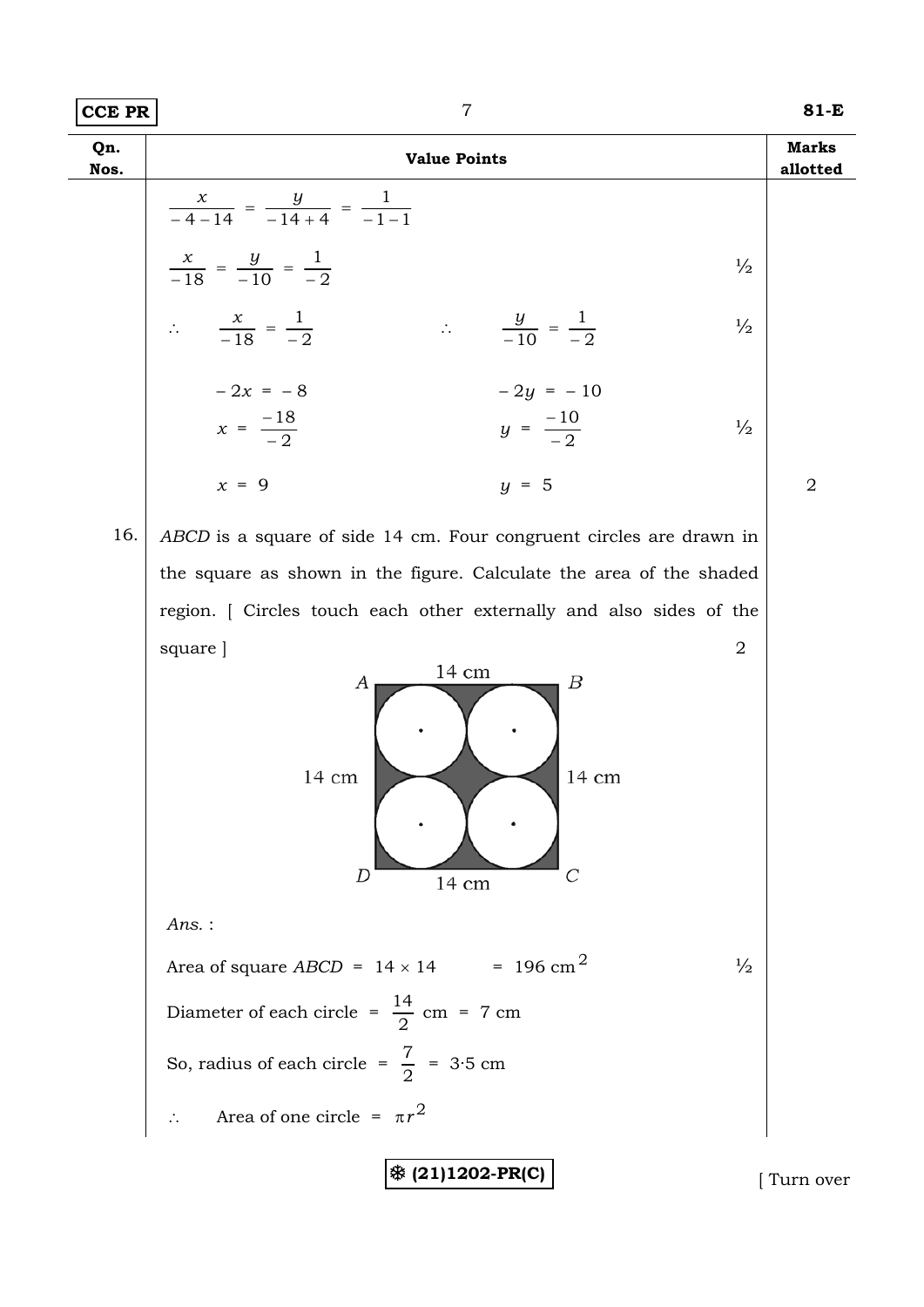| 81-E        | 8                                                                                                  |                | <b>CCE PR</b>            |
|-------------|----------------------------------------------------------------------------------------------------|----------------|--------------------------|
| Qn.<br>Nos. | <b>Value Points</b>                                                                                |                | <b>Marks</b><br>allotted |
|             | $=\frac{22}{7} \times 3.5 \times 3.5$                                                              | $\frac{1}{2}$  |                          |
|             | = $38.5 \text{ cm}^2$                                                                              |                |                          |
|             | Area of four circle = $4 \times 38.5$                                                              |                |                          |
|             | $= 154$ cm <sup>2</sup>                                                                            | $\frac{1}{2}$  |                          |
|             | Hence, area of shaded region = $(196 - 154)$ = 42 cm <sup>2</sup>                                  | $\frac{1}{2}$  | $\overline{2}$           |
| 17.         | Find the distance between the points $(2, 3)$ and $(4, 1)$ .                                       | $\overline{2}$ |                          |
|             | Ans.:                                                                                              |                |                          |
|             | (2, 3) (4, 1)                                                                                      |                |                          |
|             | $(x_1, y_1) (x_2, y_2)$                                                                            | $\frac{1}{2}$  |                          |
|             | $d = \sqrt{(x_2 - x_1)^2 + (y_2 - y_1)^2}$<br>Distance                                             | $\frac{1}{2}$  |                          |
|             | $d = \sqrt{(4-2)^2 + (1-3)^2}$                                                                     |                |                          |
|             | $d = \sqrt{(2)^2 + (-2)^2}$                                                                        | $\frac{1}{2}$  |                          |
|             | $d = \sqrt{4+4}$                                                                                   |                |                          |
|             | $d = \sqrt{8}$                                                                                     |                |                          |
|             | $d = 2\sqrt{2}$                                                                                    | $\frac{1}{2}$  | 2                        |
| 18.         | Find the area of a triangle whose vertices are $(1, -1)$ , $(-4, 6)$ and                           |                |                          |
|             | $(-3, -5).$<br><i>Ans.</i> :                                                                       | $\overline{2}$ |                          |
|             |                                                                                                    |                |                          |
|             |                                                                                                    |                |                          |
|             | $(1, -1)$ $(-4, 6)$ $(-3, -5)$<br>$(x_1, y_1)$ $(x_2, y_2)$ $(x_3, y_3)$                           | $\frac{1}{2}$  |                          |
|             | Area of triangle = $\frac{1}{2}\Bigl[\,x_1\,(y_2-y_3\,)+x_2\,(y_3-y_1\,)+x_3\,(y_1-y_2\,)\,\Bigr]$ | $\frac{1}{2}$  |                          |
|             |                                                                                                    |                |                          |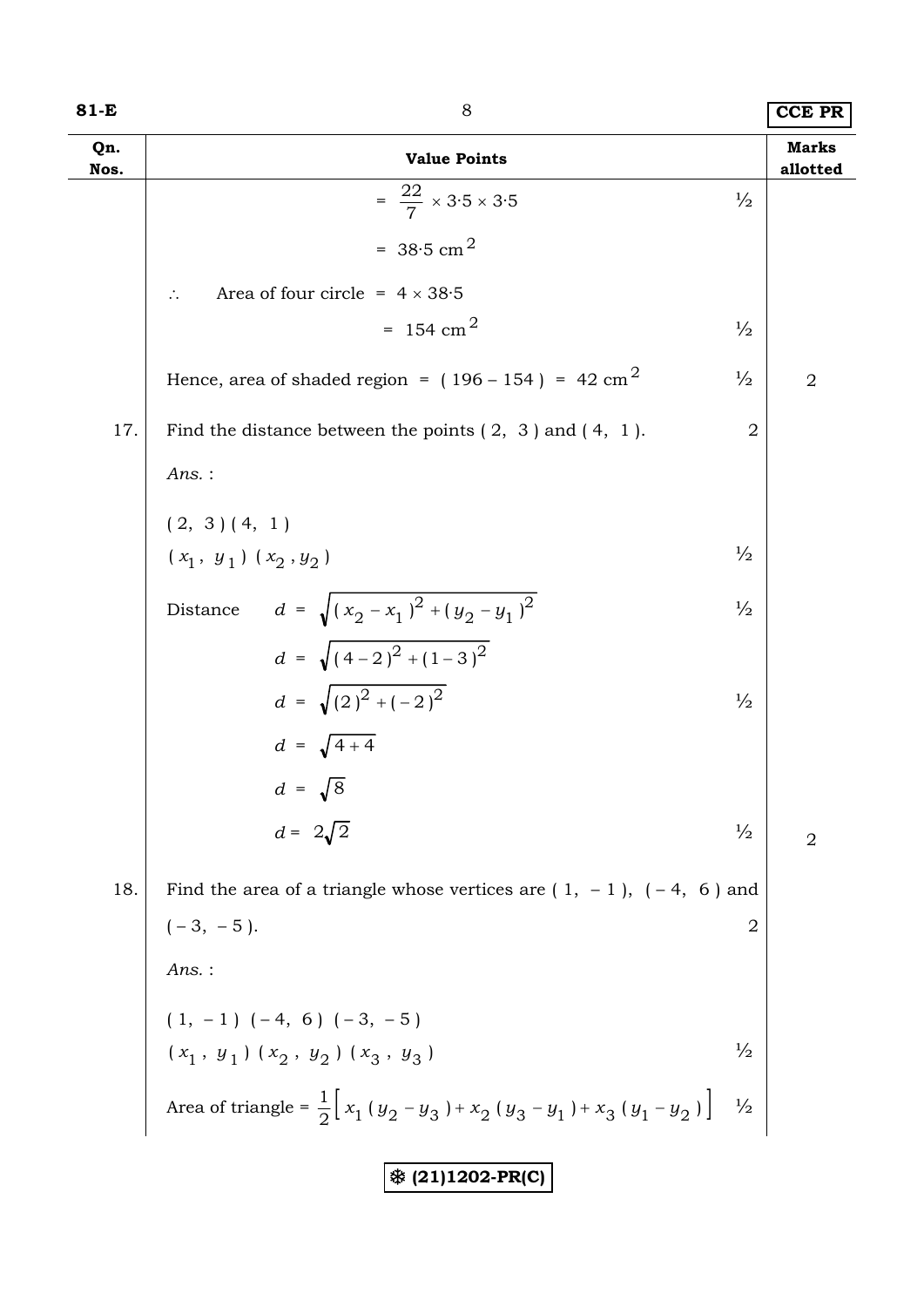| $ {\tt CCE}$ PR $ $ | 81-E |
|---------------------|------|
|---------------------|------|

| Qn.<br>Nos. | <b>Value Points</b>                                                                                  | <b>Marks</b><br>allotted |
|-------------|------------------------------------------------------------------------------------------------------|--------------------------|
|             | $=\frac{1}{2}$ [ 1 ( 6 – (-5)) + (-4) (-5 – (-1)) + (-3) (-1-6)]                                     |                          |
|             | $=\frac{1}{2}$ [ 11 + 16 + 21 ]<br>$\frac{1}{2}$                                                     |                          |
|             | $=\frac{1}{2} \times 48$                                                                             |                          |
|             | $= 24$ cm <sup>2</sup><br>$\frac{1}{2}$                                                              |                          |
|             | Area of triangle is 24 cm <sup>2</sup> .                                                             | $\overline{2}$           |
| 19.         | Prove that $5 + \sqrt{3}$ is an irrational number.<br>$\overline{2}$                                 |                          |
|             | $Ans.$ :                                                                                             |                          |
|             | Let us assume, to the contrary, that $5 + \sqrt{3}$ is rational                                      |                          |
|             | Such that $5 + \sqrt{3} = \frac{a}{b}$ $[a \neq b, b \neq 0]$<br>$\frac{1}{2}$                       |                          |
|             | Therefore, $\frac{a}{b}$ – 5 = $\sqrt{3}$                                                            |                          |
|             | $\sqrt{3} = \frac{a}{b} - 5$<br>Rearranging the equation                                             |                          |
|             | $\sqrt{3} = \frac{a - 5b}{b}$<br>$\frac{1}{2}$                                                       |                          |
|             | Since <i>a</i> and <i>b</i> are integers, we get $\frac{a}{b}$ – 5 is rational, and so $\sqrt{3}$ is |                          |
|             | rational                                                                                             |                          |
|             | But this contradicts the fact that $\sqrt{3}$ is irrational<br>$\frac{1}{2}$                         |                          |
|             | This contradiction has arisen because of our incorrect assumption<br>that $5+\sqrt{3}$ is rational   |                          |
|             | So, we conclude that $5+\sqrt{3}$ is irrational number.<br>$\frac{1}{2}$                             | $\overline{2}$           |

7 **(21)1202-PR(C)** [ Turn over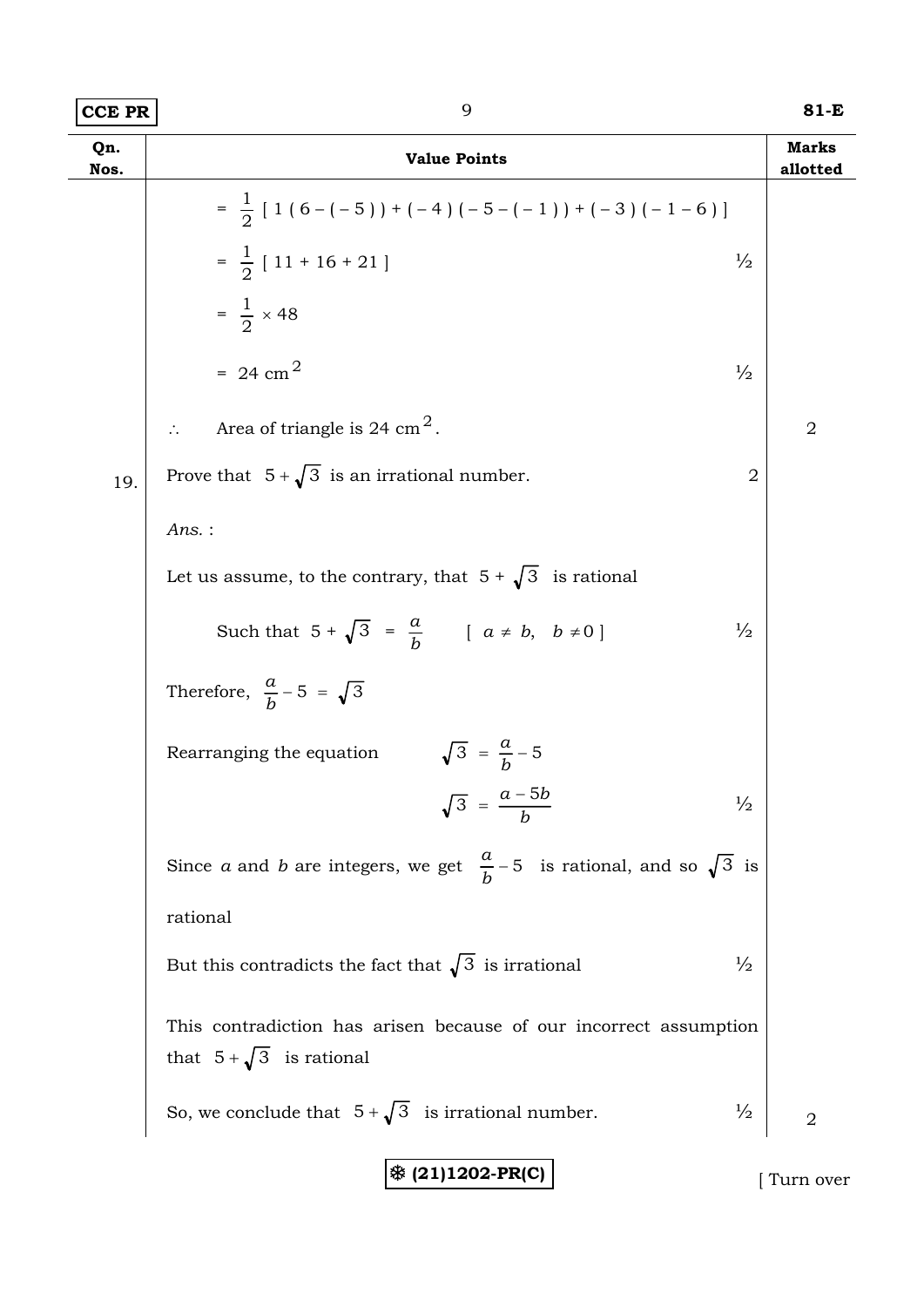| 81-E        | 10                                                                                                                                                                  | <b>CCE PR</b>  |  |  |
|-------------|---------------------------------------------------------------------------------------------------------------------------------------------------------------------|----------------|--|--|
| Qn.<br>Nos. | <b>Value Points</b>                                                                                                                                                 |                |  |  |
| 20.         | $\triangle$ ABC ~ $\triangle$ DEF and their areas are 64 cm <sup>2</sup> and 100 cm <sup>2</sup><br>respectively. If $EF = 12$ cm then find the measure of BC.<br>2 |                |  |  |
|             | <b>OR</b><br>A vertical pole of height 6 m casts a shadow 4 m long on the ground,                                                                                   |                |  |  |
|             |                                                                                                                                                                     |                |  |  |
|             | and at the same time a tower on the same ground casts a shadow                                                                                                      |                |  |  |
|             | 28 m long. Find the height of the tower.                                                                                                                            |                |  |  |
|             | Ans.:<br>А<br>$\boldsymbol{B}$<br>F<br>$\triangle$ ABC ~ $\triangle$ DEF                                                                                            |                |  |  |
|             | The ratio of the areas of two similar triangles is equal to the square of                                                                                           |                |  |  |
|             | the ratio of their corresponding sides                                                                                                                              |                |  |  |
|             | $=\frac{BC^2}{EF^2}$<br>$\frac{\text{Area of } \Delta \text{ ABC}}{\text{Area of } \Delta \text{ DEF}}$<br>$\frac{1}{2}$<br>$\ddot{\cdot}$                          |                |  |  |
|             | $\frac{BC^{2}}{(12)^{2}}$<br>$\frac{64}{100}$                                                                                                                       |                |  |  |
|             | $=\frac{BC^2}{144}$<br>$\frac{64}{100}$<br>$\frac{1}{2}$                                                                                                            |                |  |  |
|             | $\frac{64 \times 144}{100}$ = BC <sup>2</sup>                                                                                                                       |                |  |  |
|             | $\frac{8\times12}{10} = BC$<br>$\frac{1}{2}$                                                                                                                        |                |  |  |
|             | $9.6 = BC$                                                                                                                                                          |                |  |  |
|             | $\frac{1}{2}$<br>$BC = 9.6 cm$                                                                                                                                      | $\overline{2}$ |  |  |
|             | <b>OR</b>                                                                                                                                                           |                |  |  |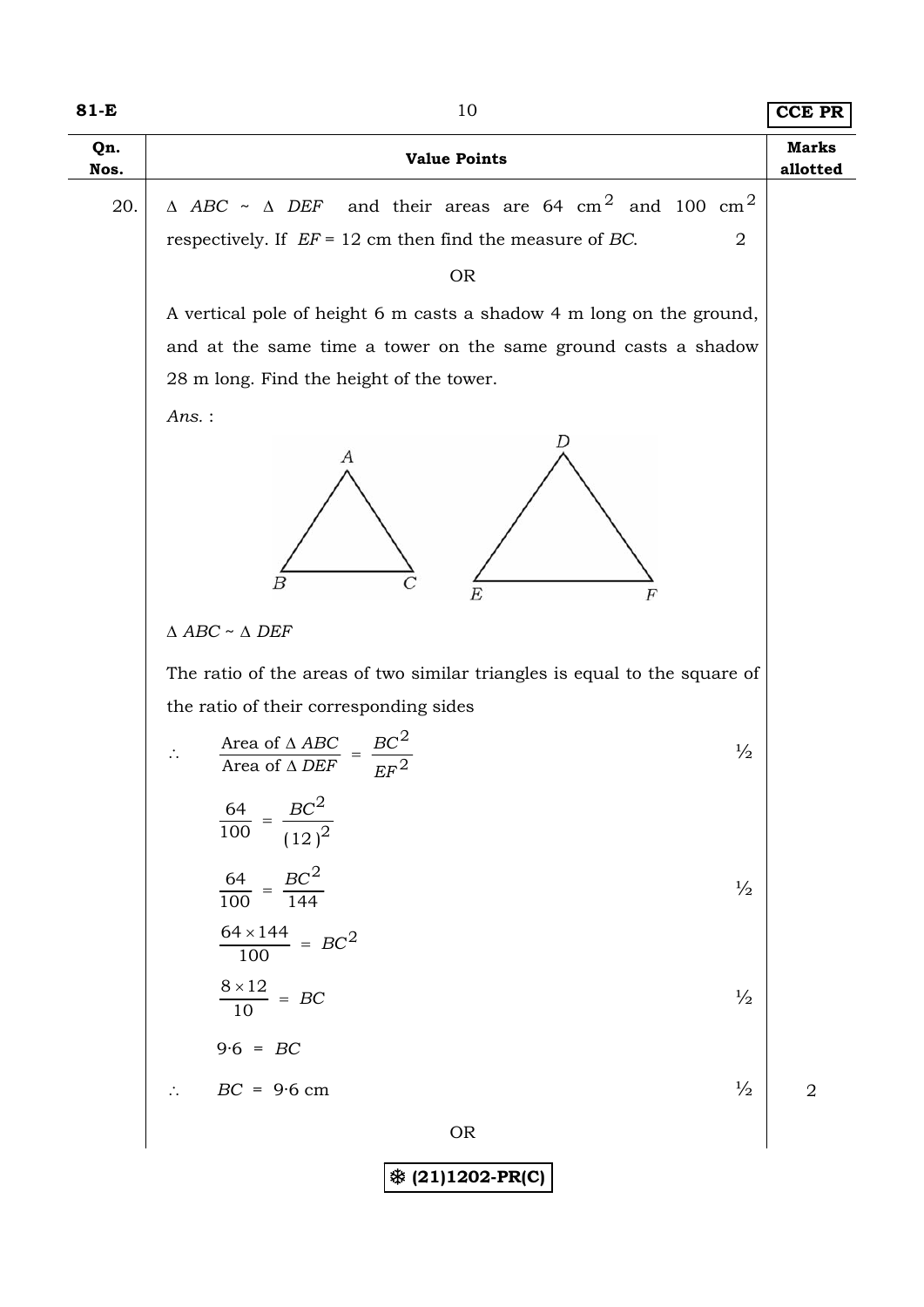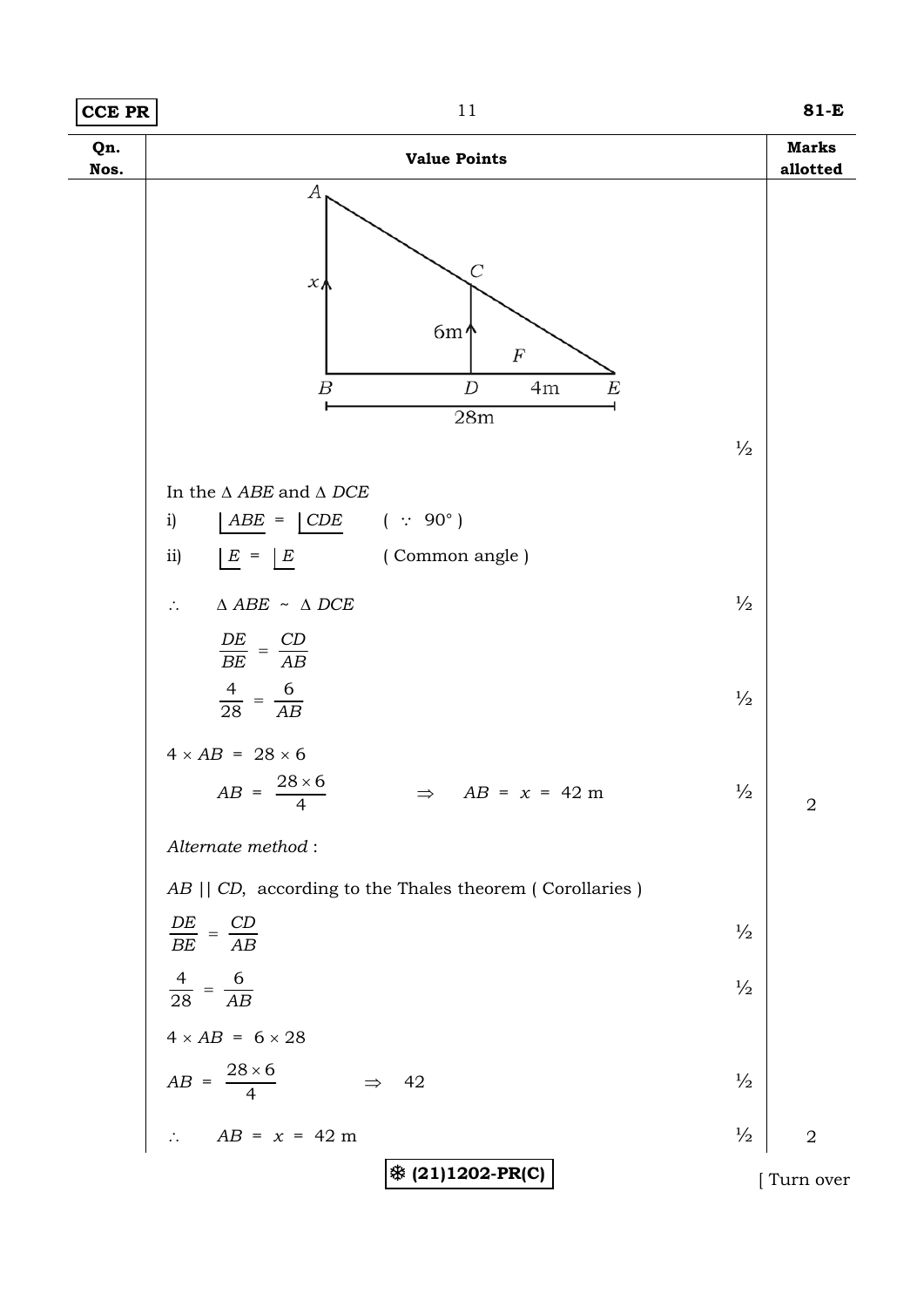### **81-E** 12 **CCE PR**

| Qn.<br>Nos. | <b>Value Points</b>                                                                             | <b>Marks</b><br>allotted |
|-------------|-------------------------------------------------------------------------------------------------|--------------------------|
| $21. \,$    | The diagonal $BD$ of parallelogram $ABCD$ intersects $AE$ at $F$ as shown in                    |                          |
|             | the figure, E is any point on BC, then prove that $DF \times EF = FB \times FA$ .               |                          |
|             | $\sqrt{2}$                                                                                      |                          |
|             | D<br>F,<br>F<br>A                                                                               |                          |
|             | $Ans.$ :                                                                                        |                          |
|             | $\overline{C}$<br>E<br>F<br>$\boldsymbol{A}$<br>В                                               |                          |
|             | $\frac{1}{2}$                                                                                   |                          |
|             | In the $\triangle$ AFD and $\triangle$ BFE                                                      |                          |
|             | (vertical opposite angles)<br>$AFD =$<br>i)<br>$\mid$ $BFE$                                     |                          |
|             | $\overline{11}$<br>$ADF =$<br><b>EFB</b>                                                        |                          |
|             | $\frac{1}{2}$<br>iii)<br> BEF (:: AD    BC alternate angles)<br>$DAF =$                         |                          |
|             | $\Delta$ AFD ~ $\Delta$ BFE<br>$\therefore$<br>$\frac{FA}{EF} = \frac{DF}{FB}$<br>$\frac{1}{2}$ |                          |
|             | $FA \times FB = EF \times DF$                                                                   |                          |
|             | $DF \times EF = FB \times FA$<br>$\frac{1}{2}$                                                  | $\sqrt{2}$               |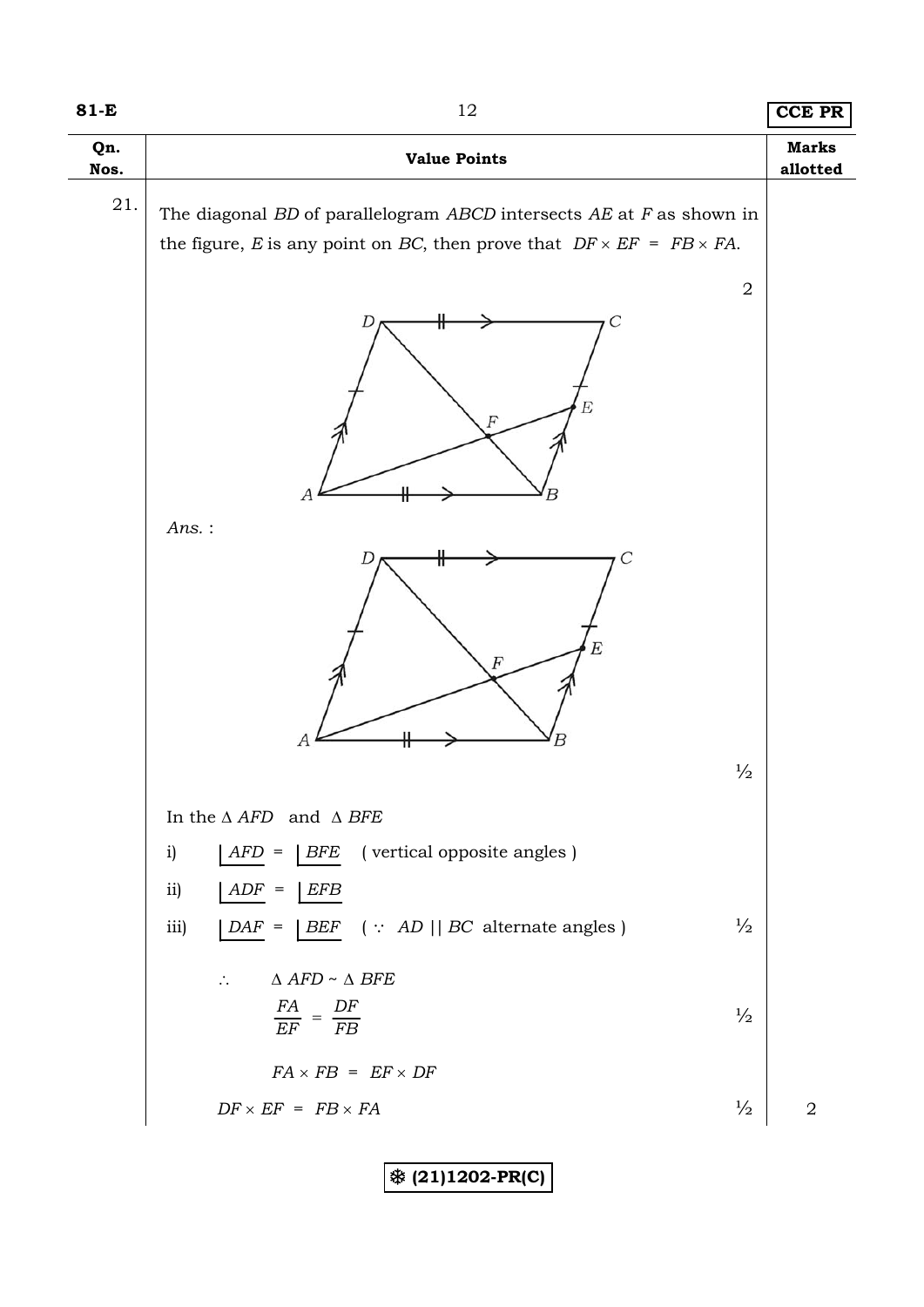| <b>CCE PR</b> | 13                                                                                     | 81-E                     |
|---------------|----------------------------------------------------------------------------------------|--------------------------|
| Qn.<br>Nos.   | <b>Value Points</b>                                                                    | <b>Marks</b><br>allotted |
|               |                                                                                        |                          |
| 22.           | Sum and product of the zeroes of a quadratic polynomial                                |                          |
|               | $P(x) = ax^{2} + bx - 4$ are $\frac{1}{4}$ and $-1$ respectively. Then find the values |                          |
|               | of $a$ and $b$ .<br>$\overline{2}$                                                     |                          |
|               | <b>OR</b>                                                                              |                          |
|               | Find the quotient and remainder when $P(x) = 2x^2 + 3x + 1$ is divided                 |                          |
|               | by $g(x) = x + 2$ .                                                                    |                          |
|               | $Ans.$ :                                                                               |                          |
|               | $P(x) = ax^{2} + bx - 4$ . $c = -4$                                                    |                          |
|               | $\alpha + \beta = \frac{1}{4}$<br>$\alpha \times \beta = -1$<br>$\frac{1}{2}$          |                          |
|               | $\frac{1}{4} = \frac{-b}{a}$<br>$-1 = \frac{c}{a} = \frac{-4}{a}$                      |                          |
|               | $a = -4b \rightarrow (i)$<br>$\frac{1}{2}$<br>$- a = - 4$                              |                          |
|               | $\frac{1}{2}$<br>$a = 4$                                                               |                          |
|               | Substitute $a = 4$ in (i)                                                              |                          |
|               |                                                                                        |                          |
|               | $4 = -4b$<br>$\frac{4}{-4} = b$<br>$\Rightarrow$ $b = -1$<br>$\frac{1}{2}$             | $\overline{a}$           |
|               | <b>OR</b>                                                                              |                          |
|               | ※ (21)1202-PR(C)                                                                       | Turn over                |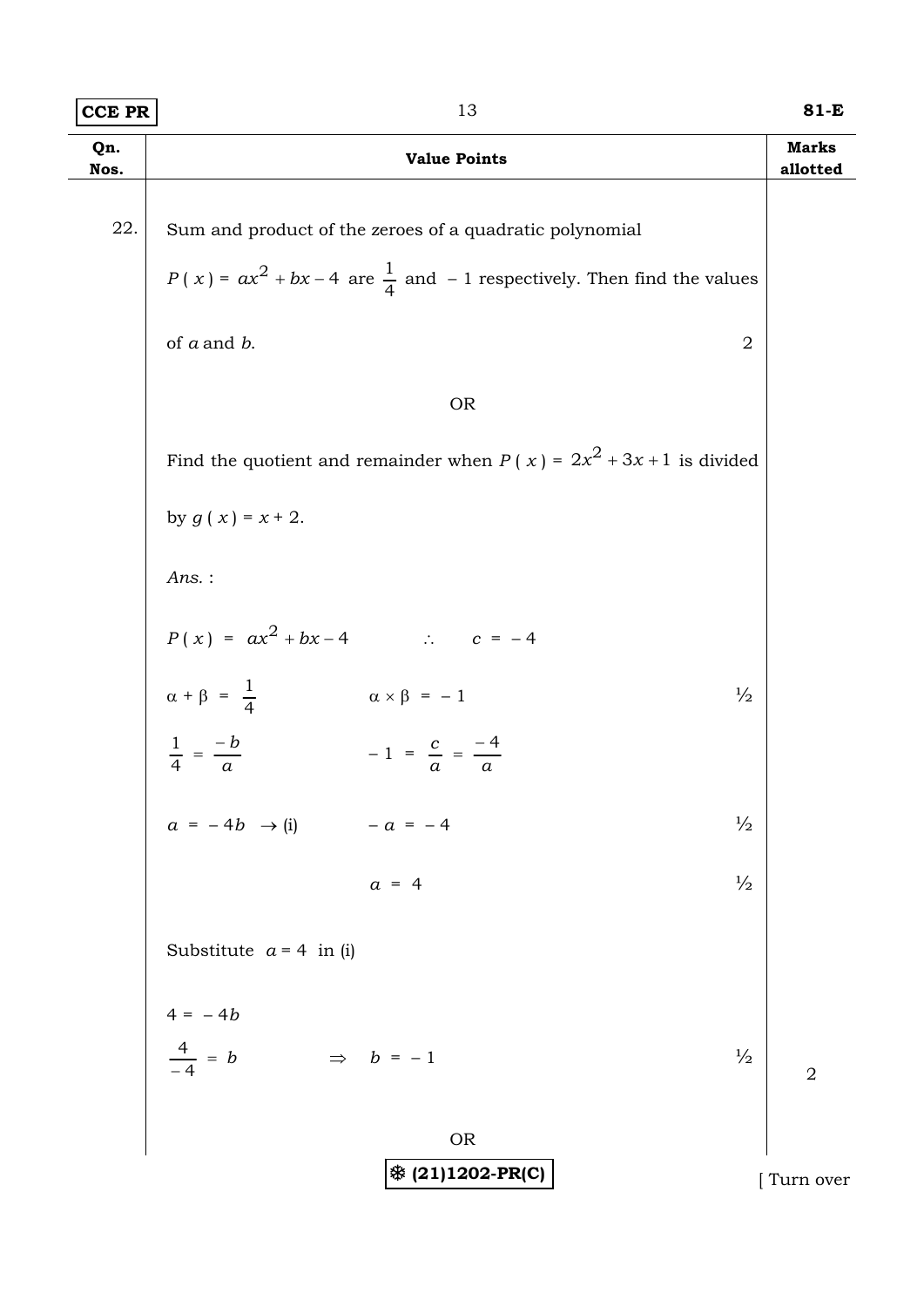| 81-E        | 14                                                                                                                                                                     |               | <b>CCE PR</b>            |
|-------------|------------------------------------------------------------------------------------------------------------------------------------------------------------------------|---------------|--------------------------|
| Qn.<br>Nos. | <b>Value Points</b>                                                                                                                                                    |               | <b>Marks</b><br>allotted |
|             | $p(x) = 2x^{2} + 3x + 1$ $q(x) = x + 2$<br>$2x-1$<br>$x + 2$ $2x^2 + 3x + 1$<br>$2x^2 + 4x$<br>(-) (-)<br>$\overline{\qquad -x+1}$<br>$- x - 2$<br>$(+)$ $(+)$<br>$+3$ | $\mathbf 1$   |                          |
|             | Quotient $q(x) = 2x-1$<br>$\therefore$                                                                                                                                 | $\frac{1}{2}$ |                          |
|             | Remainder $r(x) = 3$                                                                                                                                                   | $\frac{1}{2}$ | $\overline{2}$           |
| 23.         | Find the value of $k$ , in which one of its zeros is $-4$ of the polynomial                                                                                            |               |                          |
|             | $P(x) = x^{2} - x - (2k + 2).$                                                                                                                                         | $\sqrt{2}$    |                          |
|             | Ans.:                                                                                                                                                                  |               |                          |
|             | $P(x) = x^{2} - x - (2k + 2)$<br>Zeros of polynomial $=$ -4                                                                                                            |               |                          |
|             |                                                                                                                                                                        | $\frac{1}{2}$ |                          |
|             |                                                                                                                                                                        | $\frac{1}{2}$ |                          |
|             |                                                                                                                                                                        |               |                          |
|             |                                                                                                                                                                        |               |                          |
|             | $0 = (-4)^2 - (-4) - (2k + 2)$<br>$0 = 16 + 4 - 2k - 2$<br>$0 = 18 - 2k$<br>$2k = 18$<br>$k = \frac{18}{2}$<br>$k = 9$                                                 | $\frac{1}{2}$ |                          |
|             | $k = 9$                                                                                                                                                                | $\frac{1}{2}$ | $\overline{2}$           |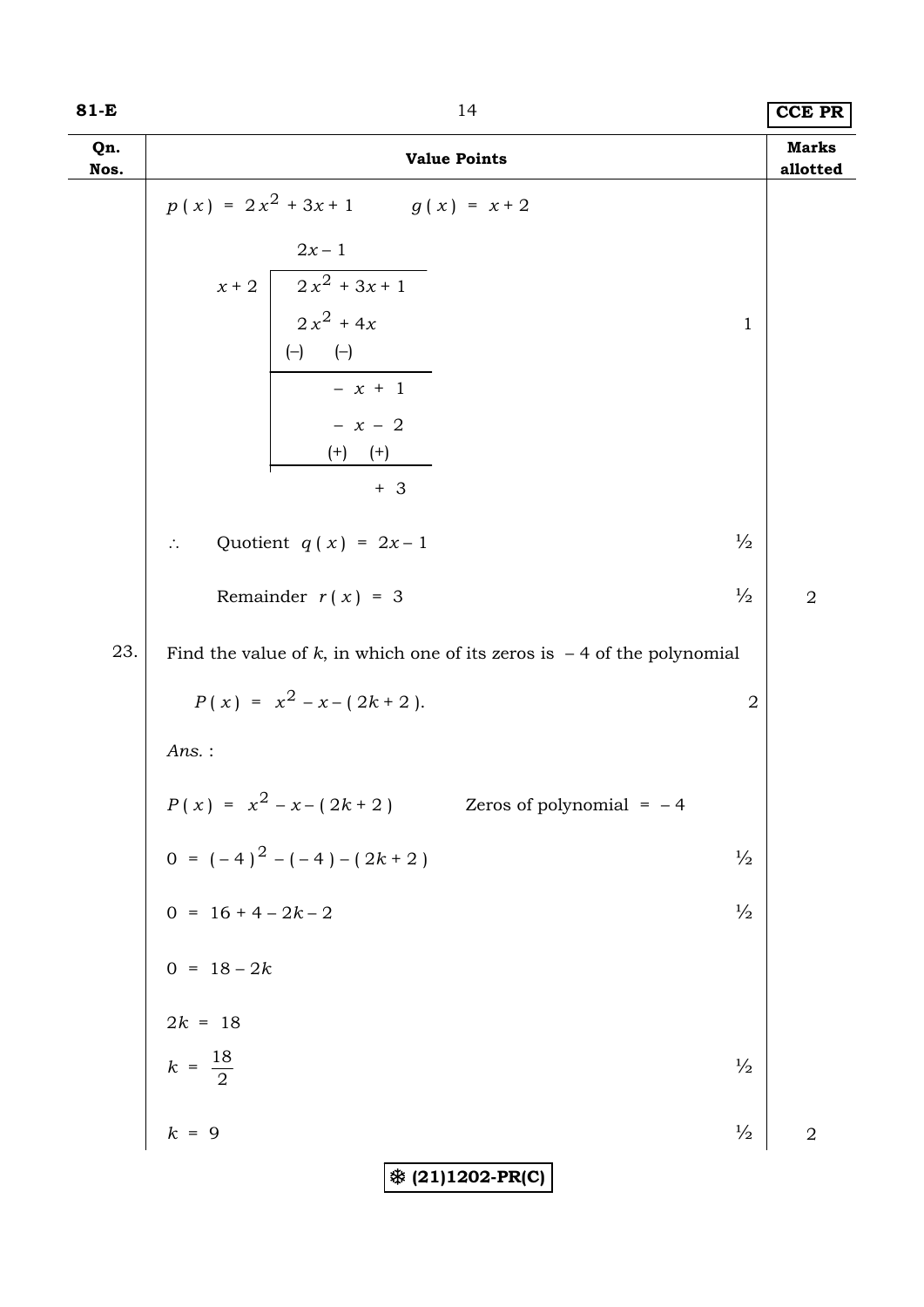| $ CCE$ PR | . . | 81-E |
|-----------|-----|------|
|           |     |      |

| Qn.<br>Nos. |                                                        | <b>Value Points</b>                                           |                | <b>Marks</b><br>allotted |
|-------------|--------------------------------------------------------|---------------------------------------------------------------|----------------|--------------------------|
| 24.         |                                                        | Solve the equation $x^2 - 3x - 10 = 0$ by using formula.      | $\overline{2}$ |                          |
|             | $Ans.$ :                                               |                                                               |                |                          |
|             | $x^2 - 3x - 10 = 0$                                    |                                                               |                |                          |
|             |                                                        | $ax^{2} + bx + c = 0$ , $a = 1$ , $b = -3$ , $c = -10$        |                |                          |
|             | $x = \frac{-b \pm \sqrt{b^2 - 4ac}}{2a}$               |                                                               | $\frac{1}{2}$  |                          |
|             | $x = \frac{-(-3) \pm \sqrt{(-3)^2 - 4(1)(-10)}}{2(1)}$ |                                                               | $\frac{1}{2}$  |                          |
|             | $x = \frac{3 \pm \sqrt{9 + 40}}{2}$                    |                                                               |                |                          |
|             | $x = \frac{3 \pm \sqrt{49}}{2}$                        |                                                               | $\frac{1}{2}$  |                          |
|             | $x = \frac{3 \pm 7}{2}$<br>$x = \frac{3 + 7}{2}$       |                                                               |                |                          |
|             |                                                        | $x = \frac{3-7}{1}$                                           |                |                          |
|             |                                                        |                                                               | $\frac{1}{2}$  |                          |
|             |                                                        |                                                               |                | $\overline{2}$           |
|             |                                                        |                                                               | $\overline{2}$ |                          |
|             |                                                        |                                                               |                |                          |
|             | Ans. :<br>$\csc \theta = \frac{13}{12}$                | $\left(\therefore \csc \theta = \frac{1}{\sin \theta}\right)$ |                |                          |

7 **(21)1202-PR(C)** [ Turn over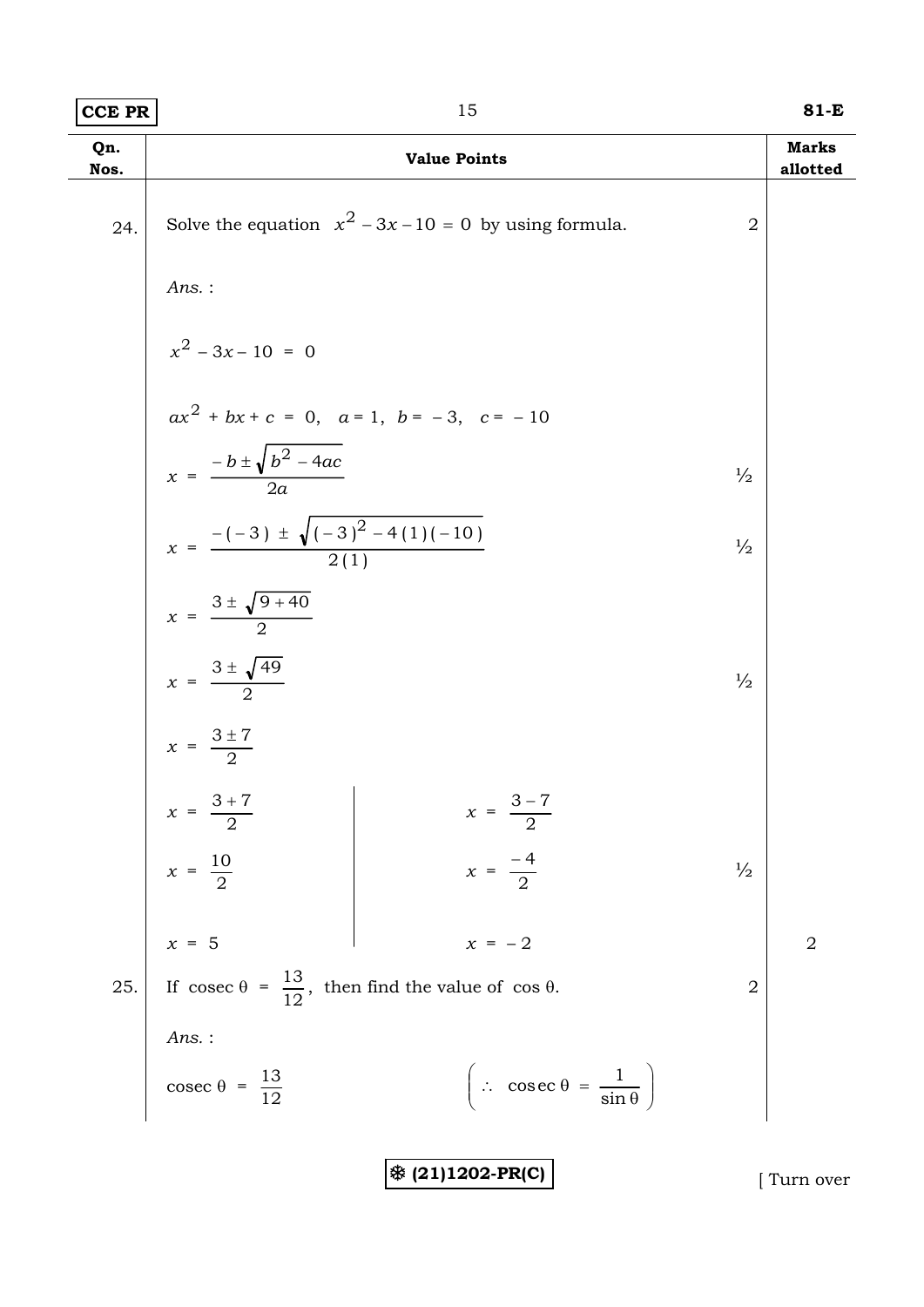| I<br>×<br>۰. |  |  |
|--------------|--|--|
|--------------|--|--|

| 81-E        | 16                                                                                                                                                                                     |                          |  |
|-------------|----------------------------------------------------------------------------------------------------------------------------------------------------------------------------------------|--------------------------|--|
| Qn.<br>Nos. | <b>Value Points</b>                                                                                                                                                                    | <b>Marks</b><br>allotted |  |
|             | А<br>$\frac{1}{\sin \theta} = \frac{13}{12}$<br>$\frac{1}{2}$<br>13<br>$\sin \theta = \frac{12}{13}$<br>12                                                                             |                          |  |
|             | θ<br>$\boldsymbol{B}$<br>$\sin \theta = \frac{AB}{AC} = \frac{12}{13}$<br>$ B = 90^{\circ}, AC diagonal$<br>$\frac{1}{2}$<br>$AC^2 = AB^2 + BC^2$                                      |                          |  |
|             | $(13)^{2} = (12)^{2} + BC^{2}$<br>$\therefore \quad \cos A = \frac{BC}{AC}$<br>$169 = 144 + BC^2$<br>$\frac{1}{2}$                                                                     |                          |  |
|             | $25 = BC^2$<br>$\cos A = \frac{5}{13}$<br>$BC = 5$<br>$\frac{1}{2}$                                                                                                                    | $\overline{2}$           |  |
| 26.         | Show that $(\tan A \times \sin A) + \cos A = \sec A$ .<br>$\sqrt{2}$<br>$Ans.$ :                                                                                                       |                          |  |
|             | L.H.S. = $\left[ \tan A \times \sin A \right]$ + cos A<br>$= \frac{\sin A}{\cos A} \times \sin A + \cos A$<br>$\frac{1}{2}$<br>$=$ $\frac{\sin^2 A}{\cos A} + \cos A$<br>$\frac{1}{2}$ |                          |  |
|             | $\frac{\sin^2 A + \cos^2 A}{\cos A}$<br>$\frac{1}{2}$<br>$\overline{\cos A}$                                                                                                           |                          |  |
|             | sec $A = R.H.S.$<br>$\frac{1}{2}$<br>$\Rightarrow$                                                                                                                                     | $\sqrt{2}$               |  |
| 27.         | Draw a pair of tangents to a circle of radius $3.5$ cm which are inclined<br>to each other at an angle of $60^\circ$ .<br>$\overline{2}$<br>Ans.:                                      |                          |  |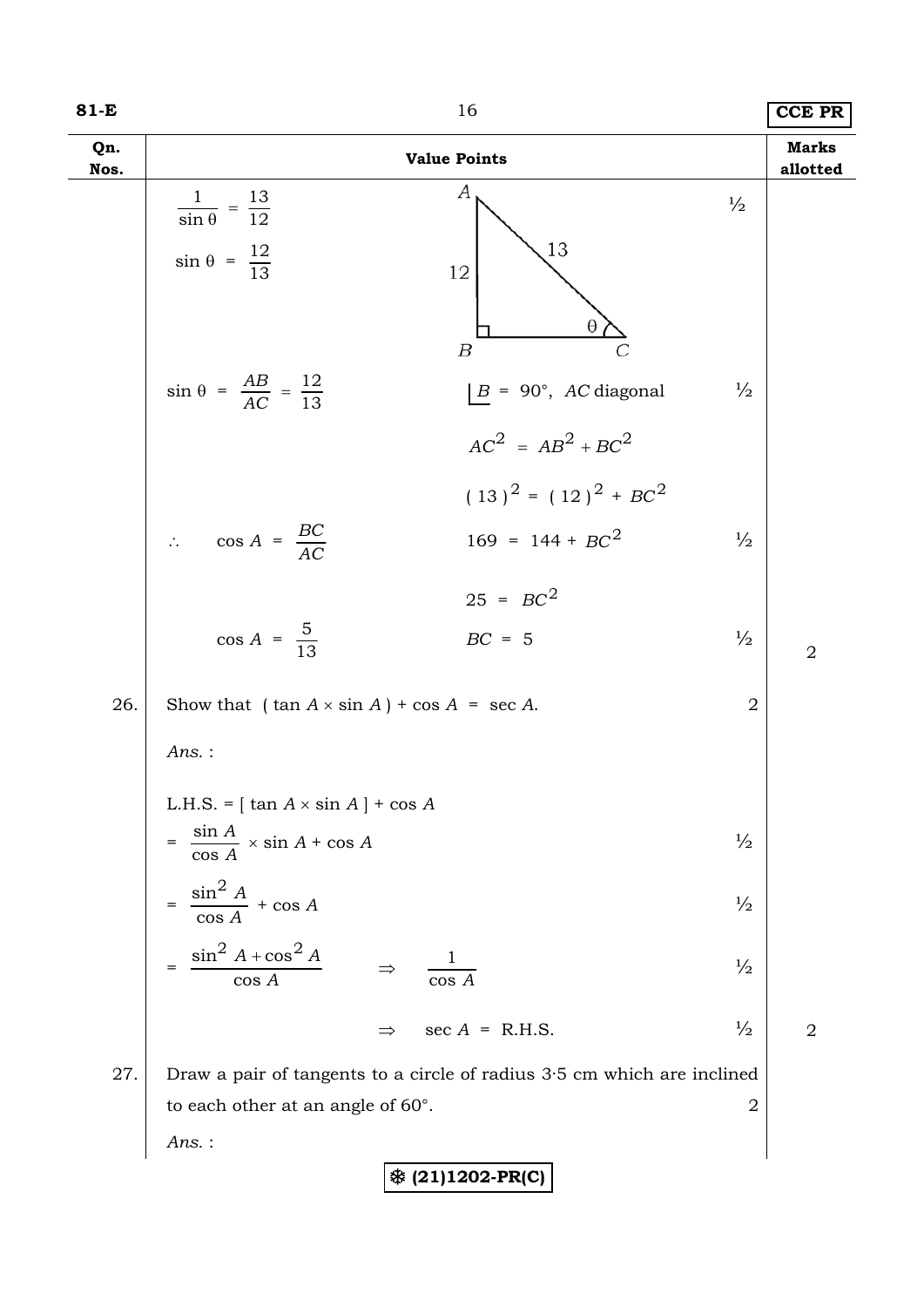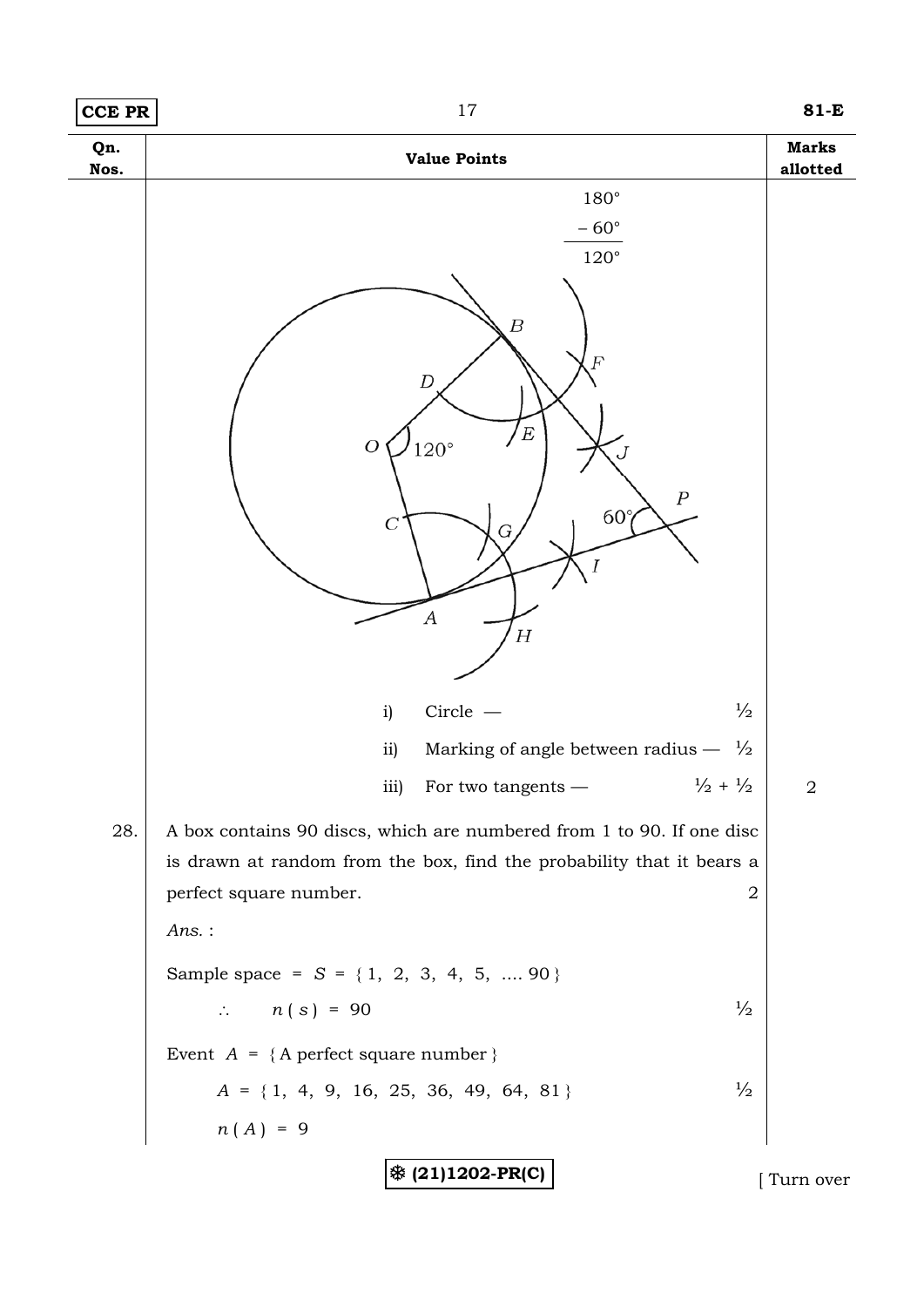### **81-E** 18 **CCE PR**

| Qn.<br>Nos. | <b>Value Points</b>                                                                                                     | <b>Marks</b><br>allotted |
|-------------|-------------------------------------------------------------------------------------------------------------------------|--------------------------|
|             | Probability of the event<br>$\therefore$<br>$P(A) = \frac{n(A)}{n(S)}$<br>$\frac{1}{2}$                                 |                          |
|             | $P(A) = \frac{9}{90}$<br>$\frac{1}{2}$                                                                                  | $\mathbf 2$              |
| 29.         | A metallic sphere of radius 9 cm is melted and recast into the shape of                                                 |                          |
|             | a cylinder of radius 6 cm. Find the height of the cylinder.<br>$\overline{2}$                                           |                          |
|             | $Ans.$ :                                                                                                                |                          |
|             | Radius of sphere = $9 \text{ cm}$                                                                                       |                          |
|             | Radius of cylinder = $6 \text{ cm}$                                                                                     |                          |
|             | Height of cylinder $=$ ?                                                                                                |                          |
|             | Volume of sphere = Volume of cylinder                                                                                   |                          |
|             | $\frac{4}{3} \pi r^3 = \pi r^2 h$<br>$\frac{1}{2}$                                                                      |                          |
|             | $\frac{4}{3} \times \frac{22}{7} \times 9 \times 9 \times 9 = \frac{22}{7} \times 6 \times 6 \times h$<br>$\frac{1}{2}$ |                          |
|             | $\frac{4 \times 9 \times 9 \times 9}{3 \times 6 \times 6} = h$<br>$\frac{1}{2}$                                         |                          |
|             | $27 \text{ cm} = h$                                                                                                     |                          |
|             | Height of cylinder is 27 cm.<br>$\frac{1}{2}$                                                                           | $\overline{2}$           |
| 30.         | The faces of two cubes of volume 64 $\text{cm}^3$ each are joined together to                                           |                          |
|             | form a cuboid. Find the total surface area of the cuboid.<br>$\overline{2}$                                             |                          |
|             | $Ans.$ :                                                                                                                |                          |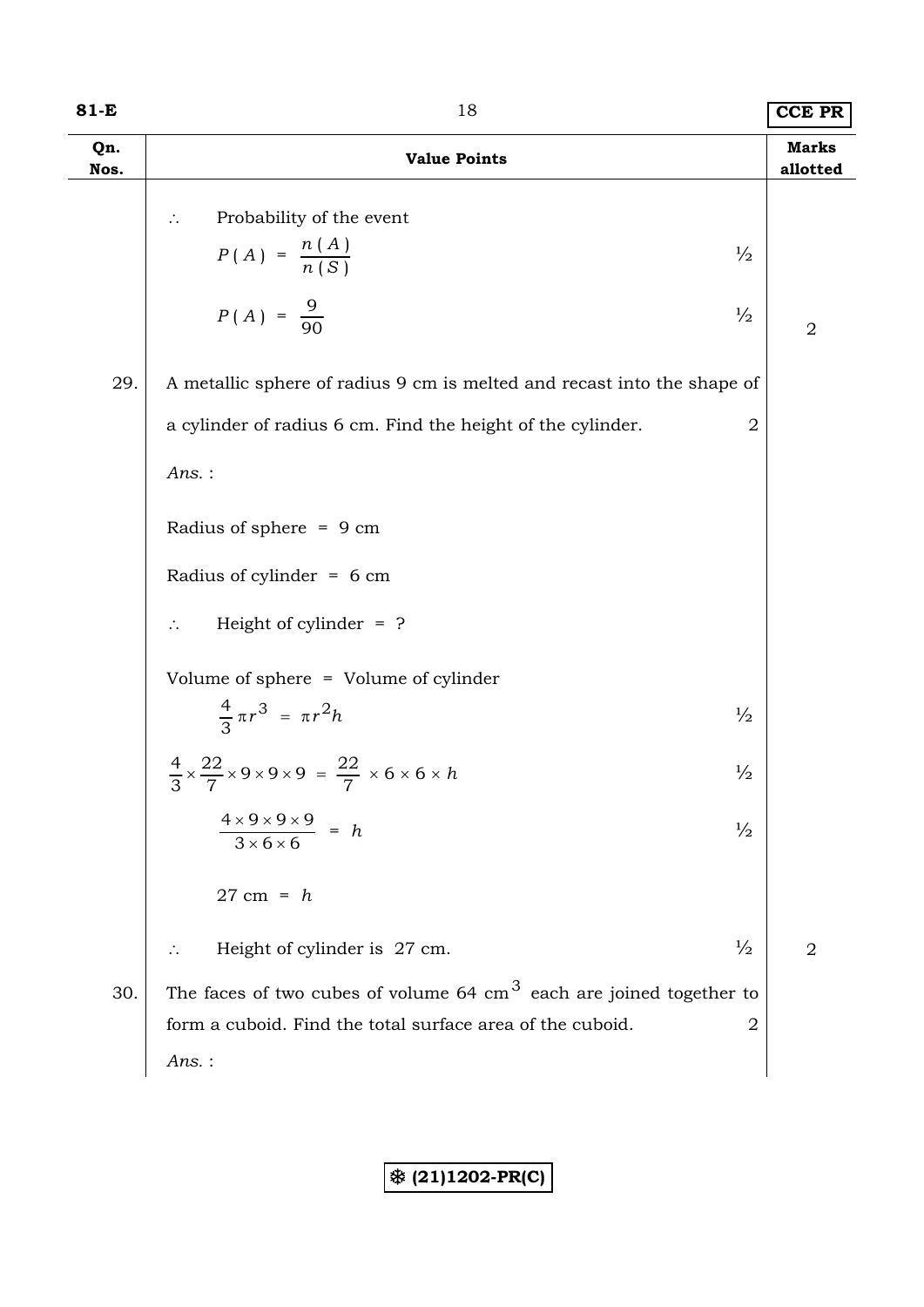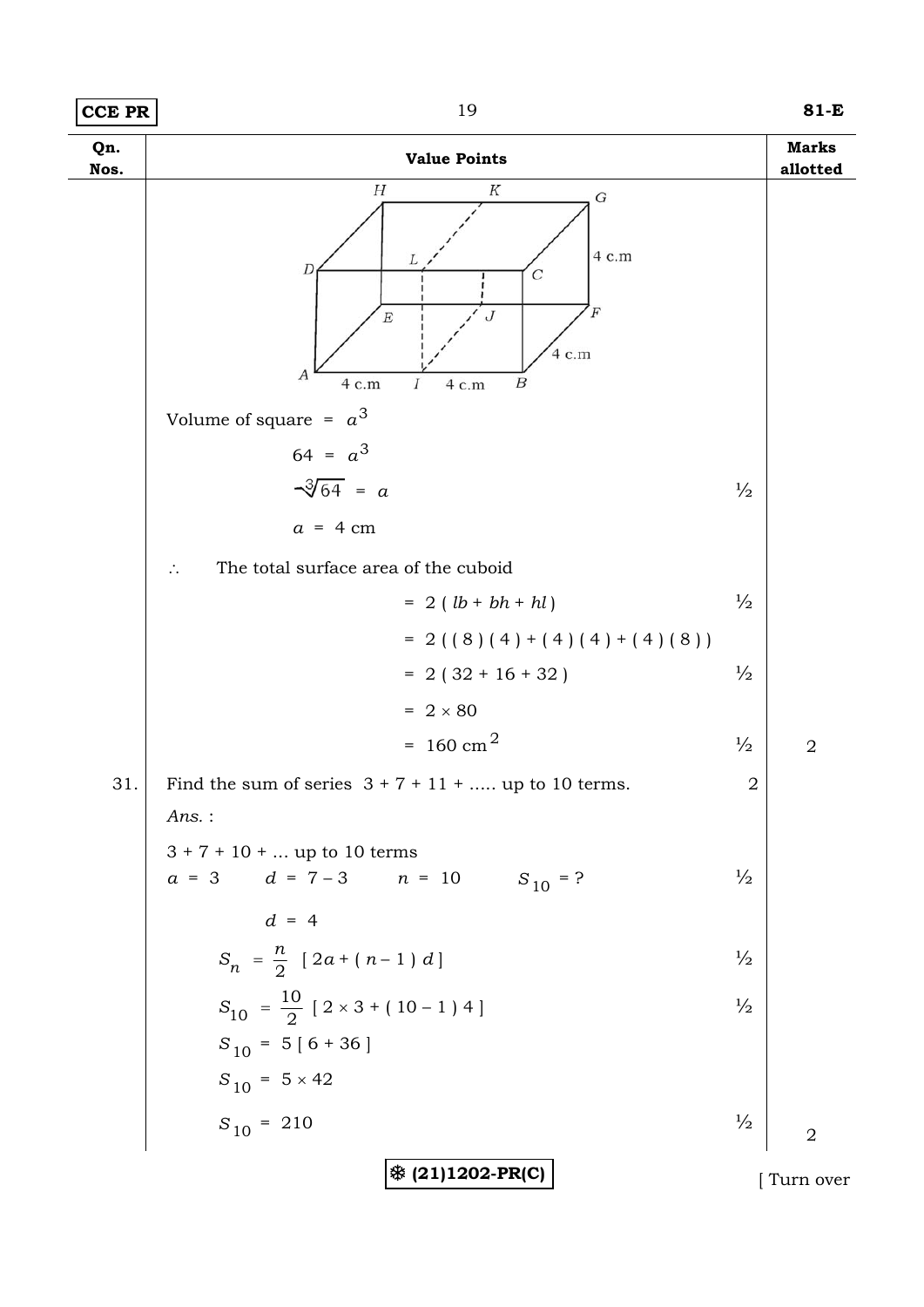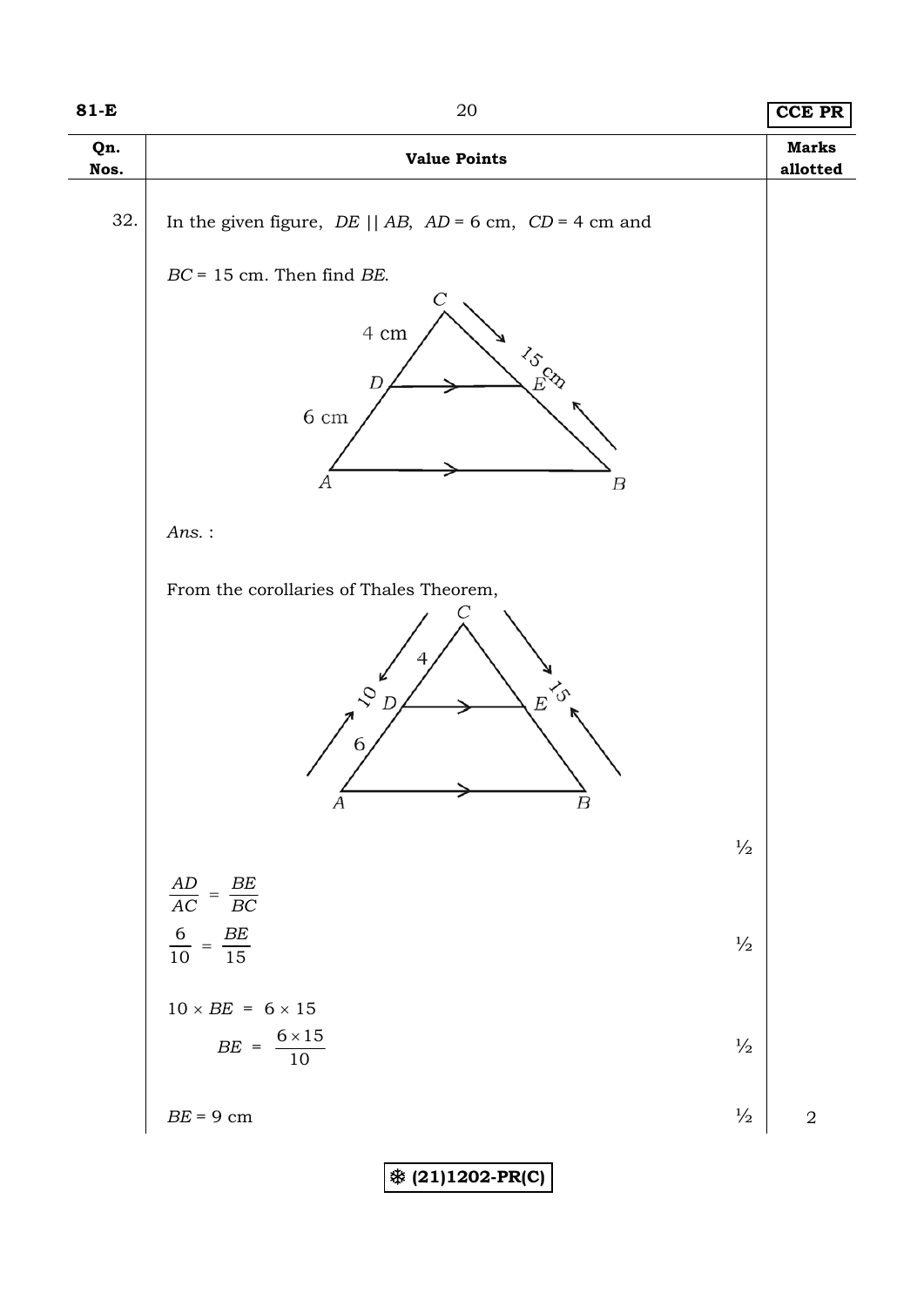| CCE PR      | 21                                                                                                          |                                | $81-E$                   |
|-------------|-------------------------------------------------------------------------------------------------------------|--------------------------------|--------------------------|
| Qn.<br>Nos. | <b>Value Points</b>                                                                                         |                                | <b>Marks</b><br>allotted |
| 33.         | In the figure, AP, AX and AY are the tangents drawn to the circles,<br>show that $AY = AX$ .<br>Υ<br>X<br>А | $\bullet$ $D$<br>$\mathcal{C}$ |                          |
|             | Ans.:                                                                                                       |                                |                          |
|             | Tangents drawn from $A$ to the circle of centre $C$ is                                                      |                                |                          |
|             | $AX = AP$<br>$\ldots$ (i)                                                                                   | $\frac{1}{2}$                  |                          |
|             | Tangents drawn from $A$ to the circle of centre $D$ is                                                      |                                |                          |
|             | $AY = AP$<br>$\ldots$ (ii)                                                                                  | $\frac{1}{2}$                  |                          |
|             | Compare (i) and (ii)                                                                                        | $\frac{1}{2}$                  |                          |
|             | $AX = AP$                                                                                                   |                                |                          |
|             | $AY = AP$                                                                                                   |                                |                          |
|             | $AX = AY$                                                                                                   | $\frac{1}{2}$                  | $\overline{2}$           |
| 34.         | The areas of two circles are 92 cm <sup>2</sup> and 62 cm <sup>2</sup> respectively. Find the               |                                |                          |
|             | radius of the circle having its area equal to the sum of the areas of the                                   |                                |                          |
|             | two circles.                                                                                                | 2                              |                          |
|             | $Ans.$ :                                                                                                    |                                |                          |
|             | Area of 1st circle = $92 \text{ cm}^2$                                                                      |                                |                          |
|             | Area of 2nd circle = $62 \text{ cm}^2$                                                                      |                                |                          |
|             | Total area of both circle = $92 + 62$<br>$\therefore$                                                       |                                |                          |
|             | $= 154$ cm <sup>2</sup><br>Total area                                                                       | $\frac{1}{2}$                  |                          |
|             | <b>※ (21)1202-PR(C)</b>                                                                                     |                                | Turn over                |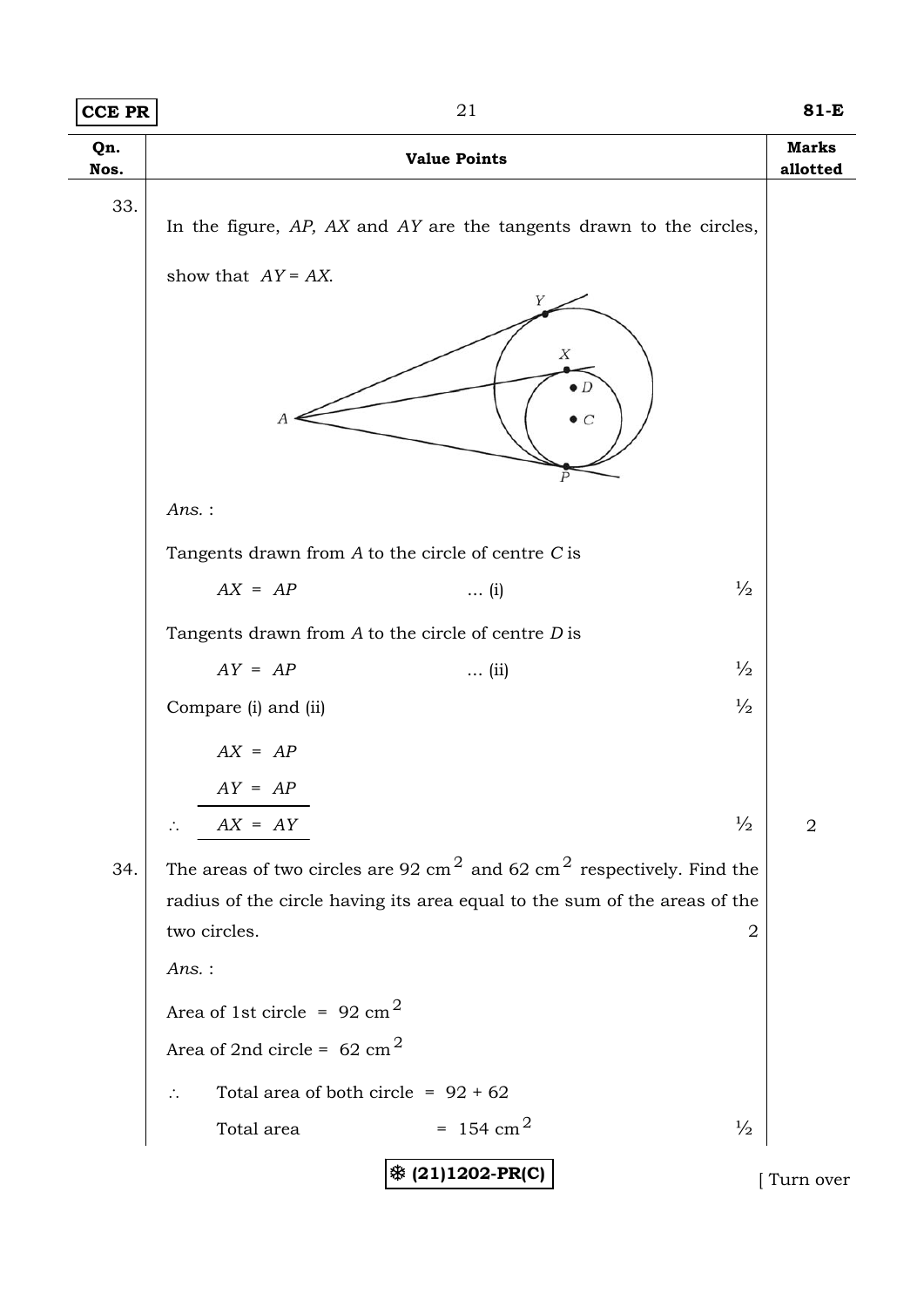### **81-E** 22 **CCE PR**

| Qn.<br>Nos. | <b>Value Points</b>                                                                                                                                                                                      | <b>Marks</b><br>allotted |
|-------------|----------------------------------------------------------------------------------------------------------------------------------------------------------------------------------------------------------|--------------------------|
|             | Area of circle = $154 \text{ cm}^2$<br>$\frac{1}{2}$<br>$\mathcal{L}_{\bullet}$                                                                                                                          |                          |
|             | $154=\pi r^2$                                                                                                                                                                                            |                          |
|             | 154 = $\frac{22}{7} \times r^2$                                                                                                                                                                          |                          |
|             | $\frac{154\times7}{22} = r^2$ $\Rightarrow$ $r^2 = 7\times7$<br>$\frac{1}{2}$                                                                                                                            |                          |
|             | $\therefore$ $r = 7$ cm                                                                                                                                                                                  |                          |
|             | $\frac{1}{2}$<br>Radius of circle is 7 cm<br>$\ddot{\cdot}$                                                                                                                                              | $\overline{2}$           |
| 35.         | Draw a circle of radius 4 cm and construct two tangents to it from an                                                                                                                                    |                          |
|             | external point 8 cm away from its centre.<br>$\overline{2}$                                                                                                                                              |                          |
|             | $Ans.$ :                                                                                                                                                                                                 |                          |
|             | $\boldsymbol{B}$<br>С<br>$\boldsymbol{P}$<br>O<br>А<br>i) Circle $-$<br>$\frac{1}{2}$<br>ii) Straight line $\overline{AB}$ (draw) —<br>$\frac{1}{2}$<br>iii) Drawing of perpendicular -<br>$\frac{1}{2}$ |                          |
|             | $\frac{1}{2}$<br>iv) Tangents -                                                                                                                                                                          | $\sqrt{2}$               |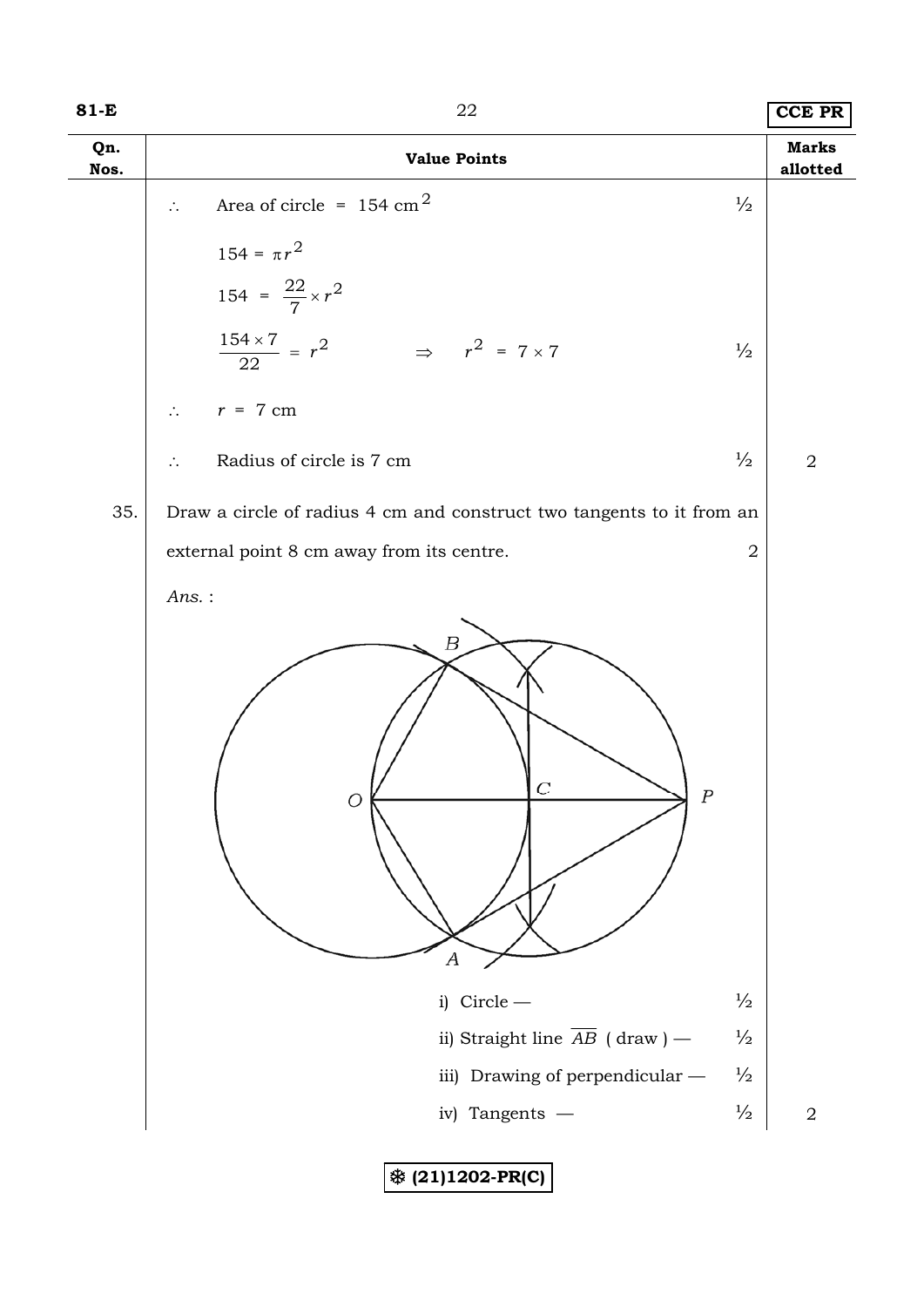| Qn.<br>Nos. |                                                        | <b>Value Points</b>                                                                    | <b>Marks</b><br>allotted |
|-------------|--------------------------------------------------------|----------------------------------------------------------------------------------------|--------------------------|
| 36.         |                                                        | Find the coordinates of the mid-point of the line segment joining the                  |                          |
|             | points $(2, 3)$ and $(4, 7)$ .                         | $\overline{2}$                                                                         |                          |
|             | $Ans.$ :                                               |                                                                                        |                          |
|             | (2, 3), (4, 7)                                         |                                                                                        |                          |
|             | $(x_1, y_1), (x_2, y_2)$                               | $\frac{1}{2}$                                                                          |                          |
|             | By mid-point formula, coordinates of mid-point         |                                                                                        |                          |
|             |                                                        | $=\left(\frac{x_1+x_2}{2},\frac{y_1+y_2}{2}\right)$<br>$\frac{1}{2}$                   |                          |
|             |                                                        | $=\left(\frac{2+4}{2},\frac{3+7}{2}\right)$<br>$\frac{1}{2}$                           |                          |
|             |                                                        | $=\left(\frac{6}{2},\frac{10}{2}\right)$                                               |                          |
|             |                                                        | $= (3, 5)$<br>$\frac{1}{2}$                                                            |                          |
|             | Coordinates of mid-points are $(3, 5)$<br>$\therefore$ |                                                                                        | $\overline{2}$           |
| 37.         |                                                        | Find the roots of the equation $x^2 + 7x + 12 = 0$ by factorisation.<br>$\overline{2}$ |                          |
|             | $Ans.$ :                                               |                                                                                        |                          |
|             | $x^2$ + 7x + 12 = 0                                    | Last term = $12 = 4 \times 3$                                                          |                          |
|             |                                                        | Middle term = $7 = 4 + 3$                                                              |                          |
|             | $x^{2}$ + 4x + 3x + 12 = 0                             | $\frac{1}{2}$                                                                          |                          |
|             | $x(x+4) + 3(x+4) = 0$                                  | $\frac{1}{2}$                                                                          |                          |
|             | $(x + 3)(x + 4) = 0$                                   |                                                                                        |                          |
|             | $x + 3 = 0$<br>$x + 4 = 0$                             | $\frac{1}{2}$                                                                          |                          |
|             | $x = -3$<br>$x = -4$                                   | $\frac{1}{2}$                                                                          | $\overline{2}$           |
|             |                                                        | $ \text{\$ (21)1202-PR(C)}$                                                            | Turn over                |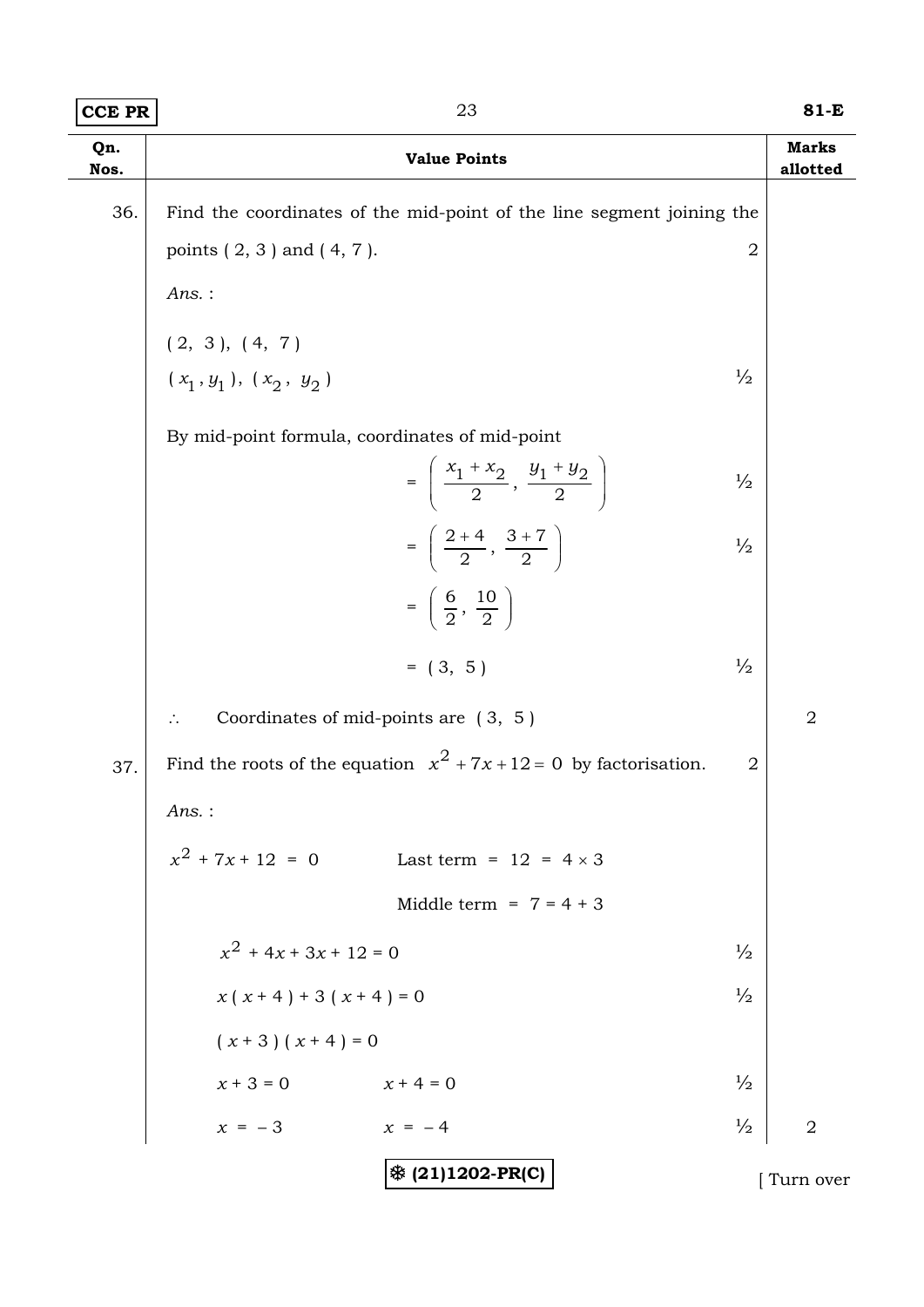| $81-E$      |                                                                                          | 24                                 |                | <b>CCE PR</b>            |  |  |
|-------------|------------------------------------------------------------------------------------------|------------------------------------|----------------|--------------------------|--|--|
| Qn.<br>Nos. |                                                                                          | <b>Value Points</b>                |                | <b>Marks</b><br>allotted |  |  |
| 38.         | Find the nature of the roots of the equation $4x^2 - 4x + 1 = 0$ .<br>$\overline{2}$     |                                    |                |                          |  |  |
|             | Ans.:                                                                                    |                                    |                |                          |  |  |
|             | $4x^2 - 4x + 1 = 0$<br>$ax^2 + bx + c = 0$                                               |                                    |                |                          |  |  |
|             |                                                                                          |                                    |                |                          |  |  |
|             | $a = 4$ , $b = -4$ , $c = 1$                                                             |                                    | $\frac{1}{2}$  |                          |  |  |
|             | $\Delta = b^2 - 4ac$<br>Discriminant                                                     |                                    | $\frac{1}{2}$  |                          |  |  |
|             |                                                                                          | $\Delta = (-4)^2 - 4(4)(1)$        |                |                          |  |  |
|             |                                                                                          | $\Delta = 16 - 16$                 | $\frac{1}{2}$  |                          |  |  |
|             | $\Delta = 0$                                                                             |                                    |                |                          |  |  |
|             | Nature of the roots are real and equal                                                   |                                    | $\frac{1}{2}$  | $\overline{2}$           |  |  |
| 39.         | Evaluate : $\frac{\tan 65^\circ}{\cot 25^\circ} + \frac{\sin 25^\circ}{\cos 65^\circ}$ . |                                    | $\overline{2}$ |                          |  |  |
|             | $Ans.$ :                                                                                 |                                    |                |                          |  |  |
|             | $\tan 65^\circ$ $\sin 25^\circ$<br>$\cot 25^\circ$<br>$\cos 65^\circ$                    |                                    |                |                          |  |  |
|             | $\cot A = \tan (90 - A)$                                                                 | $\sin A = \cos (90 - A)$           | $\frac{1}{2}$  |                          |  |  |
|             | $\cot 25 = \tan (90 - 25)$                                                               | $\sin 25^{\circ} = \cos (90 - 25)$ |                |                          |  |  |
|             | $\cot 25^\circ = \tan 65^\circ$                                                          | $\sin 25^\circ = \cos 65^\circ$    | $\frac{1}{2}$  |                          |  |  |
|             | $\tan 65^\circ$<br>$+\frac{\cos 65^{\circ}}{2}$<br>$\tan{65}^{\circ}$<br>$\cos 65^\circ$ |                                    | $\frac{1}{2}$  |                          |  |  |
|             | $= 1 + 1$                                                                                |                                    |                |                          |  |  |
|             | $= 2$                                                                                    |                                    | $\frac{1}{2}$  | $\overline{2}$           |  |  |
|             |                                                                                          | <b>※ (21)1202-PR(C)</b>            |                |                          |  |  |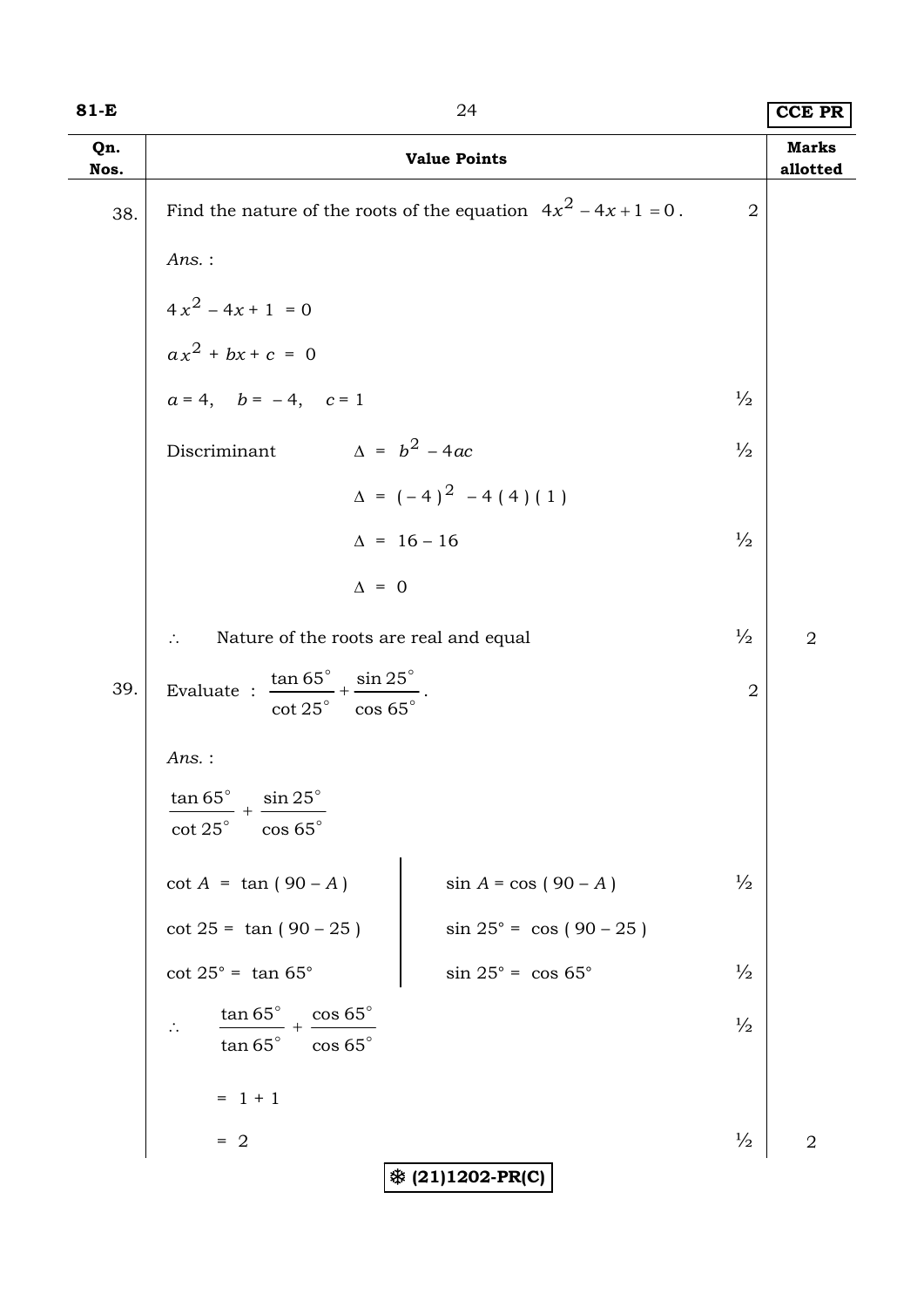| ገር | 81-E |
|----|------|
|    |      |

| Qn.<br>Nos. | <b>Value Points</b>                                                      | <b>Marks</b><br>allotted |
|-------------|--------------------------------------------------------------------------|--------------------------|
| 40.         | If two coins are tossed together simultaneously, find the probability of |                          |
|             | getting at least one head.<br>$\overline{2}$                             |                          |
|             | $Ans.$ :                                                                 |                          |
|             | Sample space $S = \{ (H, H), (T, T), (H, T), (T, H) \}$                  |                          |
|             | $n(S) = 4$<br>$\frac{1}{2}$                                              |                          |
|             | Event $A = \{$ At least one head $\}$                                    |                          |
|             | $\frac{1}{2}$<br>$A = \{ (H, T) (T, H) (H, H) \}$                        |                          |
|             | $n(A) = 3$                                                               |                          |
|             | $\therefore$ $P(A) = \frac{n(A)}{n(S)} = \frac{3}{4}$<br>$\frac{1}{2}$   |                          |
|             | $P(A) = \frac{3}{4}$<br>$\frac{1}{2}$                                    | $\overline{2}$           |
| IV. 41.     | Prove that "the lengths of tangents drawn from an external point to a    |                          |
|             | circle are equal".<br>3                                                  |                          |
|             | <b>OR</b>                                                                |                          |
|             | Two concentric circles of radii 5 cm and 3 cm are drawn. Find the        |                          |
|             | length of the chord of the larger circle which touches the smaller       |                          |
|             | circle.<br>Ans.:                                                         |                          |
|             |                                                                          |                          |
|             | Α<br>$\boldsymbol{B}$<br>Q<br>$\frac{1}{2}$                              |                          |
|             |                                                                          |                          |
|             | ※ (21)1202-PR(C)                                                         | Turn over                |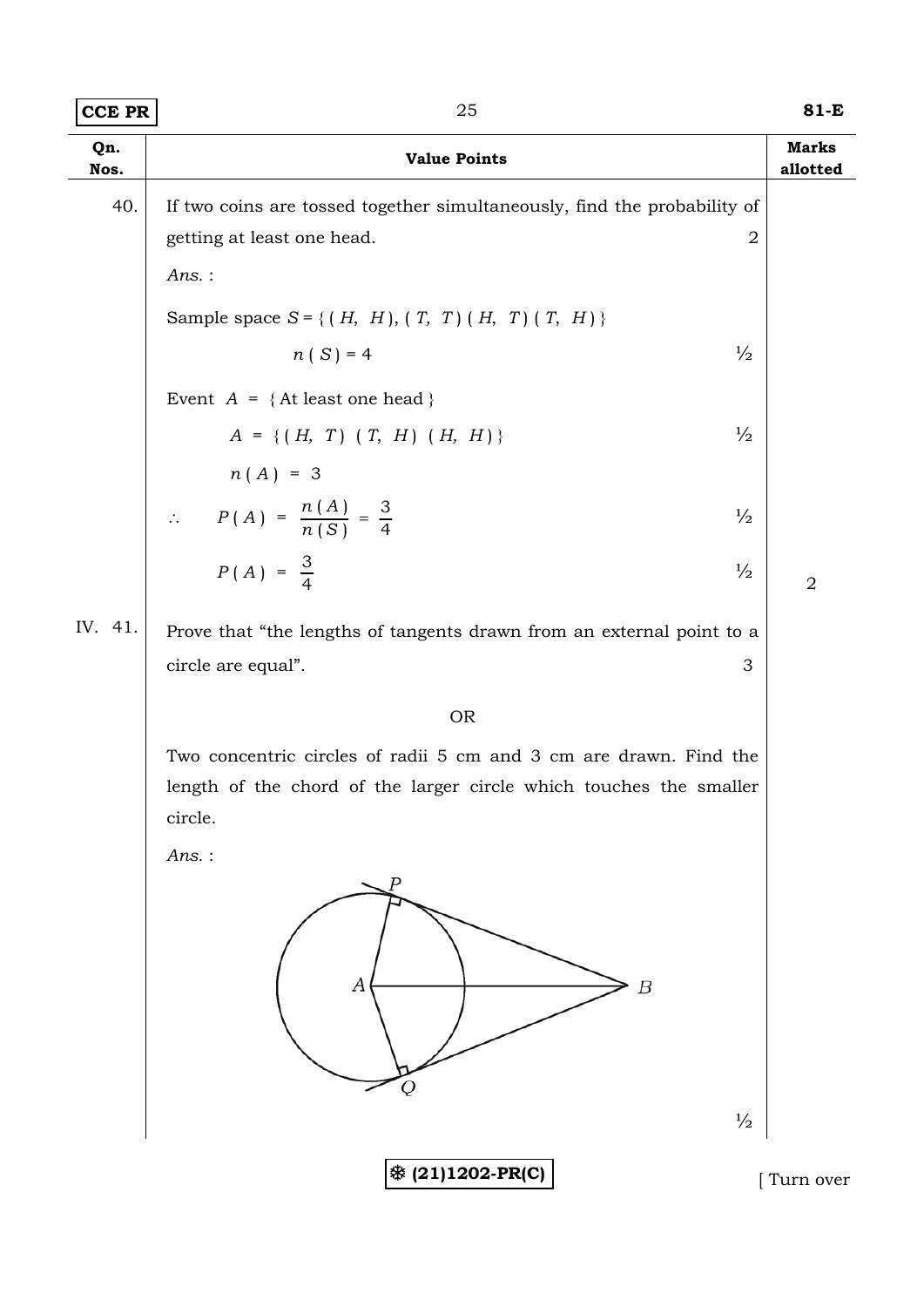| $81-E$      | 26                                                                                                                         |                                                                            |               |                          |  |  |
|-------------|----------------------------------------------------------------------------------------------------------------------------|----------------------------------------------------------------------------|---------------|--------------------------|--|--|
| Qn.<br>Nos. |                                                                                                                            | <b>Value Points</b>                                                        |               | <b>Marks</b><br>allotted |  |  |
|             | Data:                                                                                                                      | A is the centre of the circle, $B$ is an external point,                   |               |                          |  |  |
|             | BP and BQ are tangents.                                                                                                    |                                                                            | $\frac{1}{2}$ |                          |  |  |
|             | To prove: $BP = BQ$                                                                                                        |                                                                            | $\frac{1}{2}$ |                          |  |  |
|             | Construction: Join AB, AQ, and AP.                                                                                         |                                                                            |               |                          |  |  |
|             | Proof:                                                                                                                     |                                                                            |               |                          |  |  |
|             | Statement                                                                                                                  | Reason                                                                     |               |                          |  |  |
|             | In $\triangle APB$ and $\triangle AQB$<br>$APB =   AQB = 90^\circ$                                                         | Radius drawn at the point of<br>contact is perpendicular to the<br>tangent | $\mathbf 1$   |                          |  |  |
|             | $hyp AB = hyp AB$                                                                                                          | Common side                                                                |               |                          |  |  |
|             | $AP = AQ$                                                                                                                  | Radii of the same circle                                                   |               |                          |  |  |
|             | $\triangle APB \cong \triangle AQB$<br>$\mathcal{L}$                                                                       | RHS theorem                                                                |               |                          |  |  |
|             | $BP = BQ$<br>$\mathcal{L}_{\mathcal{L}}$                                                                                   | <b>CPCT</b>                                                                | $\frac{1}{2}$ | 3                        |  |  |
|             | Alternate method:                                                                                                          | Q<br>R                                                                     |               |                          |  |  |
|             |                                                                                                                            |                                                                            | $\frac{1}{2}$ |                          |  |  |
|             | In a circle of centre $O$ , a point $P$ laying outside the circle and two<br>tangents $PQ$ , $PR$ on the circle from $P$ . |                                                                            |               |                          |  |  |
|             | We are required to prove that $PQ = PR$                                                                                    |                                                                            | $\frac{1}{2}$ |                          |  |  |
|             | For this we join $OP$ , $OQ$ and $OR$ , then $OQP$ and                                                                     | ORP are right                                                              |               |                          |  |  |
|             | angles (because these are angles between radii and tangents)                                                               |                                                                            | $\frac{1}{2}$ |                          |  |  |
|             |                                                                                                                            | <b>※ (21)1202-PR(C)</b>                                                    |               |                          |  |  |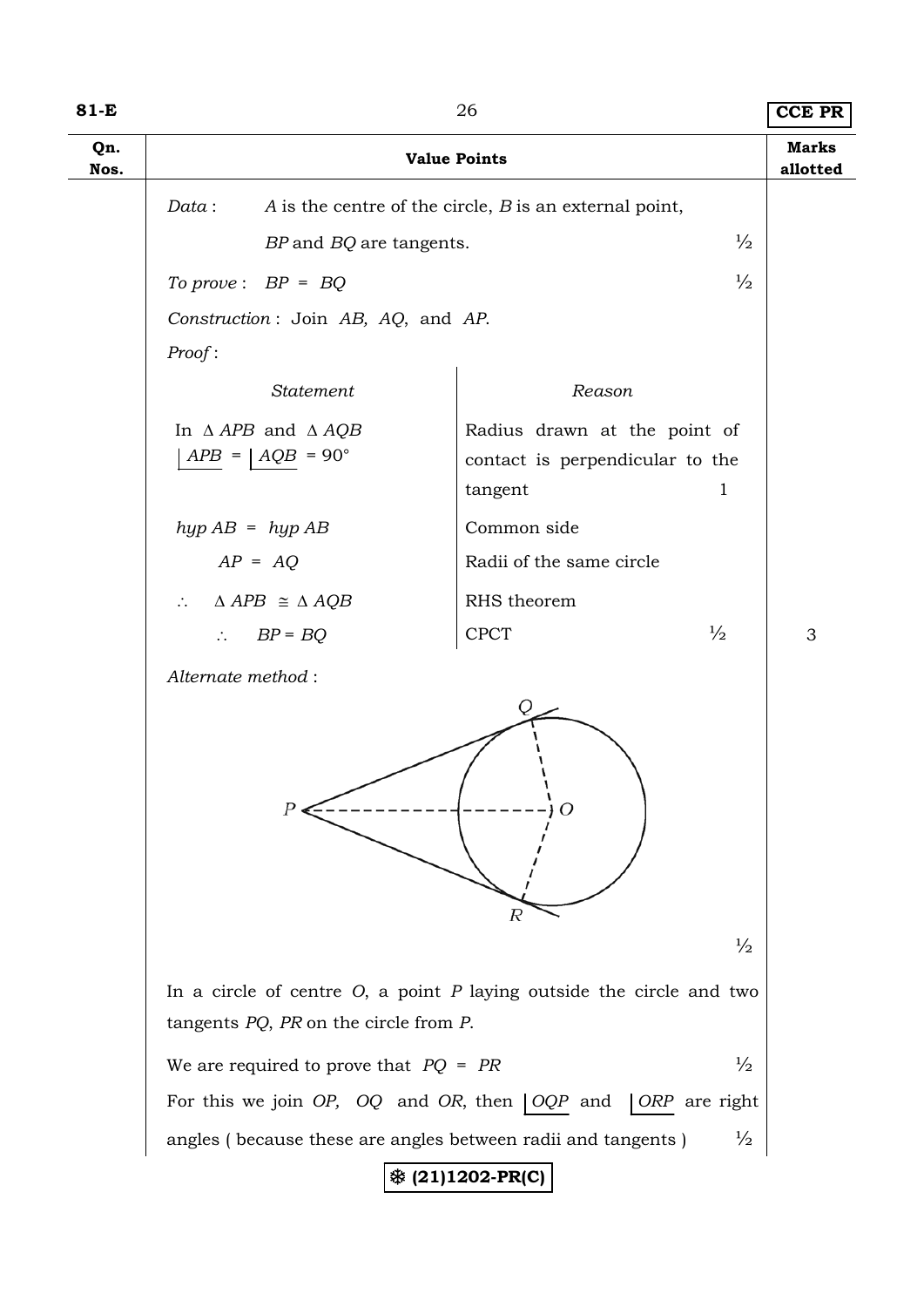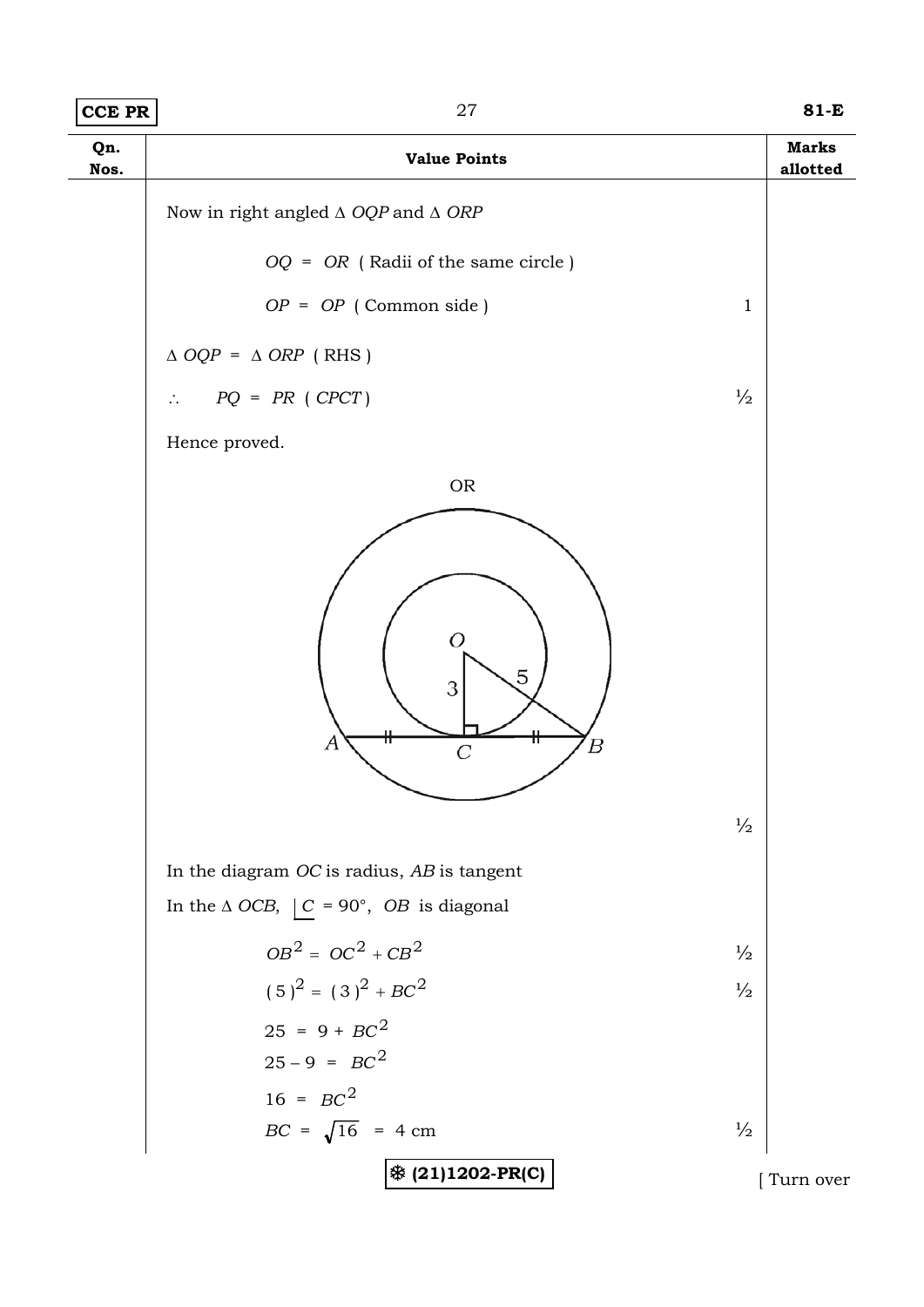| 81-E        | 28<br><b>CCE PR</b>                                                                                                                                                   |                           |  |  |  |  |  |
|-------------|-----------------------------------------------------------------------------------------------------------------------------------------------------------------------|---------------------------|--|--|--|--|--|
| Qn.<br>Nos. | <b>Value Points</b>                                                                                                                                                   |                           |  |  |  |  |  |
|             | $BC = AC$<br>Length of chord $AB = AC + BC$                                                                                                                           |                           |  |  |  |  |  |
|             | $= 4 + 4$<br>$4 \text{ cm} = AC$<br>$\frac{1}{2}$                                                                                                                     |                           |  |  |  |  |  |
|             | $AB = 8$ cm                                                                                                                                                           |                           |  |  |  |  |  |
|             | $\frac{1}{2}$<br>Length of the chord $AB = 8$ cm<br>$\ddot{\cdot}$ .                                                                                                  | $\ensuremath{\mathsf{3}}$ |  |  |  |  |  |
| 42.         | Construct a triangle with sides 5 cm, 6 cm and 7 cm and then                                                                                                          |                           |  |  |  |  |  |
|             | construct another triangle whose sides are $\frac{3}{5}$ of the corresponding                                                                                         |                           |  |  |  |  |  |
|             | sides of the given triangle.<br>3                                                                                                                                     |                           |  |  |  |  |  |
|             | Ans.:                                                                                                                                                                 |                           |  |  |  |  |  |
|             | $A^{'}$<br>$\overline{C}$<br>Β<br>$C^{I}$<br>B <sub>1</sub><br>$B_2$<br>$B_{3}$<br>$B_{4}$<br>$B_{\overline{5}}$<br>$1\frac{1}{2}$<br>$\Delta$ ABC construction<br>i) |                           |  |  |  |  |  |
|             |                                                                                                                                                                       |                           |  |  |  |  |  |
|             | $\frac{1}{2}$<br>Drawing an acute angle line and division<br>ii)<br>$\frac{1}{2}$<br>iii)                                                                             |                           |  |  |  |  |  |
|             | Drawing $B_3 C'    B_5 C$                                                                                                                                             |                           |  |  |  |  |  |
|             | Drawing $A'C' $   AC<br>$\frac{1}{2}$<br>iv)                                                                                                                          | 3                         |  |  |  |  |  |
|             | [Note: Any given side of the triangle may be taken as base ]                                                                                                          |                           |  |  |  |  |  |
|             | <b>※ (21)1202-PR(C)</b>                                                                                                                                               |                           |  |  |  |  |  |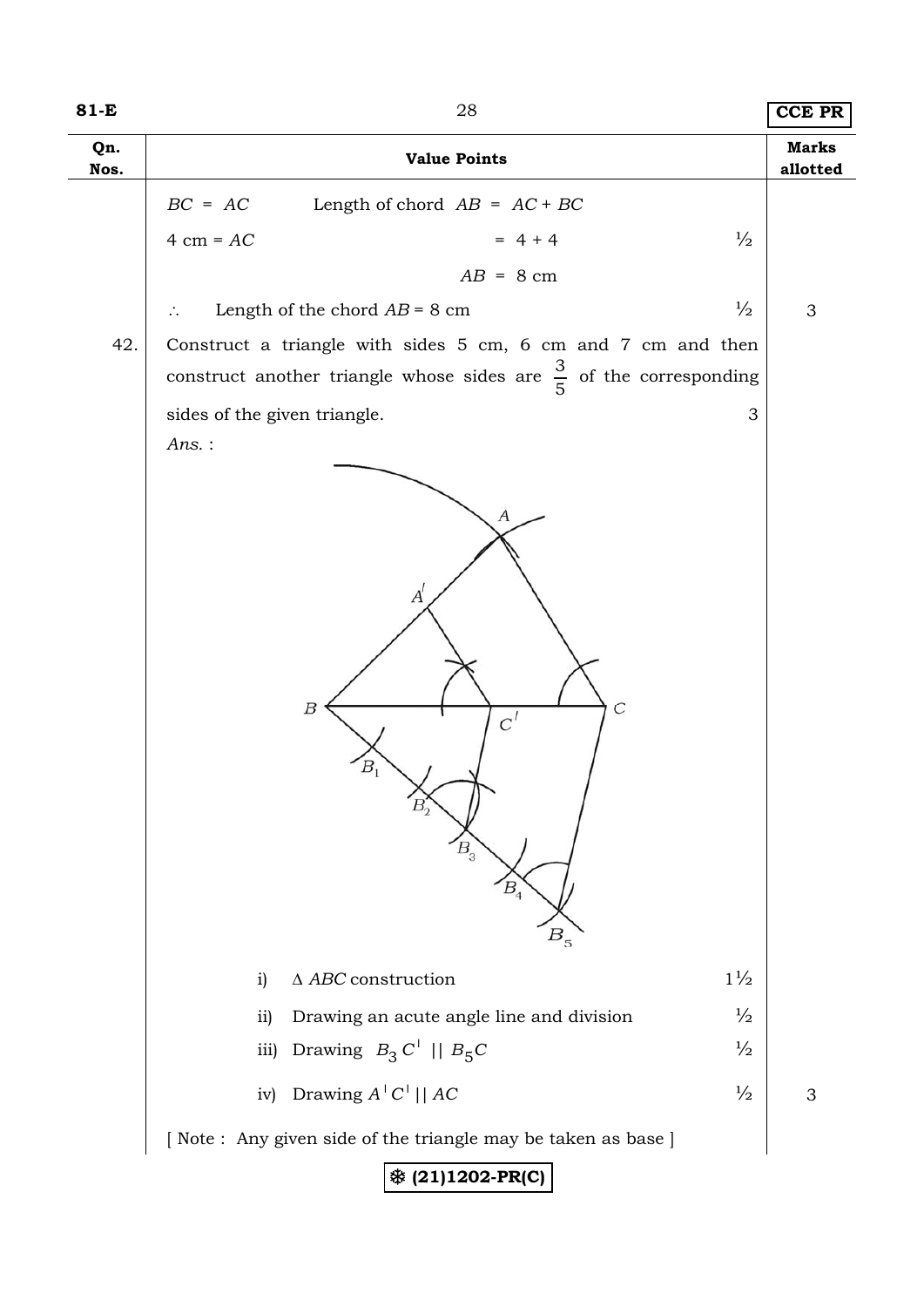| <b>CCE PR</b> | 29                                                                                                                                                                                                                                                                                                                                                                                           |                |  |         |                |                |             |  |  |  |  |
|---------------|----------------------------------------------------------------------------------------------------------------------------------------------------------------------------------------------------------------------------------------------------------------------------------------------------------------------------------------------------------------------------------------------|----------------|--|---------|----------------|----------------|-------------|--|--|--|--|
| Qn.<br>Nos.   | <b>Value Points</b>                                                                                                                                                                                                                                                                                                                                                                          |                |  |         |                |                |             |  |  |  |  |
| 43.           | Find the mode for the following data in the frequency distribution<br>table:<br>3                                                                                                                                                                                                                                                                                                            |                |  |         |                |                |             |  |  |  |  |
|               | Family size                                                                                                                                                                                                                                                                                                                                                                                  | $1 - 3$        |  | $3 - 5$ | $5 - 7$        | $7 - 9$        | $9 - 11$    |  |  |  |  |
|               | Number of families                                                                                                                                                                                                                                                                                                                                                                           | $\overline{7}$ |  | 8       | $\overline{2}$ | 2              | $\mathbf 1$ |  |  |  |  |
|               | <b>OR</b><br>Find the median for the following data in the frequency distribution<br>table :                                                                                                                                                                                                                                                                                                 |                |  |         |                |                |             |  |  |  |  |
|               | Weight (in kg)                                                                                                                                                                                                                                                                                                                                                                               | 15-20          |  | 20-25   | 25-30          | 30-35          | 35-40       |  |  |  |  |
|               | Number of students                                                                                                                                                                                                                                                                                                                                                                           | $\overline{2}$ |  | 3       | 6              | $\overline{4}$ | 5           |  |  |  |  |
|               | Ans.:<br>Family size<br>No. of families<br>$1 - 3$<br>$\overline{7}$<br>Maximum class frequency is 8<br>$\therefore$ Mode class is $3 - 5$<br>$3 - 5$<br>8<br>$l = 3$<br>Lower limit of modal class<br>$5 - 7$<br>$\overline{2}$<br>Class size $ h = 2$<br>$\overline{2}$<br>$7 - 9$<br>Frequency of the modal<br>$9 - 11$<br>$\mathbf{1}$<br>class<br>$f_1 = 8$<br>$\mathbf{1}$<br>$N = 20$ |                |  |         |                |                |             |  |  |  |  |
|               | Frequency of class proceeding the modal class<br>$f_0 = 7$                                                                                                                                                                                                                                                                                                                                   |                |  |         |                |                |             |  |  |  |  |
|               | Frequency of class succeeding the modal class<br>$f_2 = 2$                                                                                                                                                                                                                                                                                                                                   |                |  |         |                |                |             |  |  |  |  |

7 **(21)1202-PR(C)** [ Turn over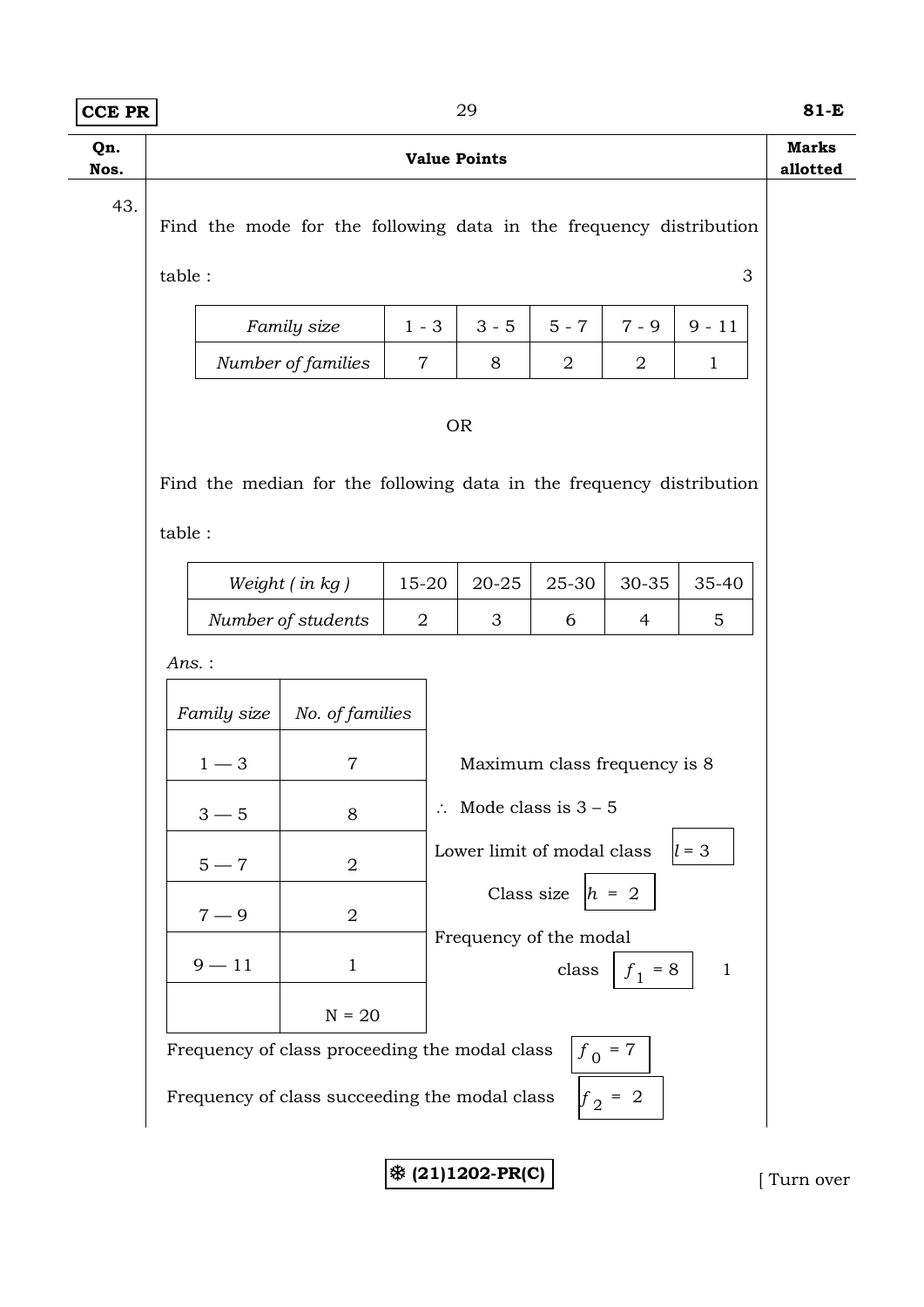| I<br>×<br>۰. |  |
|--------------|--|
|--------------|--|

# 80 **CCE PR**

| Qn.<br>Nos. | <b>Value Points</b>                                                              |                                                                         |                |                                           |               |   |  |  |  |
|-------------|----------------------------------------------------------------------------------|-------------------------------------------------------------------------|----------------|-------------------------------------------|---------------|---|--|--|--|
|             | $\mathcal{L}^{(1)}$                                                              | Mode = $L + \left  \frac{f_1 - f_0}{2f_1 - f_0 - f_2} \right  \times h$ |                |                                           | $\frac{1}{2}$ |   |  |  |  |
|             | $= 3 + \left( \frac{8-7}{(2 \times 8) - 7 - 2} \right) \times 2$                 |                                                                         |                |                                           |               |   |  |  |  |
|             |                                                                                  | $= 3 + \left[ \frac{1}{16 - 7 - 2} \right] \times 2$                    |                |                                           | $\frac{1}{2}$ |   |  |  |  |
|             |                                                                                  | $= 3 + \frac{2}{7}$                                                     |                |                                           |               |   |  |  |  |
|             |                                                                                  | $= 3 + 0.28$                                                            |                |                                           |               |   |  |  |  |
|             |                                                                                  | $= 3.28$                                                                |                |                                           |               |   |  |  |  |
|             | $\ddot{\cdot}$                                                                   | Mode of the data is $3.28$                                              |                |                                           | $\frac{1}{2}$ | 3 |  |  |  |
|             |                                                                                  |                                                                         |                | <b>OR</b>                                 |               |   |  |  |  |
|             | Weight<br>(in kg)                                                                | No. of<br>students                                                      | C.f.           | $\frac{N}{2} = \frac{20}{2} = 10$         |               |   |  |  |  |
|             | 15-20                                                                            | $\overline{2}$                                                          | $\overline{2}$ | $\therefore$ Median class is [ 25 - 30]   |               |   |  |  |  |
|             | 20-25                                                                            | 3                                                                       | 5              | Lower limit of the                        |               |   |  |  |  |
|             | 25-30                                                                            | 6                                                                       | 11             | median class $\vert l = 25$               | $\mathbf{1}$  |   |  |  |  |
|             | 30-35                                                                            | 4                                                                       | 15             | Cumulative frequency of class             |               |   |  |  |  |
|             | 35-40                                                                            | 5                                                                       | 20             | preceeding the median class<br>$c.f. = 5$ |               |   |  |  |  |
|             |                                                                                  | $N = 20$                                                                |                |                                           |               |   |  |  |  |
|             |                                                                                  | Frequency of median class                                               |                | $\frac{1}{f} = 6$                         |               |   |  |  |  |
|             | Class size $h = 5$                                                               |                                                                         |                |                                           |               |   |  |  |  |
|             | $\therefore$ Median = $L + \left  \frac{\frac{N}{2} - c.f.}{f} \right  \times h$ |                                                                         |                |                                           | $\frac{1}{2}$ |   |  |  |  |
|             | <b>※ (21)1202-PR(C)</b>                                                          |                                                                         |                |                                           |               |   |  |  |  |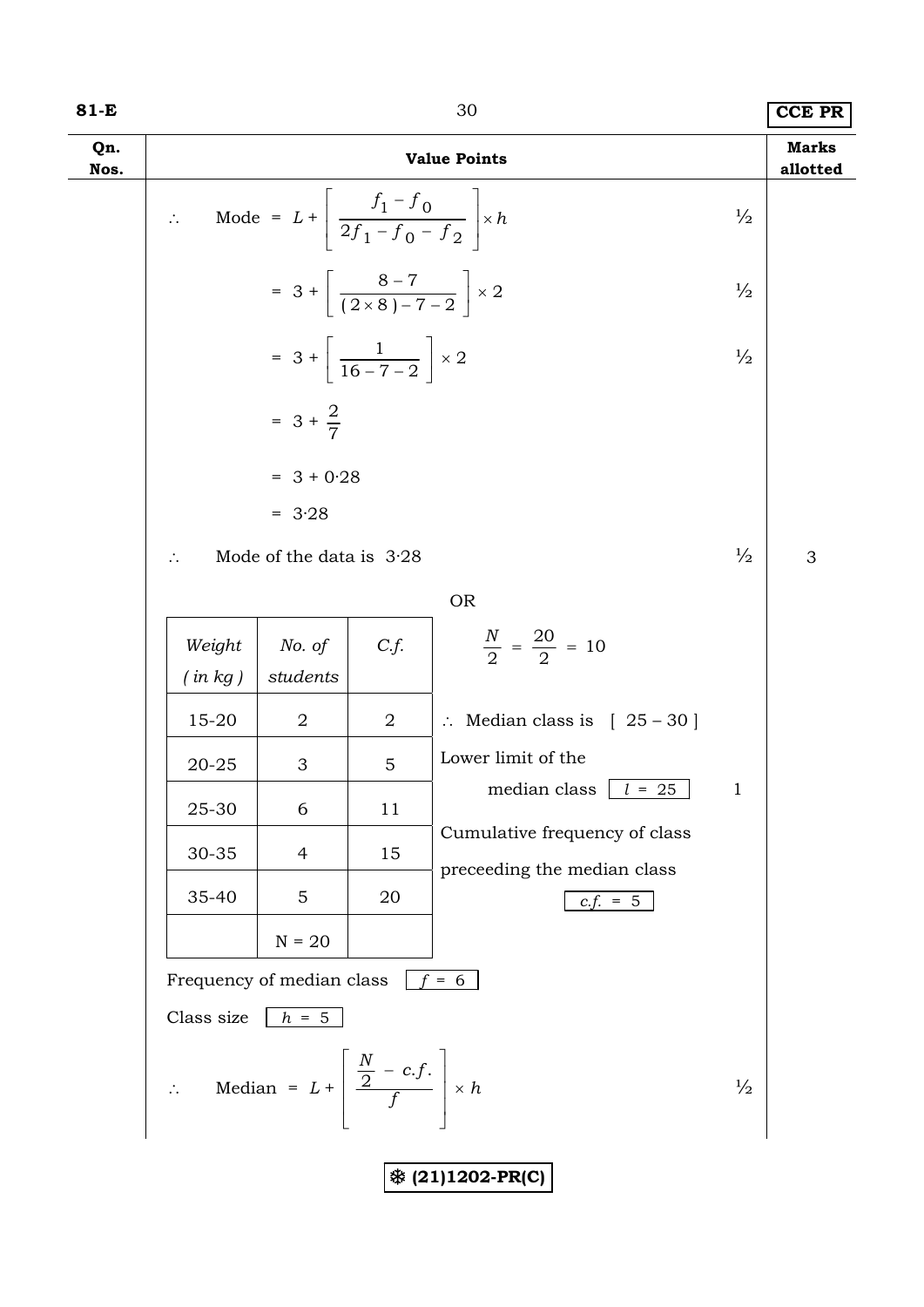| <b>CCE PR</b> | 31                                                                         | 81-E                     |
|---------------|----------------------------------------------------------------------------|--------------------------|
| Qn.<br>Nos.   | <b>Value Points</b>                                                        | <b>Marks</b><br>allotted |
|               | $= 25 + \left[ \frac{10 - 5}{6} \right] \times 5$<br>$\frac{1}{2}$         |                          |
|               | $= 25 + \left\lceil \frac{5}{6} \right\rceil \times 5$                     |                          |
|               | $\frac{1}{2}$<br>$= 25 + 4.16$                                             |                          |
|               | $= 29.16$                                                                  |                          |
|               | $\frac{1}{2}$<br>Median of the data is 29.16                               | 3                        |
| 44.           | From the top of a vertical building of $50\sqrt{3}$ m height on a level    |                          |
|               | ground the angle of depression of an object on the same ground is          |                          |
|               | observed to be 60°. Find the distance of the object from the foot of the   |                          |
|               | building.<br>3                                                             |                          |
|               | <b>OR</b>                                                                  |                          |
|               | Two wind mills of height 50 m and $40\sqrt{3}$ m are on either side of the |                          |
|               | field. A person observes the top of the wind mills from a point in         |                          |
|               | between them. The angle of elevation was found to be 45° and 30°.          |                          |
|               | Find the distance between the wind mills.                                  |                          |
|               | 50 m<br>$40\sqrt{3}$ m<br>$45^\circ$<br>$30^{\circ}$<br>D<br>В             |                          |
|               | Ans.:                                                                      |                          |
|               |                                                                            |                          |
|               | <b>※ (21)1202-PR(C)</b>                                                    | Turn over                |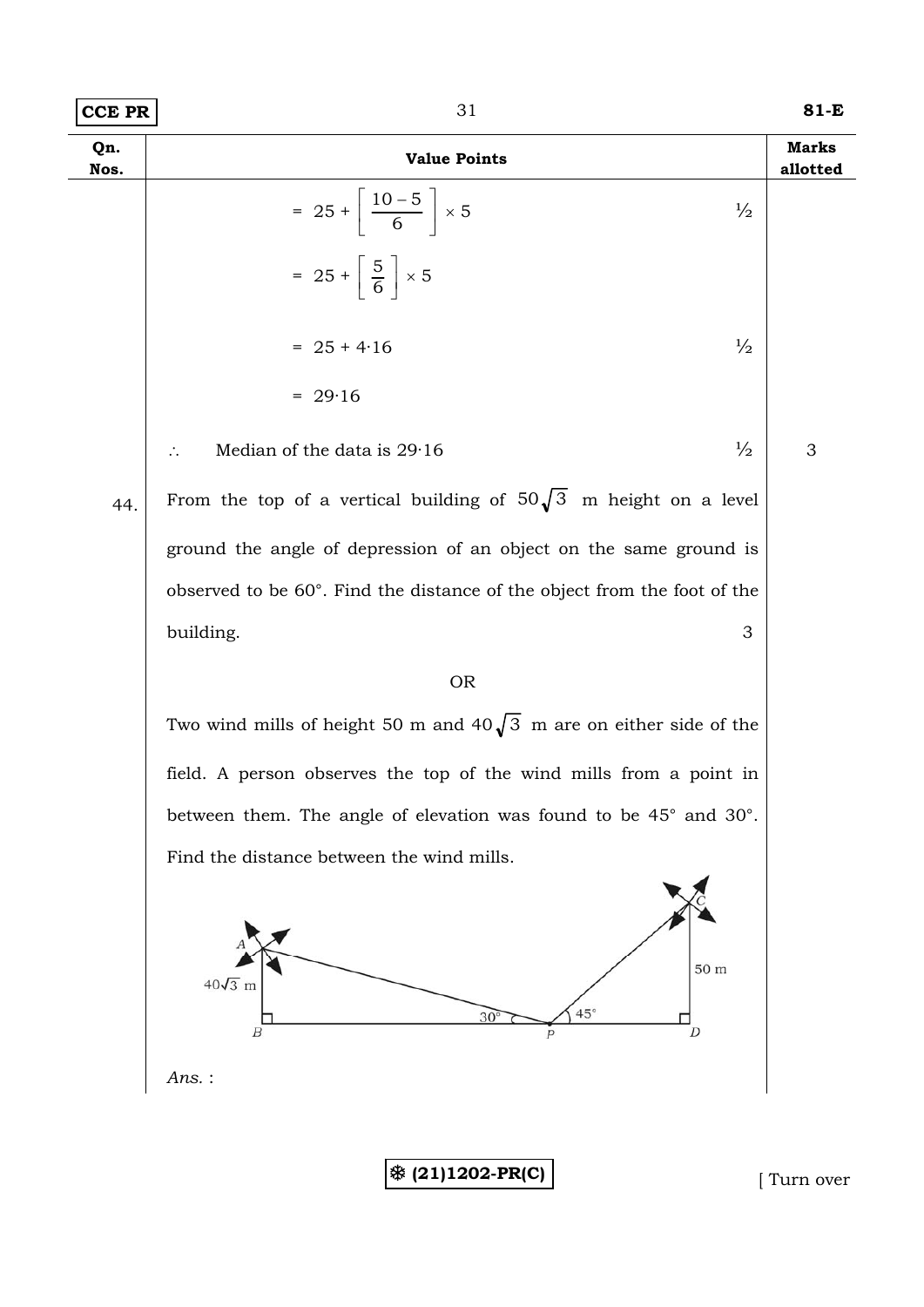### **81-E** 32 **CCE PR**

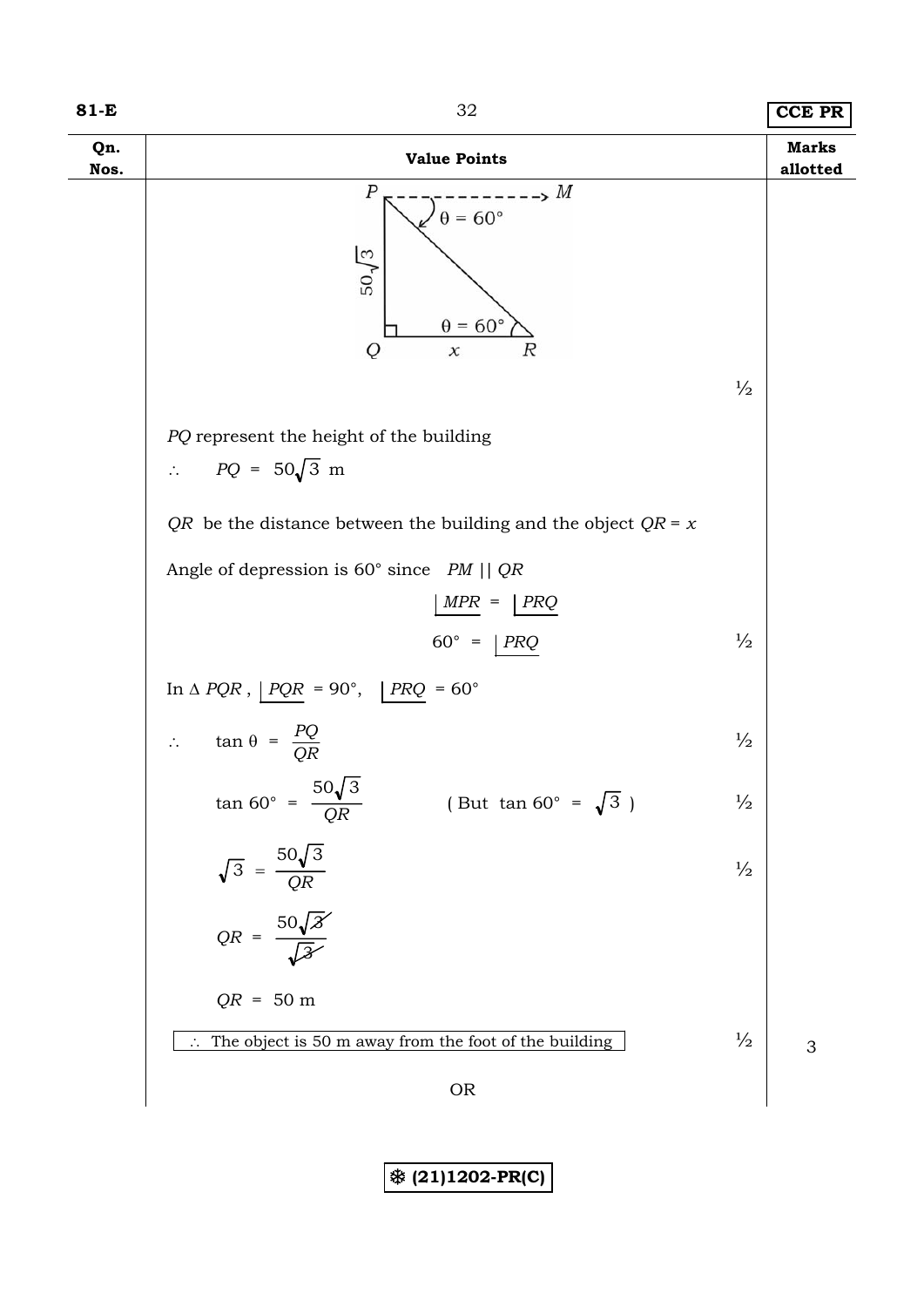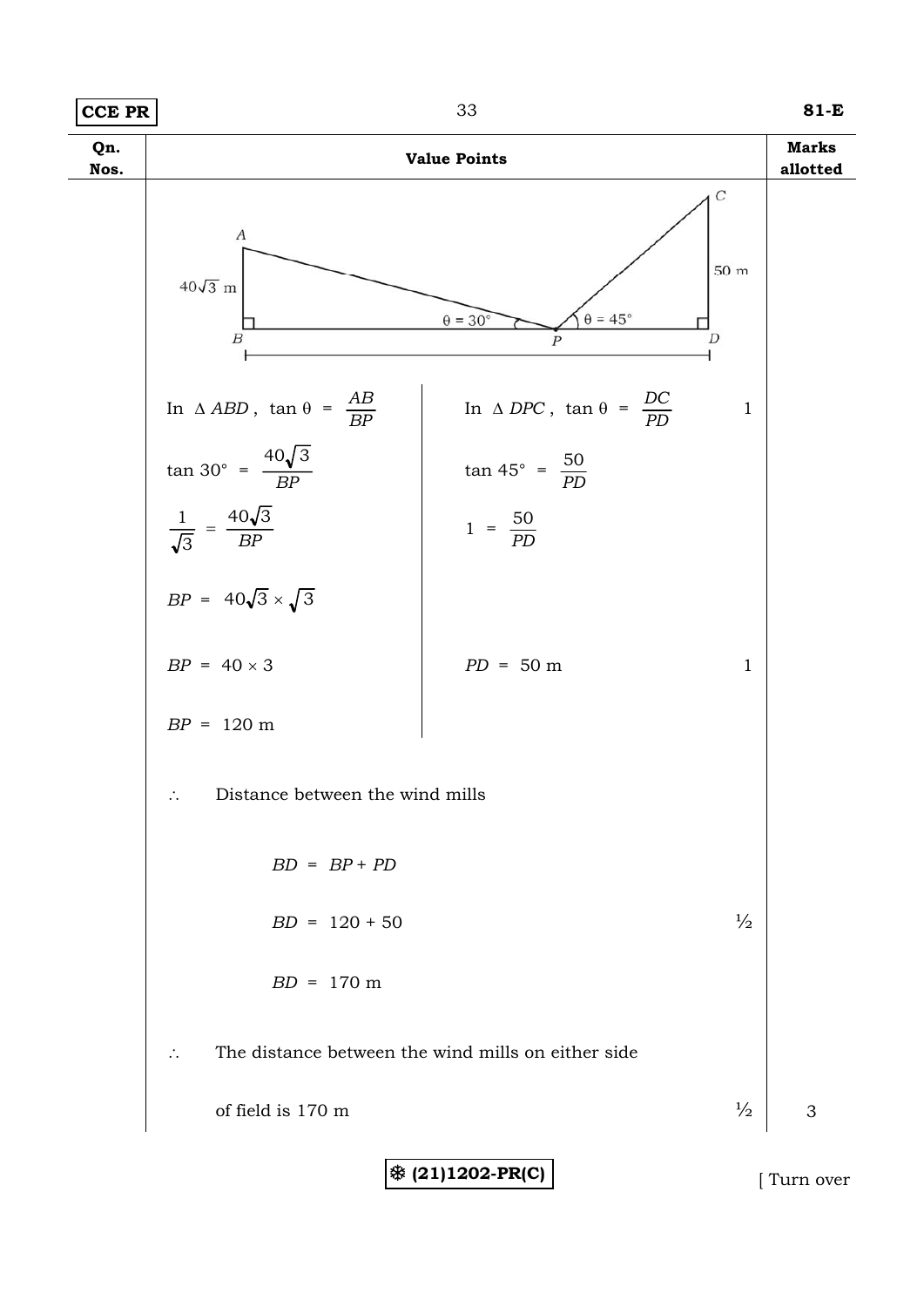| I<br>×<br>۰. |  |
|--------------|--|
|--------------|--|

84 **CCE PR** 

|                                                                                                                | <b>Value Points</b>                                                                           |            |       |                |           |                      |    |                  | <b>Marks</b><br>allotted |
|----------------------------------------------------------------------------------------------------------------|-----------------------------------------------------------------------------------------------|------------|-------|----------------|-----------|----------------------|----|------------------|--------------------------|
| 45.                                                                                                            | The following table gives production yield per hectare of wheat of<br>100 farms of a village. |            |       |                |           |                      |    |                  |                          |
|                                                                                                                | Production yield<br>in kg/hectare                                                             | 50-55      | 55-60 | 60-65          | 65-70     | 70-75                |    | 75-80            |                          |
|                                                                                                                | Number of<br>farms                                                                            | $\sqrt{2}$ | 8     | 12             | 24        | 38                   | 16 |                  |                          |
|                                                                                                                | Change the distribution to a more than type distribution, and draw its<br>ogive.              |            |       |                |           |                      |    | 3                |                          |
|                                                                                                                | Ans.:<br>Production yield<br>(in kg/hac)                                                      |            |       | No. of farms   |           | c.f.                 |    |                  |                          |
|                                                                                                                | More than 50                                                                                  |            |       | $\overline{2}$ |           | 100                  |    |                  |                          |
|                                                                                                                | More than 55                                                                                  |            |       | 8              |           | 98                   |    |                  |                          |
| More than 60                                                                                                   |                                                                                               |            |       | 12             |           | 90                   |    |                  |                          |
| More than 65                                                                                                   |                                                                                               |            | 24    |                |           | 78                   |    |                  |                          |
| More than 70                                                                                                   |                                                                                               |            |       | 38             | 54        |                      |    |                  |                          |
|                                                                                                                | More than 75                                                                                  |            |       | 16             | 16        |                      |    |                  |                          |
| Coordinate points are<br>$\therefore$<br>$(50, 100)$ $(55, 98)$ $(60, 90)$<br>$(65, 78)$ $(70, 54)$ $(75, 16)$ |                                                                                               |            |       |                |           |                      |    |                  |                          |
|                                                                                                                |                                                                                               |            |       |                | $Table -$ |                      |    | $\mathbf{1}$     |                          |
|                                                                                                                |                                                                                               |            |       |                |           | Plotting the ogive - |    | $\boldsymbol{2}$ | 3                        |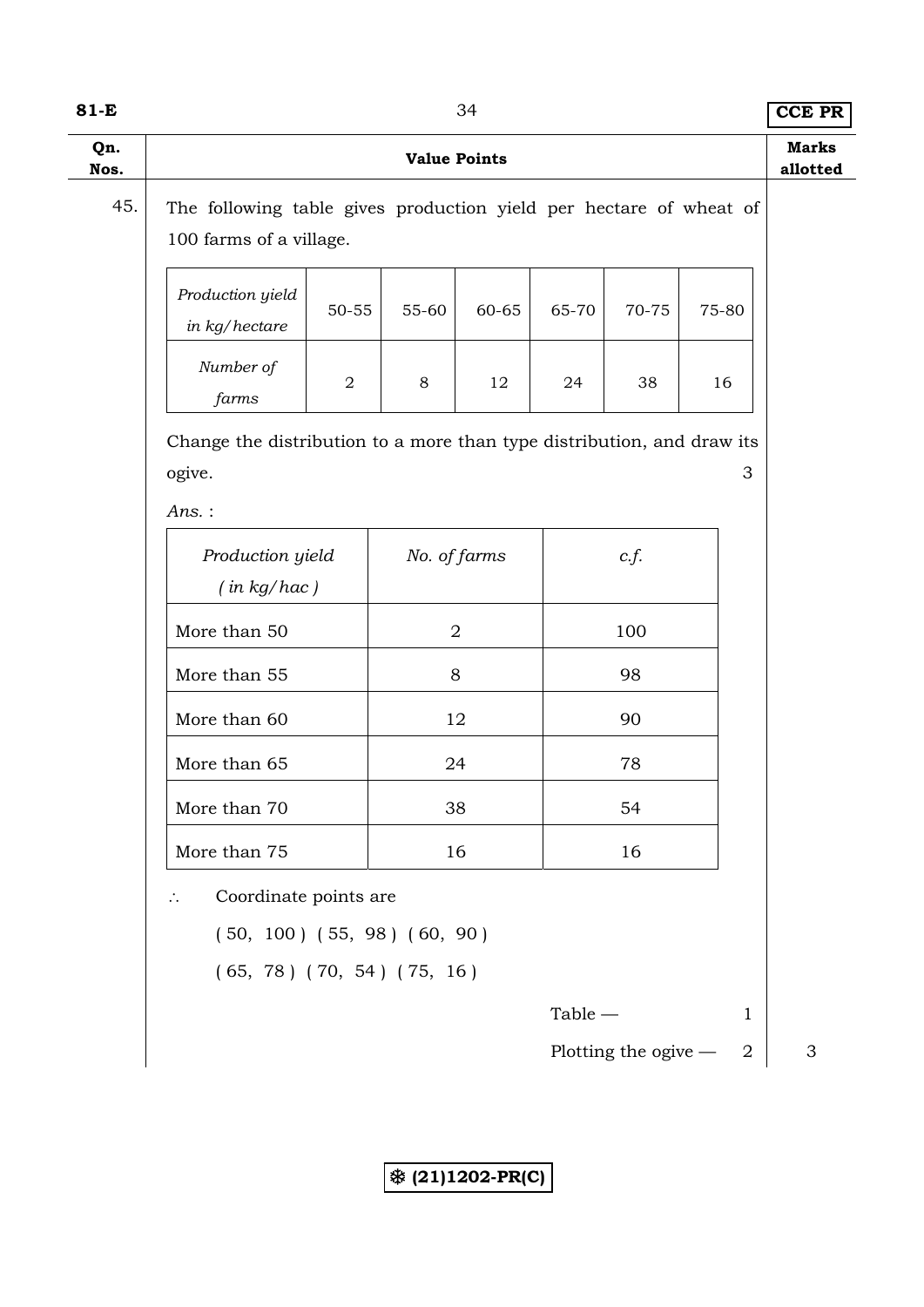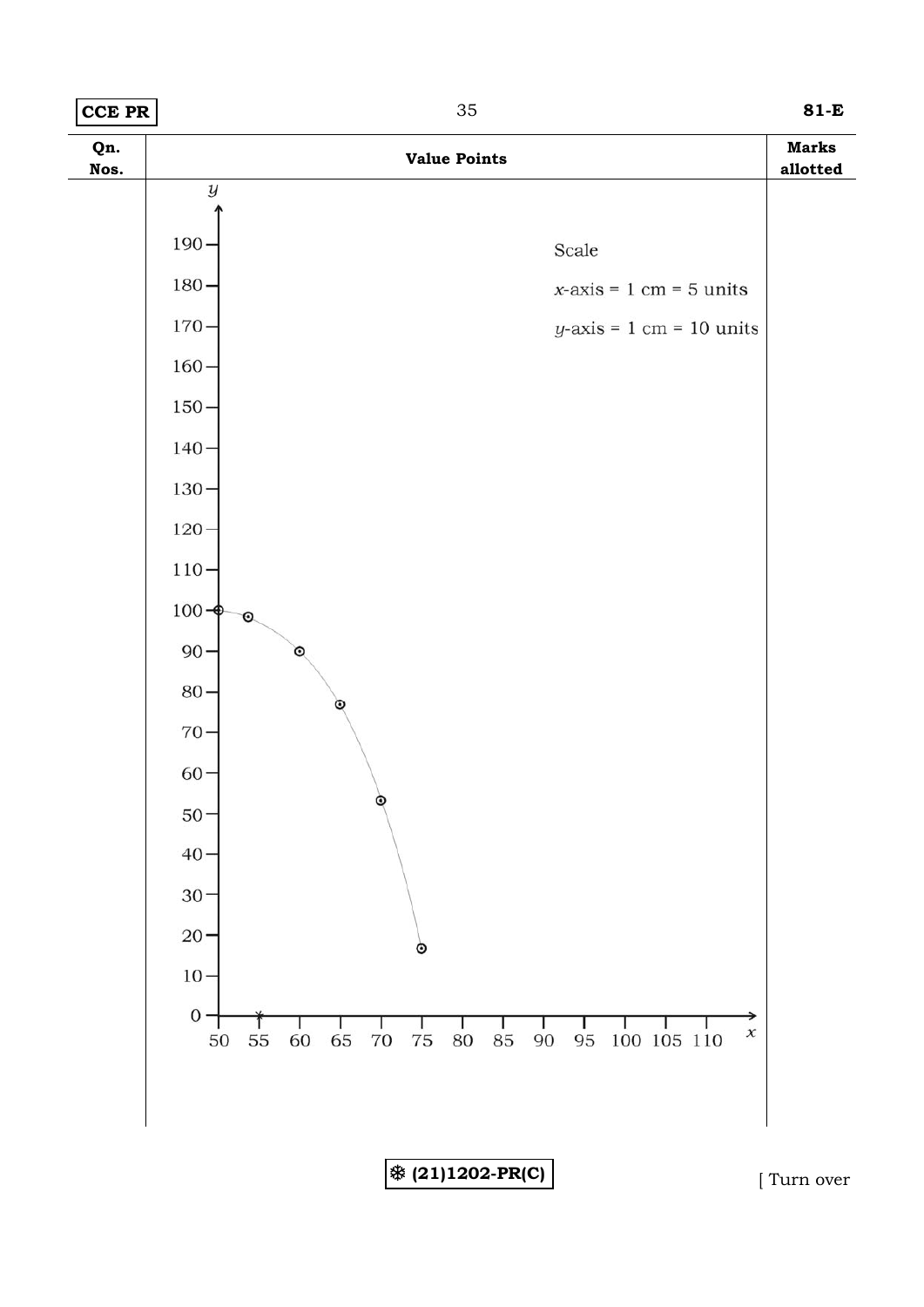| Qn.<br>Nos. | <b>Value Points</b>                                                                                                                         | <b>Marks</b><br>allotted |
|-------------|---------------------------------------------------------------------------------------------------------------------------------------------|--------------------------|
| 46.         | A cone is having its base radius 12 cm and height 20 cm. If the top of<br>this cone is cut into form of a small cone of base radius 3 cm is |                          |
|             | removed, then the remaining part of the solid cone become a frustum.<br>Calculate the volume of the frustum.<br>3                           |                          |
|             | Height 20 cm<br>Radius 3 cm<br>O'<br>Radius 12 cm<br>$\overline{O}$<br>C                                                                    |                          |
|             | <b>OR</b>                                                                                                                                   |                          |

A milk tank is in the shape of a cylinder with hemispheres of same radii attached to both ends of it as shown in figure. If the total height of the tank is 6 m and the radius is 1 m, calculate the maximum quantity of milk filled in the tank in litres. ( $\pi = \frac{22}{7}$ )

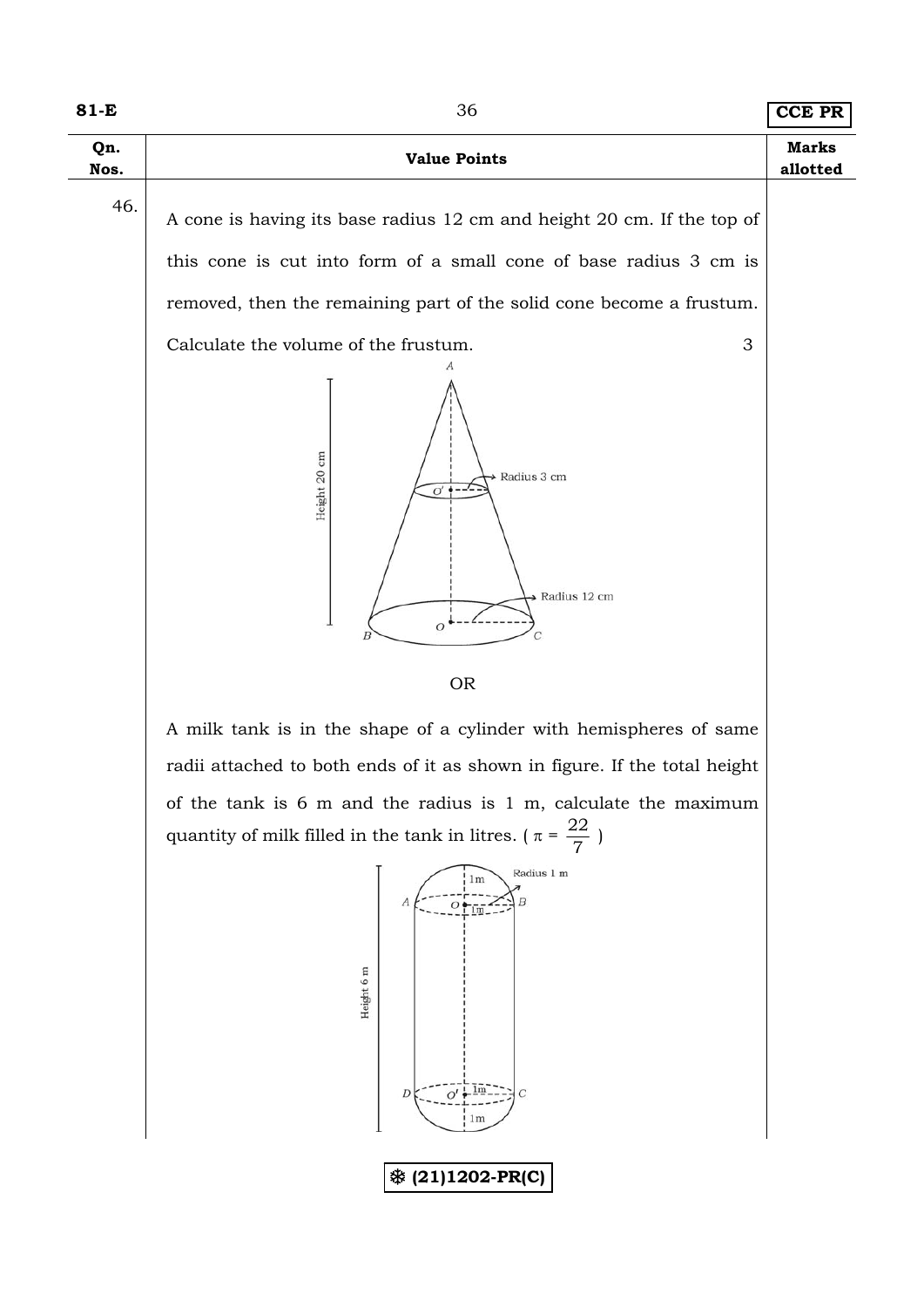# **CCE PR** 37 **81-E**

| Qn.<br>Nos. | <b>Value Points</b>                                                                                          |               | <b>Marks</b><br>allotted |
|-------------|--------------------------------------------------------------------------------------------------------------|---------------|--------------------------|
|             | $Ans.$ :                                                                                                     |               |                          |
|             | Given $r_1 = 12$ cm, $r_2 = 3$ cm, $h_1 = 20$ cm, $h_2 = ?$                                                  |               |                          |
|             | We know $\frac{r_1}{r_2} = \frac{h_1}{h_2} \Rightarrow \frac{12}{3} = \frac{20}{h_2} \Rightarrow h_2 = 5$ cm | 1             |                          |
|             | Volume of the frustum<br>$\therefore$                                                                        |               |                          |
|             | $=\frac{1}{3} \pi h \left( r_1^2 + r_2^2 + r_1 r_2 \right)$                                                  | $\frac{1}{2}$ |                          |
|             | $=\frac{1}{3}\times\frac{22}{7}\times15\left((12)^{2}+(3)^{2}+(12)(3)\right)$                                | $\frac{1}{2}$ |                          |
|             | $=\frac{110}{7} \times (144 + 9 + 36)$                                                                       | $\frac{1}{2}$ |                          |
|             | $=\frac{110}{7} \times 189$                                                                                  |               |                          |
|             | $= 2970 \text{ cm}^3$ .                                                                                      |               |                          |
|             | Volume of Frustum is $2970 \text{ cm}^3$ .                                                                   | $\frac{1}{2}$ | 3                        |
|             | <b>OR</b>                                                                                                    |               |                          |
|             | Radius of hemisphere $r = 1$ m                                                                               |               |                          |
|             | Radius of cylinder $r = 1$ m                                                                                 |               |                          |
|             | Height of cylinder $h = 4$ m                                                                                 |               |                          |
|             | Volume of solid = Volume of cylinder $+ 2$ (volume of hemisphere)                                            | $\frac{1}{2}$ |                          |
|             | $= \pi r^2 h + 2 \left( \frac{2}{3} \pi r^3 \right)$                                                         |               |                          |
|             | $= \pi r^2 h + \frac{4}{3} \pi r^3$                                                                          |               |                          |
|             | $= \pi r^2 \left  h + \frac{4}{3} r \right $                                                                 |               |                          |
|             | $=\frac{22}{7} \times (1)^2 \left[ 4 + \frac{4}{3} (1) \right]$                                              | $\frac{1}{2}$ |                          |
|             | $=\frac{22}{7} \times \frac{16}{3}$ m <sup>3</sup>                                                           | $\frac{1}{2}$ |                          |
|             | ※ (21)1202-PR(C)                                                                                             |               | Turn over                |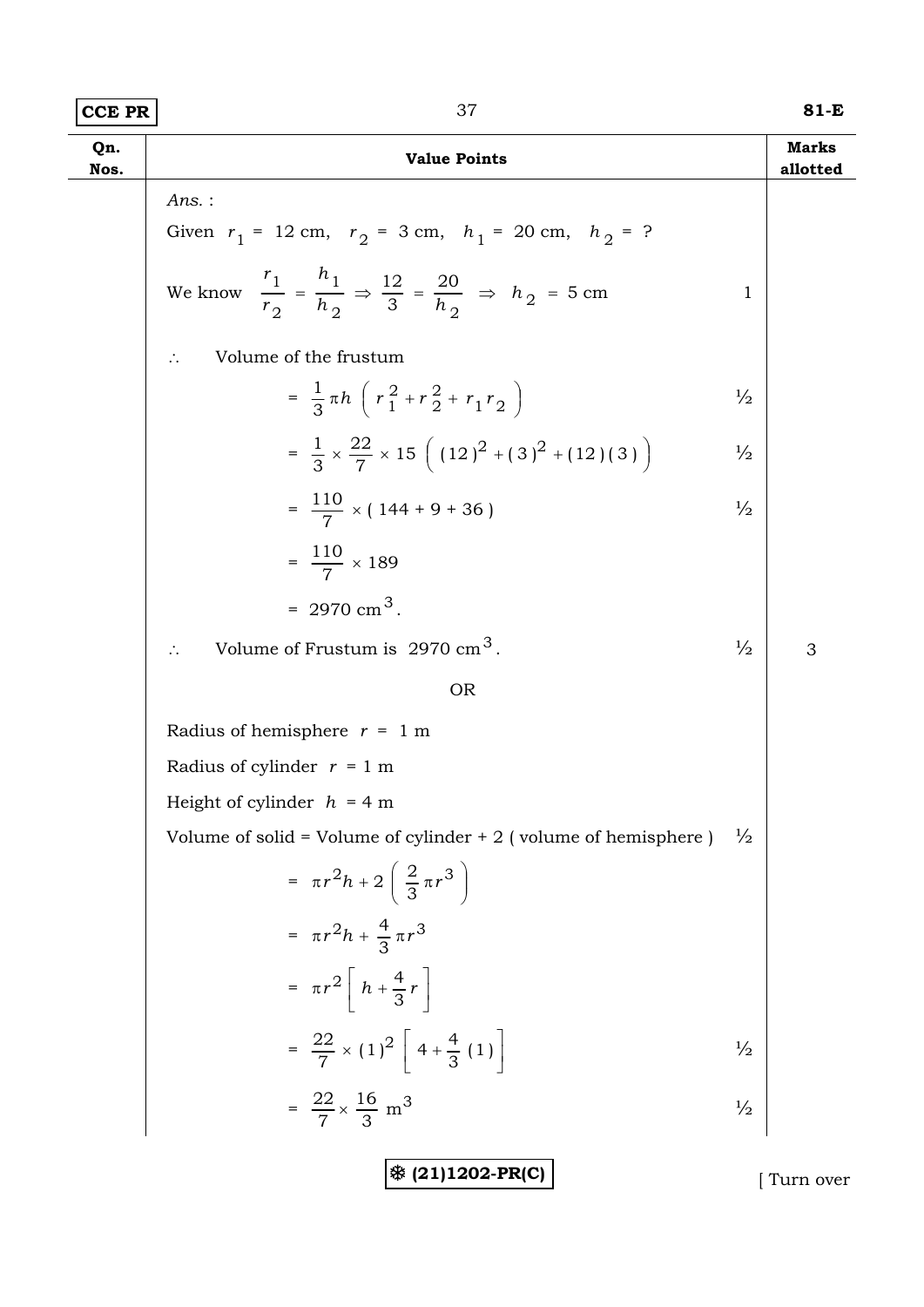| ۰,<br>×<br>۰. |  |  |
|---------------|--|--|
|---------------|--|--|

| 81-E        | 38                                                                      |                                            | <b>CCE PR</b>            |
|-------------|-------------------------------------------------------------------------|--------------------------------------------|--------------------------|
| Qn.<br>Nos. | <b>Value Points</b>                                                     |                                            | <b>Marks</b><br>allotted |
|             | $=\frac{352}{21} \times (100)^3$ cm <sup>3</sup>                        | $\frac{1}{2}$<br>$1 m = 100 cm$            |                          |
|             | = $\frac{352 \times 1000000}{21 \times 1000}$ litres                    | $\frac{1}{2}$                              |                          |
|             | 352000<br>$=$<br>21                                                     |                                            |                          |
|             | $= 16,761.9$ litres                                                     | $\frac{1}{2}$                              |                          |
|             | Capacity of milk tank is 16,761.9 litres<br>$\therefore$                |                                            | 3                        |
| 47.<br>V.   | The sum of the fourth and eighth terms of an arithmetic progression is  |                                            |                          |
|             | 24 and the sum of the sixth and tenth terms is 44. Find the first three |                                            |                          |
|             | terms of the Arithmetic progression.                                    | 4                                          |                          |
|             | $Ans.$ :                                                                |                                            |                          |
|             | $a_4 + a_8 = 24$                                                        |                                            |                          |
|             | $a + 3d + a + 7d = 24$                                                  |                                            |                          |
|             | $2a + 10d = 24$                                                         |                                            |                          |
|             | $a + 5d = 12$<br>$\ldots$ (i)                                           | $\mathbf 1$                                |                          |
|             | $a_6 + a_{10} = 44$                                                     |                                            |                          |
|             | $a+5d+a+9d = 44$                                                        |                                            |                          |
|             | $2a + 14d = 44$                                                         |                                            |                          |
|             | $a + 7d = 22$<br>$\ldots$ (ii)                                          | $\mathbf{1}$                               |                          |
|             | $(ii) - (i)$                                                            |                                            |                          |
|             | $a + 7d = 22$                                                           | $\frac{1}{2}$<br>Substitute $d = 5$ in (i) |                          |
|             | $a + 5d = 12$                                                           |                                            |                          |
|             | $(-)$ $(-)$<br>$(-)$                                                    | $a + 5(5) = 12$                            |                          |
|             | $2d = 10$                                                               | $a + 25 = 12$                              |                          |
|             | $d = \frac{10}{2}$                                                      | $a = 12 - 25$                              |                          |
|             | $d = 5$                                                                 | $\frac{1}{2}$<br>$a = -13$                 |                          |
|             |                                                                         |                                            |                          |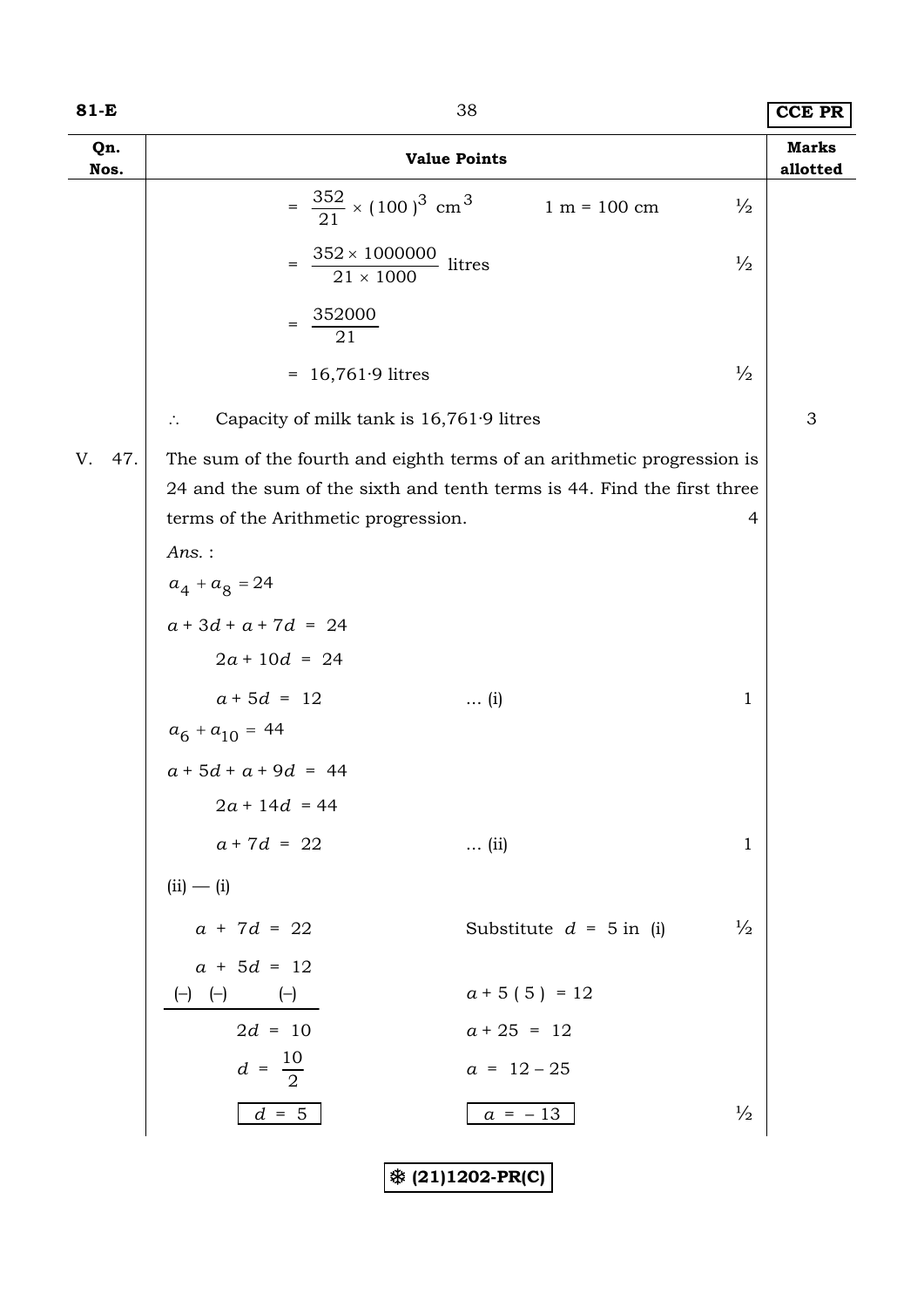| <b>CCE PR</b> | 39                                                                        |                       | $81-E$                          |
|---------------|---------------------------------------------------------------------------|-----------------------|---------------------------------|
| Qn.<br>Nos.   | <b>Value Points</b>                                                       |                       | <b>Marks</b><br>allotted        |
|               | Three terms of Arithmetic progression is<br>$\mathcal{L}_{\star}$         |                       |                                 |
|               | $a + d$ $a + 2d$<br>a,                                                    |                       |                                 |
|               | $-13, -13 + 5, -13 + 10$                                                  |                       | $\frac{1}{2}$                   |
|               | $-13, -8, -3$                                                             |                       | $\frac{1}{2}$<br>$\overline{4}$ |
| 48.           | Prove that "in a right triangle, the square of the hypotenuse is equal to |                       |                                 |
|               | the sum of the squares of the other two sides".                           |                       | $\overline{4}$                  |
|               | $Ans.$ :                                                                  |                       |                                 |
|               | А<br>D                                                                    |                       |                                 |
|               | $_{B}$                                                                    |                       |                                 |
|               | Data : In $\Delta$ ABC,   ABC = 90°                                       |                       | $\frac{1}{2}$                   |
|               | To prove: $AB^2 + BC^2 = AC^2$                                            |                       | $\frac{1}{2}$                   |
|               | Construction: Draw $BD \perp AC$                                          |                       | $\frac{1}{2}$                   |
|               | Proof:                                                                    |                       |                                 |
|               | <b>Statement</b>                                                          | Reason                |                                 |
|               | Compare $\triangle$ ABC and $\triangle$ ADB                               |                       |                                 |
|               | $ABC =   ADB = 90^\circ$                                                  |                       |                                 |
|               | BAD is common                                                             | Data and construction |                                 |
|               | $\triangle$ ABC ~ $\triangle$ ADB                                         | Equiangular triangles |                                 |
|               | $\Rightarrow \quad \frac{AB}{AD} = \frac{AC}{AB}$                         | AA similarity         | 1                               |
|               | ※ (21)1202-PR(C)                                                          |                       | Turn over                       |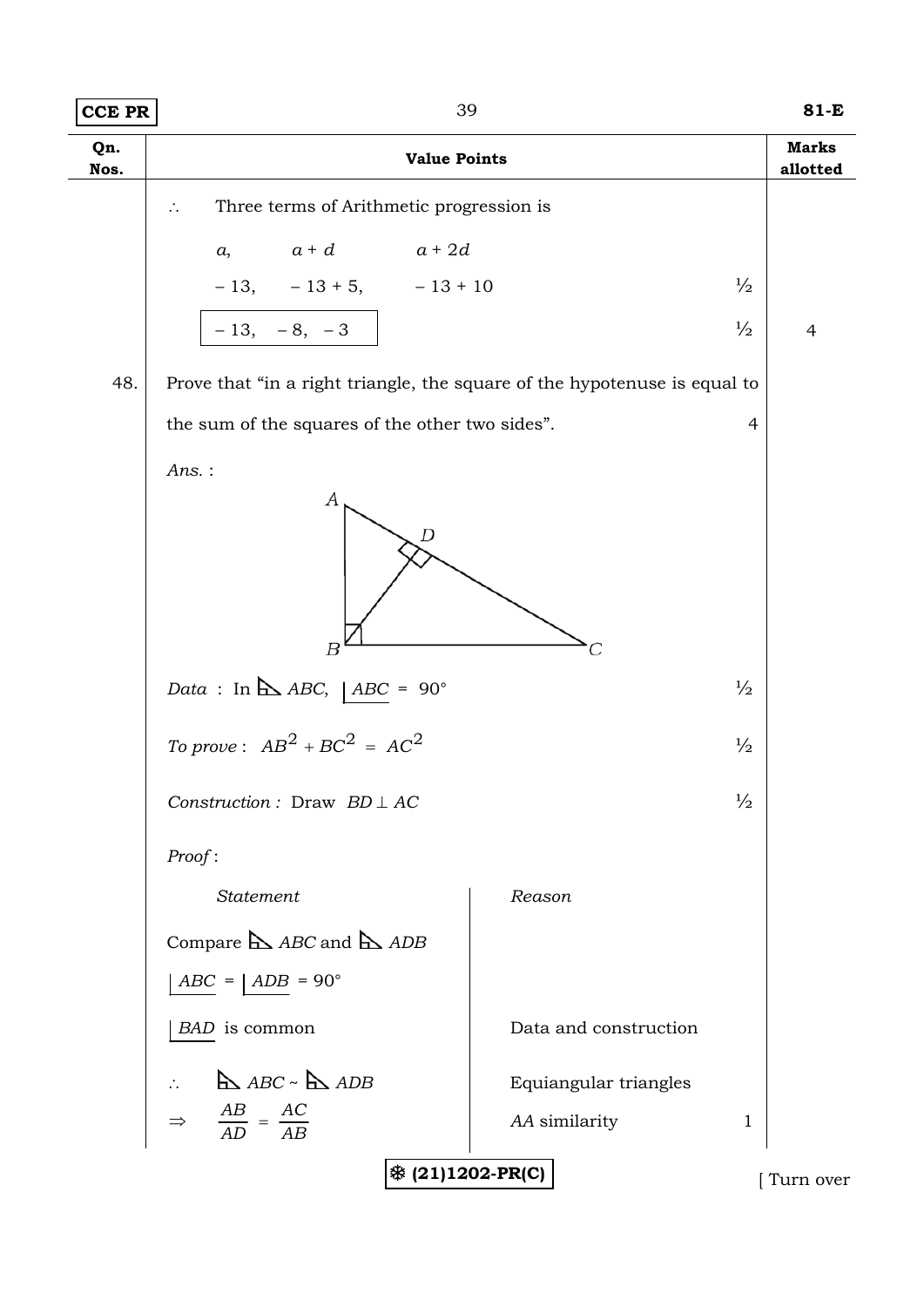| $81-E$      | 40                                                                                                                    |                          |               | <b>CCE PR</b>            |
|-------------|-----------------------------------------------------------------------------------------------------------------------|--------------------------|---------------|--------------------------|
| Qn.<br>Nos. | <b>Value Points</b>                                                                                                   |                          |               | <b>Marks</b><br>allotted |
|             | $AB^2 = AC \times AD$ (i)                                                                                             |                          |               |                          |
|             | Compare $\triangle$ ABC and $\triangle$ BDC                                                                           |                          |               |                          |
|             | $ABC =   BDC = 90^{\circ}$                                                                                            |                          |               |                          |
|             | $ACB =$ is common                                                                                                     | Data and construction    |               |                          |
|             | $\triangle$ ABC $\sim$ $\triangle$ BDC<br>$\mathcal{L}_{\text{max}}$<br>$\Rightarrow$ $\frac{BC}{DC} = \frac{AC}{BC}$ | Equiangular triangles    | 1             |                          |
|             | $BC^2 = AC \times DC$ (ii)                                                                                            | AA similarity            |               |                          |
|             | $(i) + (ii)$                                                                                                          |                          |               |                          |
|             | $AB^2 + BC^2 = AC \times AD + AC \times DC$                                                                           |                          |               |                          |
|             | $= AC(AD + DC)$                                                                                                       |                          |               |                          |
|             | $= AC \times AC$                                                                                                      | $AD + DC = AC$           | $\frac{1}{2}$ |                          |
|             | $AB^2 + BC^2 = AC^2$                                                                                                  |                          |               | $\overline{4}$           |
|             | Alternate method:                                                                                                     |                          |               |                          |
|             | В<br>$\overline{D}$<br>А                                                                                              |                          |               |                          |
|             | In a $\Delta ABC$ ,   ABC = 90°                                                                                       |                          | $\frac{1}{2}$ |                          |
|             | We need to prove that $AC^2 = AB^2 + BC^2$                                                                            |                          | $\frac{1}{2}$ |                          |
|             | Let us draw $BD \perp AC$                                                                                             |                          | $\frac{1}{2}$ |                          |
|             | Now, $\triangle$ ADB ~ $\triangle$ ABC (equiangular triangle)                                                         |                          |               |                          |
|             | So, $\frac{AD}{AB} = \frac{AB}{AC}$                                                                                   | (Sides are proportional) | $\mathbf{1}$  |                          |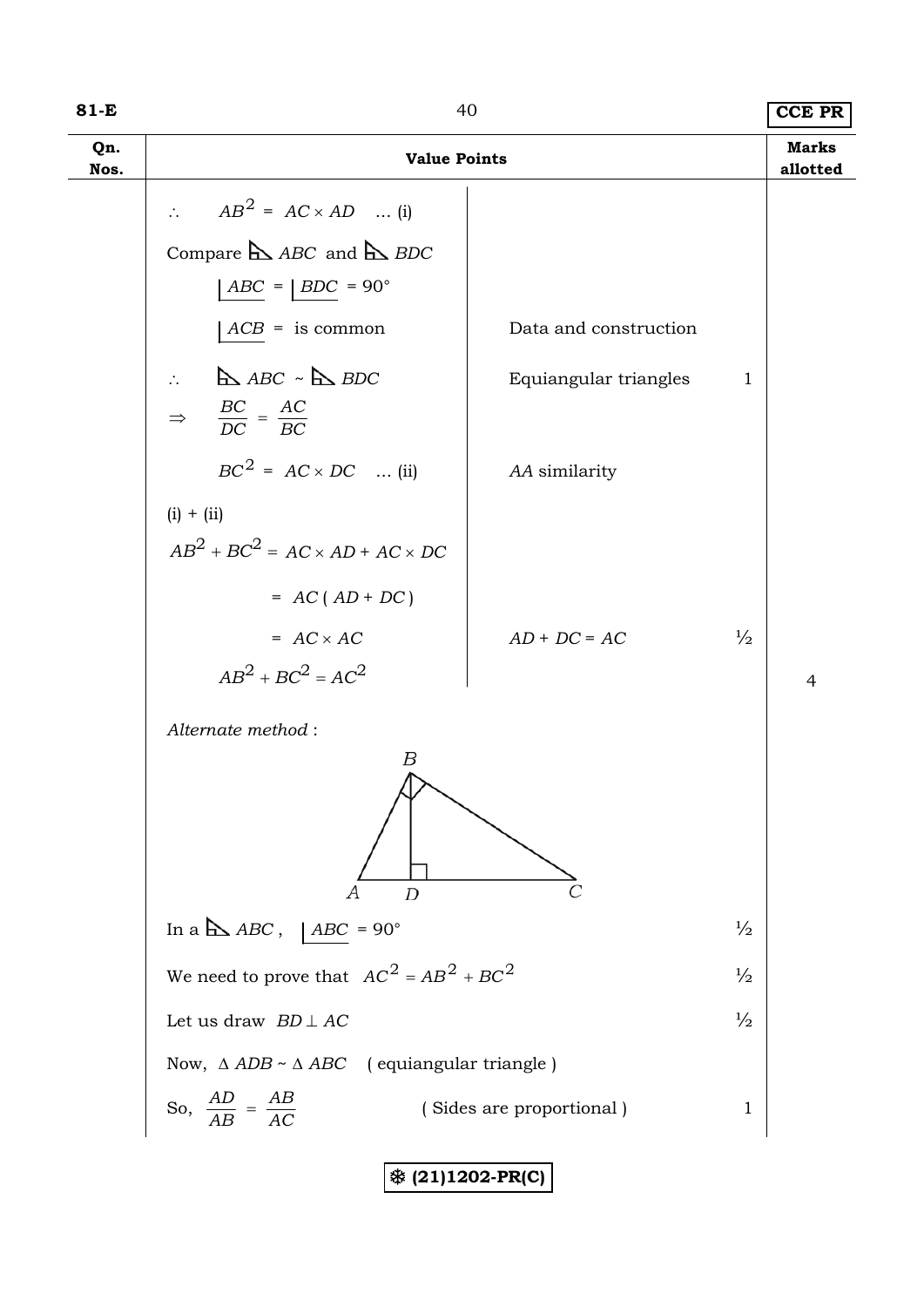| $ CCE$ PR<br>81-E |
|-------------------|
|-------------------|

| Qn.<br>Nos. | <b>Value Points</b>                                                                                | <b>Marks</b><br>allotted |
|-------------|----------------------------------------------------------------------------------------------------|--------------------------|
|             | $AD \times AC = AB^2$<br>$\ldots$ (i)                                                              |                          |
|             | Also $\Delta$ $BDC \sim \Delta$ $ABC$<br>(equiangular triangle)<br>$\frac{CD}{BC} = \frac{BC}{AC}$ |                          |
|             | $CD \times AC = BC^2$<br>$\mathbf{1}$<br>$\ldots$ (ii)                                             |                          |
|             | $(i) + (ii)$                                                                                       |                          |
|             | $AB^2 + BC^2 = AD \times AC + CD \times AC$                                                        |                          |
|             | $AB^{2} + BC^{2} = AC (AD + DC)$                                                                   |                          |
|             | $AB^2 + BC^2 = AC \times AC$                                                                       |                          |
|             | $AB^{2} + BC^{2} = AC^{2}$<br>$\frac{1}{2}$                                                        | $\overline{4}$           |
| 49.         |                                                                                                    |                          |
|             | Solve graphically:<br>$\overline{4}$                                                               |                          |
|             | $2x + y = 8$                                                                                       |                          |
|             | $x-y = 1$                                                                                          |                          |
|             | Ans.:                                                                                              |                          |
|             | $2x + y = 8$                                                                                       |                          |
|             | $y = 8 - 2x$                                                                                       |                          |
|             | 3<br>5<br>$\overline{2}$<br>$\overline{4}$<br>$\mathbf{1}$<br>$\chi$                               |                          |
|             | $\overline{2}$<br>6<br>$\overline{4}$<br>$\mathbf{0}$<br>$-2$<br>$\boldsymbol{y}$                  |                          |
|             | $x-y = 1$                                                                                          |                          |
|             | $y = x - 1$                                                                                        |                          |
|             | 5<br>$\overline{2}$<br>3<br>$\mathbf{1}$<br>$\overline{4}$<br>$\chi$                               |                          |
|             | $\overline{2}$<br>$\mathbf{0}$<br>$\mathbf{1}$<br>3<br>$\overline{4}$<br>$\boldsymbol{y}$          |                          |
|             | Note: Any two points for each equation may be given marks.                                         |                          |

7 **(21)1202-PR(C)** [ Turn over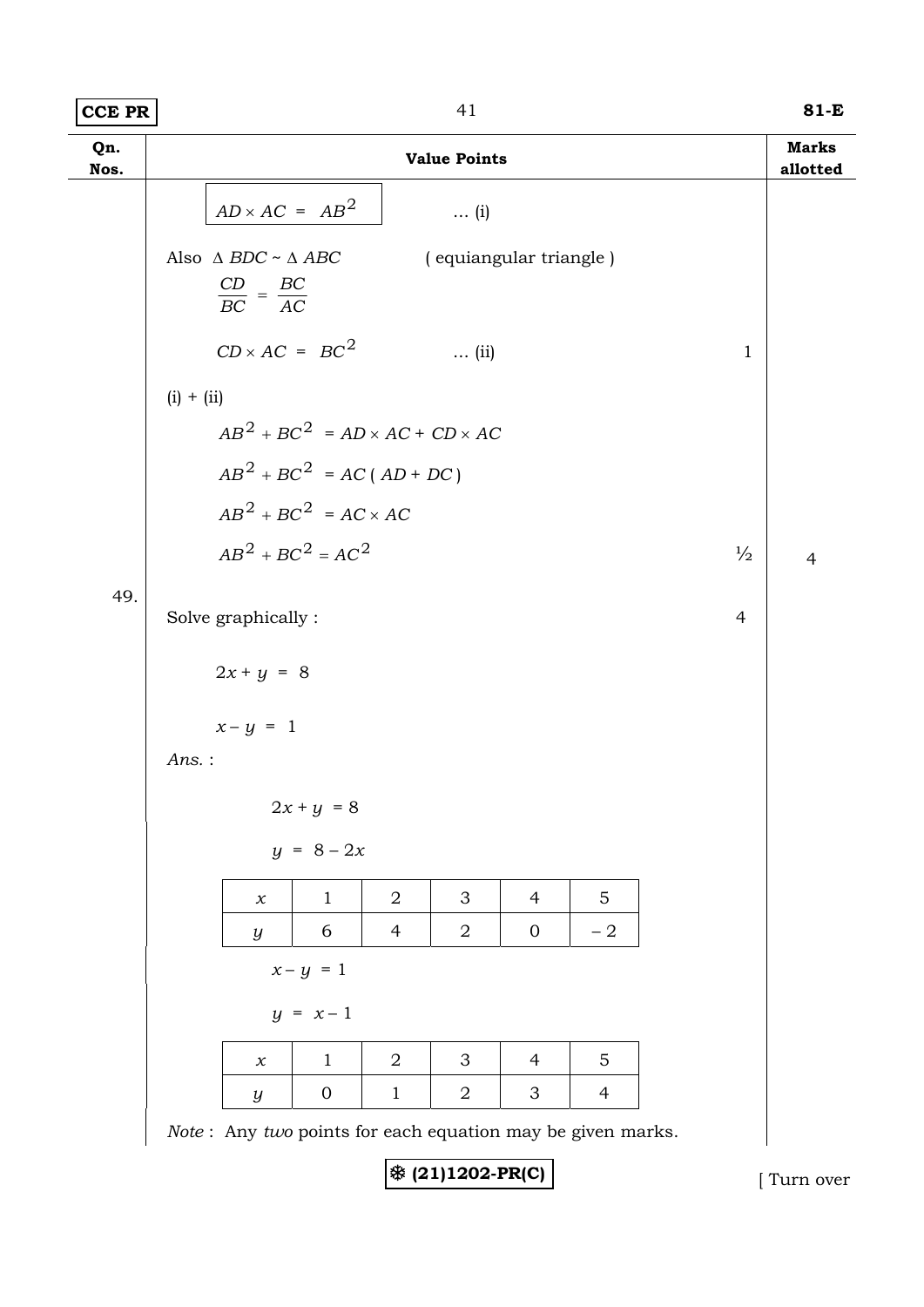| ×<br>۰. |  |  |
|---------|--|--|
|---------|--|--|

# **81-E** 42 **CCE PR**

| Tables $-\,$<br>$\boldsymbol{2}$<br>Drawing the lines of two linear equations —<br>1<br>Identifying the values of $x$ and $y$ –<br>$\overline{4}$<br>$\mathbf 1$<br>$+ y$<br>$\operatorname{Scale}$<br>ĵ.<br>$x$ -axis = 10 mm = 1 unit<br>$y$ -axis = 10 mm = 1 unit<br>$\,8\,$<br>$7 -$<br>$\begin{picture}(120,115) \put(0,0){\line(1,0){15}} \put(15,0){\line(1,0){15}} \put(15,0){\line(1,0){15}} \put(15,0){\line(1,0){15}} \put(15,0){\line(1,0){15}} \put(15,0){\line(1,0){15}} \put(15,0){\line(1,0){15}} \put(15,0){\line(1,0){15}} \put(15,0){\line(1,0){15}} \put(15,0){\line(1,0){15}} \put(15,0){\line(1,0){15}} \put(15,0){\line$<br>(1,6)<br>$6 -$<br>$5 -$<br>(2,4)<br>$\mathscr{A}(5,4)$<br>$4 -$<br>$3 -$<br>(4,3)<br>(3,2)<br>$2\cdot$<br>ø<br>(2,1)<br>$1 -$<br>(1, 0)<br>(4, 0)<br>$- x$<br>$\stackrel{+}{\rightarrow}$<br>$\mathbf 0$<br>$-1$<br>$\,2$<br>$\ensuremath{\mathsf{3}}$<br>$\mathbf 5$<br>$-2$<br>6<br>$-3$<br>$-5$<br>$\overline{4}$<br>$\&(5,-2)$<br>$-2$<br>-3<br>$2^{x}x^{\frac{1}{y}}=\frac{8}{x^{9}}$<br>-5<br>-6 | Qn.<br>Nos. | <b>Value Points</b> | <b>Marks</b><br>allotted |
|------------------------------------------------------------------------------------------------------------------------------------------------------------------------------------------------------------------------------------------------------------------------------------------------------------------------------------------------------------------------------------------------------------------------------------------------------------------------------------------------------------------------------------------------------------------------------------------------------------------------------------------------------------------------------------------------------------------------------------------------------------------------------------------------------------------------------------------------------------------------------------------------------------------------------------------------------------------------------------------------------------------------------------------------------------|-------------|---------------------|--------------------------|
|                                                                                                                                                                                                                                                                                                                                                                                                                                                                                                                                                                                                                                                                                                                                                                                                                                                                                                                                                                                                                                                            |             |                     |                          |
|                                                                                                                                                                                                                                                                                                                                                                                                                                                                                                                                                                                                                                                                                                                                                                                                                                                                                                                                                                                                                                                            |             |                     |                          |
|                                                                                                                                                                                                                                                                                                                                                                                                                                                                                                                                                                                                                                                                                                                                                                                                                                                                                                                                                                                                                                                            |             |                     |                          |
| $x = 3$<br>$-8$<br>$y =$<br>$-9$<br>$-y$<br><b>※ (21)1202-PR(C)</b>                                                                                                                                                                                                                                                                                                                                                                                                                                                                                                                                                                                                                                                                                                                                                                                                                                                                                                                                                                                        |             |                     |                          |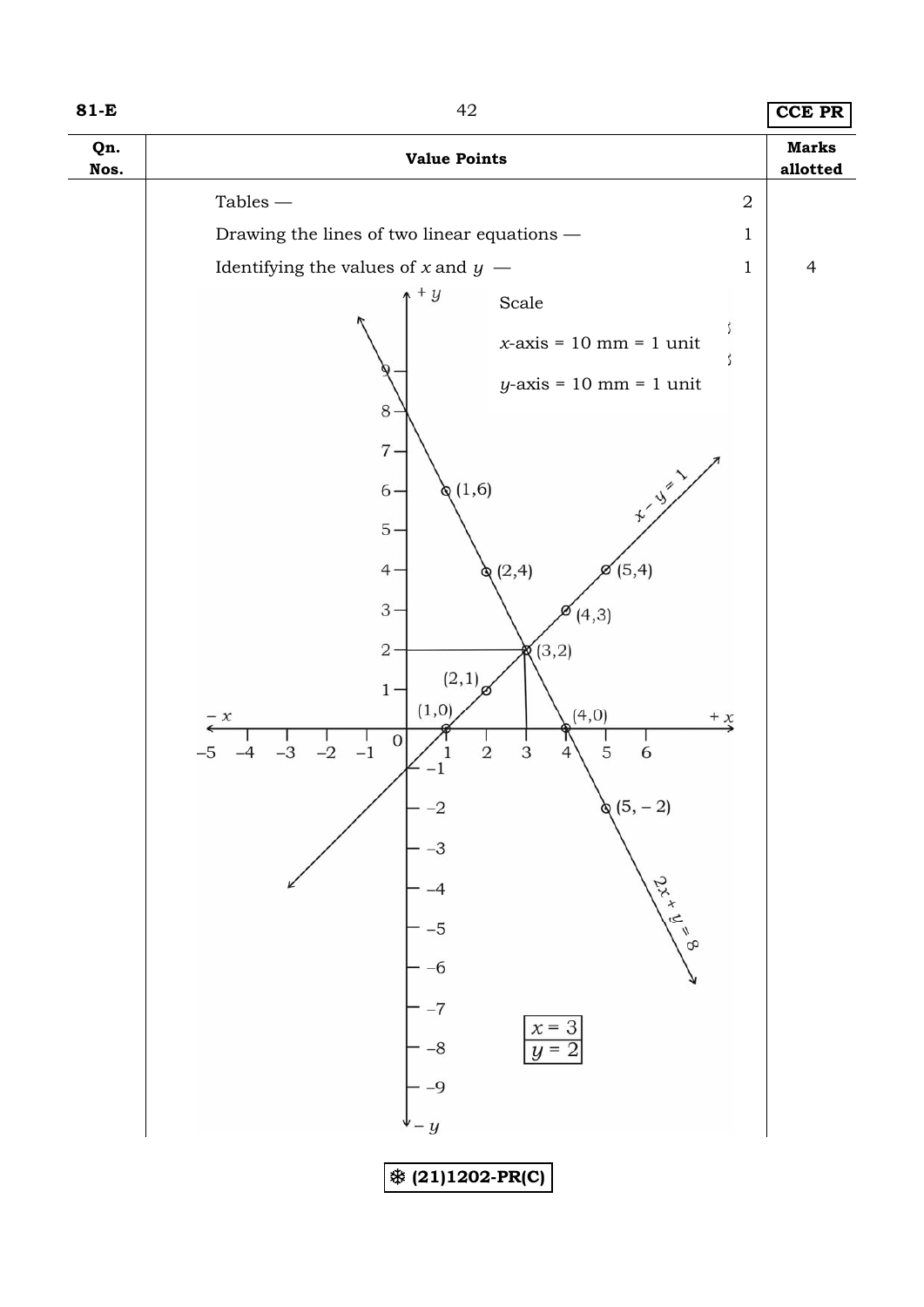

their ages becomes equal to 480. 4

**※ (21)1202-PR(C)** [ Turn over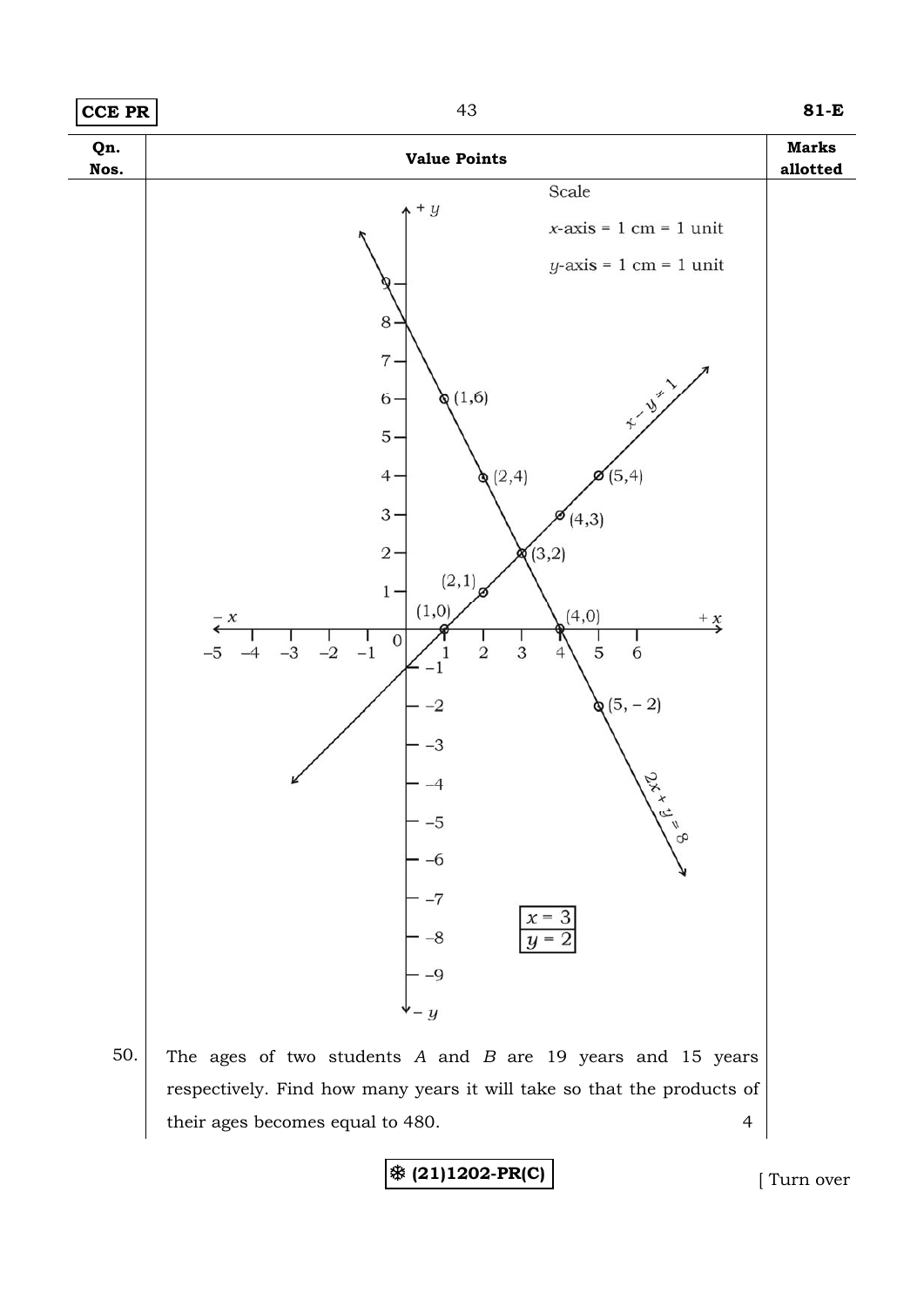| 81-E        | 44                                                                        | <b>CCE PR</b>            |
|-------------|---------------------------------------------------------------------------|--------------------------|
| Qn.<br>Nos. | <b>Value Points</b>                                                       | <b>Marks</b><br>allotted |
|             | <b>OR</b>                                                                 |                          |
|             | If the quadratic equation ( $b - c$ ) $x^2 + (c - a) x + (a - b) = 0$ has |                          |
|             | equal roots, then show that $2b = a + c$ .                                |                          |
|             | $Ans.$ :                                                                  |                          |
|             | Let the required years are $x$                                            |                          |
|             | After x years the age of A is = $x + 19$                                  |                          |
|             | $\frac{1}{2}$<br>After x years the age of B is = $x + 15$                 |                          |
|             | $\frac{1}{2}$<br>The product of their ages is 480                         |                          |
|             | <i>i.e.</i> $(x+19)(x+15) = 480$                                          |                          |
|             | $x^2$ + 19x + 15x + 285 = 480                                             |                          |
|             | $x^{2}$ + 19x + 15x + 285 - 480 = 0<br>$\frac{1}{2}$                      |                          |
|             | $x^{2}$ + 34x – 195 = 0<br>$\frac{1}{2}$                                  |                          |
|             | Last term : $-195 = +39 \times -5$                                        |                          |
|             | Middle term : $+34 = +39 - 5$<br>$\frac{1}{2}$                            |                          |
|             | $x^{2}$ + 39x – 5x – 195 = 0<br>$\Delta \sim 10^4$                        |                          |
|             | $\frac{1}{2}$<br>$x(x+39)-5(x+39)=0$                                      |                          |
|             | $(x-5)$ $(x+39) = 0$                                                      |                          |
|             | $x + 39 = 0$                                                              |                          |
|             | $x-5 = 0$<br>$x = +5$<br>$x = -39$<br>$\frac{1}{2}$                       |                          |
|             | $\frac{1}{2}$<br>After 5 years the product of their age is 480            | $\overline{4}$           |
|             | <b>OR</b>                                                                 |                          |
|             | $(b-c) x2 + (c-a) x + (a-b) = 0$                                          |                          |
|             | $ax^2 + bx + c = 0$                                                       |                          |
|             | $a = (b - c)$ $b = (c - a)$ $c = (a - b)$<br>$\frac{1}{2}$                |                          |
|             | ※ (21)1202-PR(C)                                                          |                          |